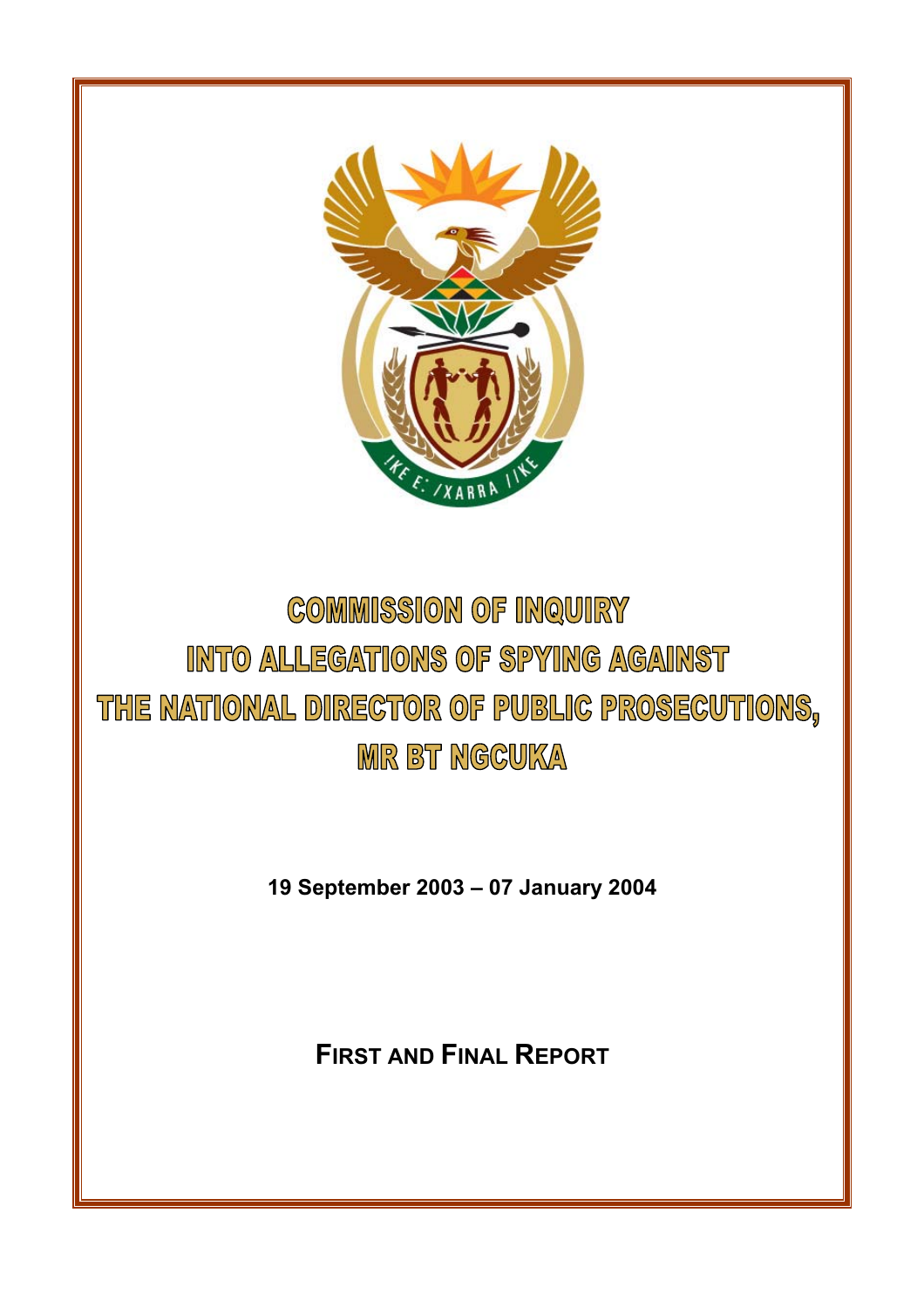## HEFER COMMISSION OF INQUIRY

## TO THE PRESIDENT OF THE REPUBLIC OF SOUTH AFRICA

Having conducted an inquiry in terms of my terms of reference dated 19 September 2003 as extended on 7 October 2003 and amended on 11 November 2003, I hereby present my report.

Signed on this 7th day of January 2004

JJF HEFER COMMISSIONER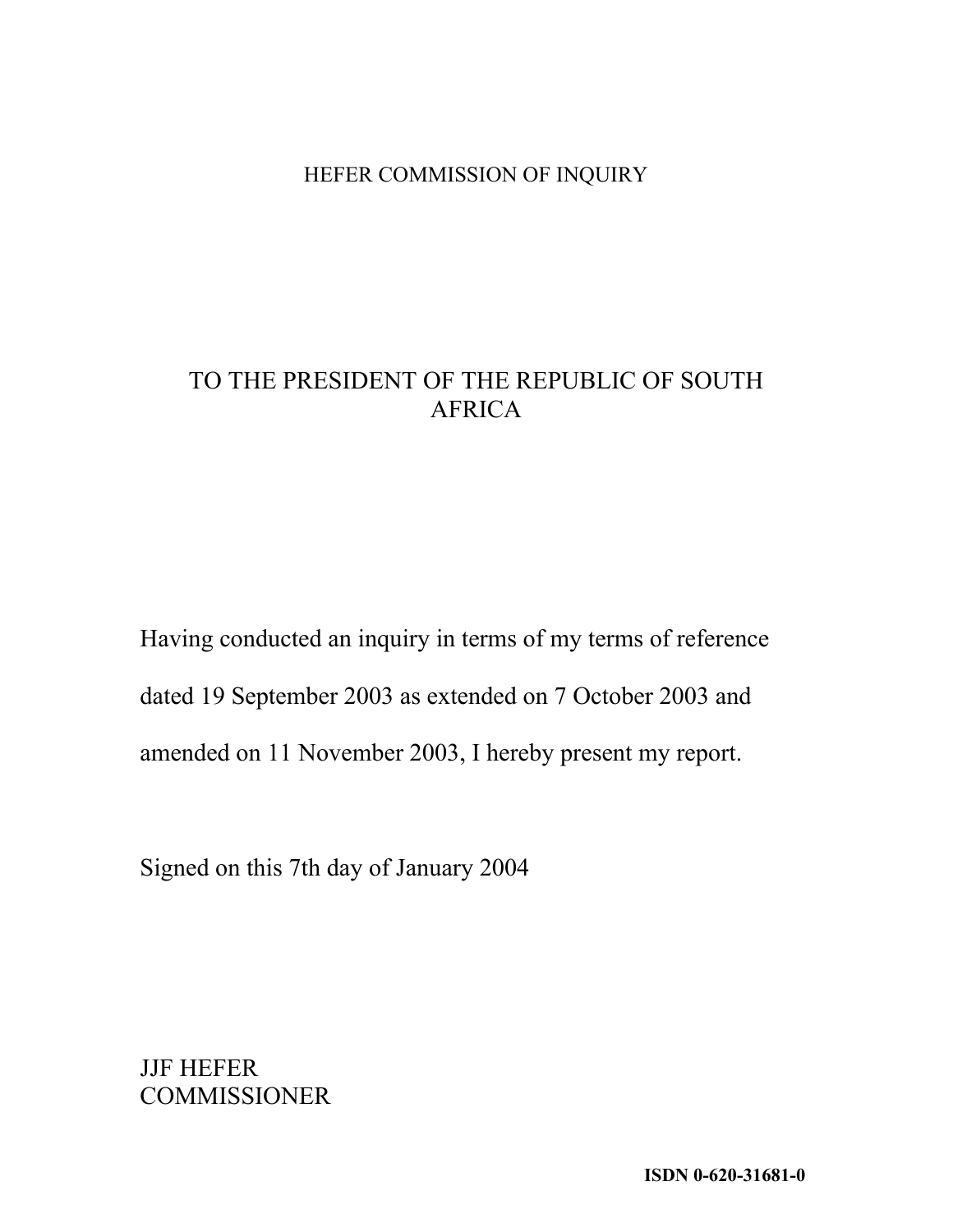## **THE HEFER COMMISSION OF INQUIRY REPORT**

#### **BACKGROUND**

**[1]** Mr Bulelani Thandabantu Ngcuka graduated with a B. Proc degree from the University of Fort Hare during 1977. After serving articles of clerkship in Durban he was admitted as an attorney during 1980 and opened his own practice the next year. Throughout this period he was active in the underground activities of the African National Congress (the **ANC**) mainly in and around Durban. On 30 November 1981, shortly after the arrest of a comrade, Mr Patric Maqubela, he was detained in terms of section 31 of the Terrorism Act, 1997. At the subsequent trial of Mr Maqubela on a charge of high treason Mr Ngcuka refused to testify for the State. He was convicted under section 189 of the Criminal Procedure Act, 1977, sentenced to imprisonment for three years, and served his sentence mainly in the Helderstroom prison near Caledon in the Western Cape where he continued his studies and eventually obtained the LL. B degree. After his release during 1985 he left the country for Switzerland travelling on a South African passport which had been issued to him during 1981. He obtained employment from the International Labour Organisation and lived in Geneva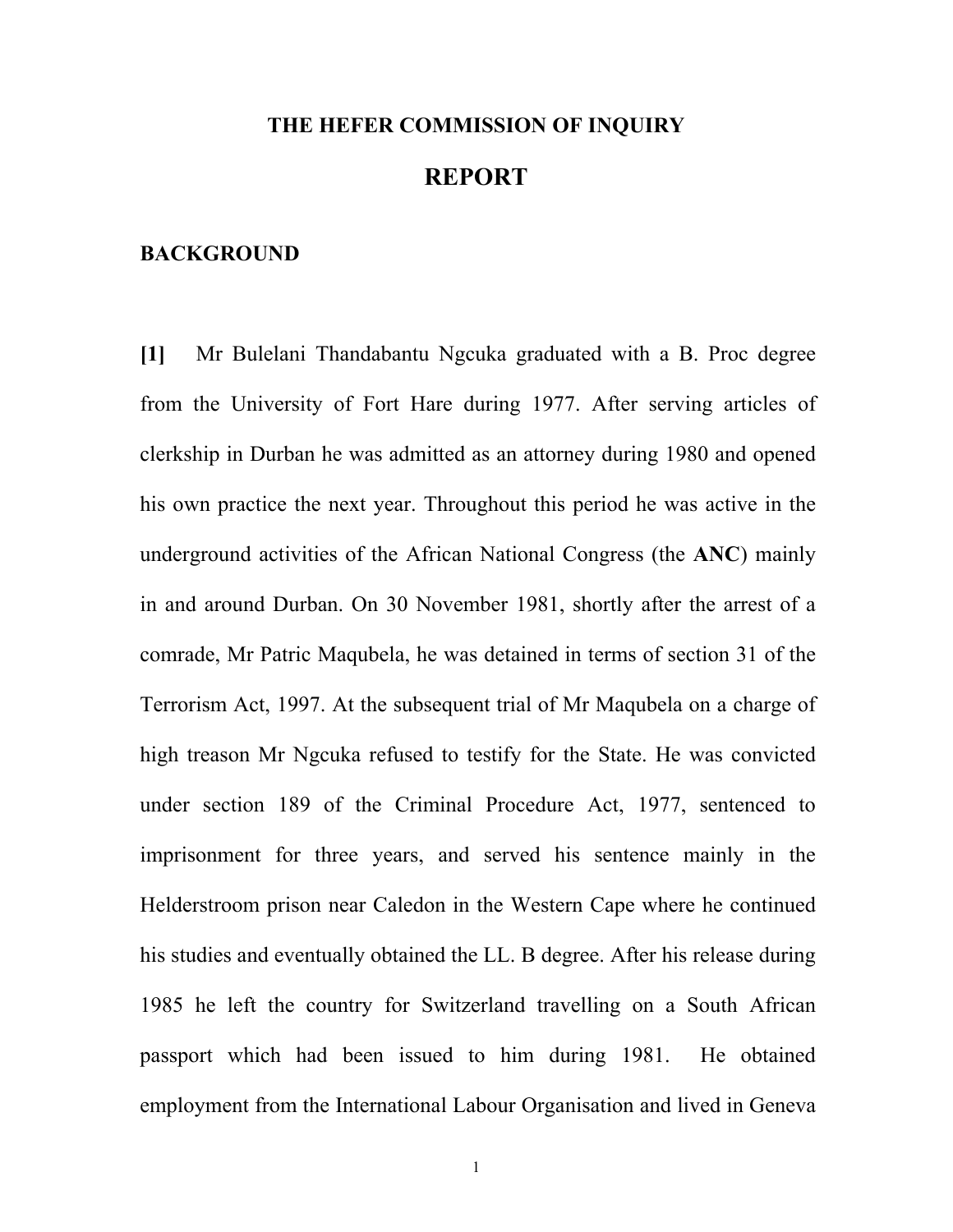but travelled extensively in Europe in the furtherance of his continued ANC activities until his return to South Africa during 1987. Having joined a law firm in Cape Town he became active in United Democratic Front (**UDF**) projects. This led to his detention in terms of the Emergency Regulations. Upon his release he joined various UDF structures in the Western Cape and also became involved in the defiance campaign until he was detained yet again. He was released after about a month but immediately confined to Gugulethu. Thereafter he served as chairperson of the UDF in the Western Cape and in several ANC posts. After the unbanning of the latter his major focus shifted to the constitutional committee of the organisation as well as to his duties as deputy director of the Law Centre of the University of the Western Cape and member of the ANC delegation to CODESA and the Multiparty Negotiations in Kempton Park. Later, after serving in various capacities in the post- 1994 Senate, he became deputy chair of the National Council of Provinces. Since 1 August 1998 he has been the National Director of the National Prosecuting Authority. In that capacity he has overall control over the institution and conduct of criminal proceedings on behalf of the State, and of the Investigating Directorate established under section 7 of the National Prosecuting Authority Act 32 of 1998.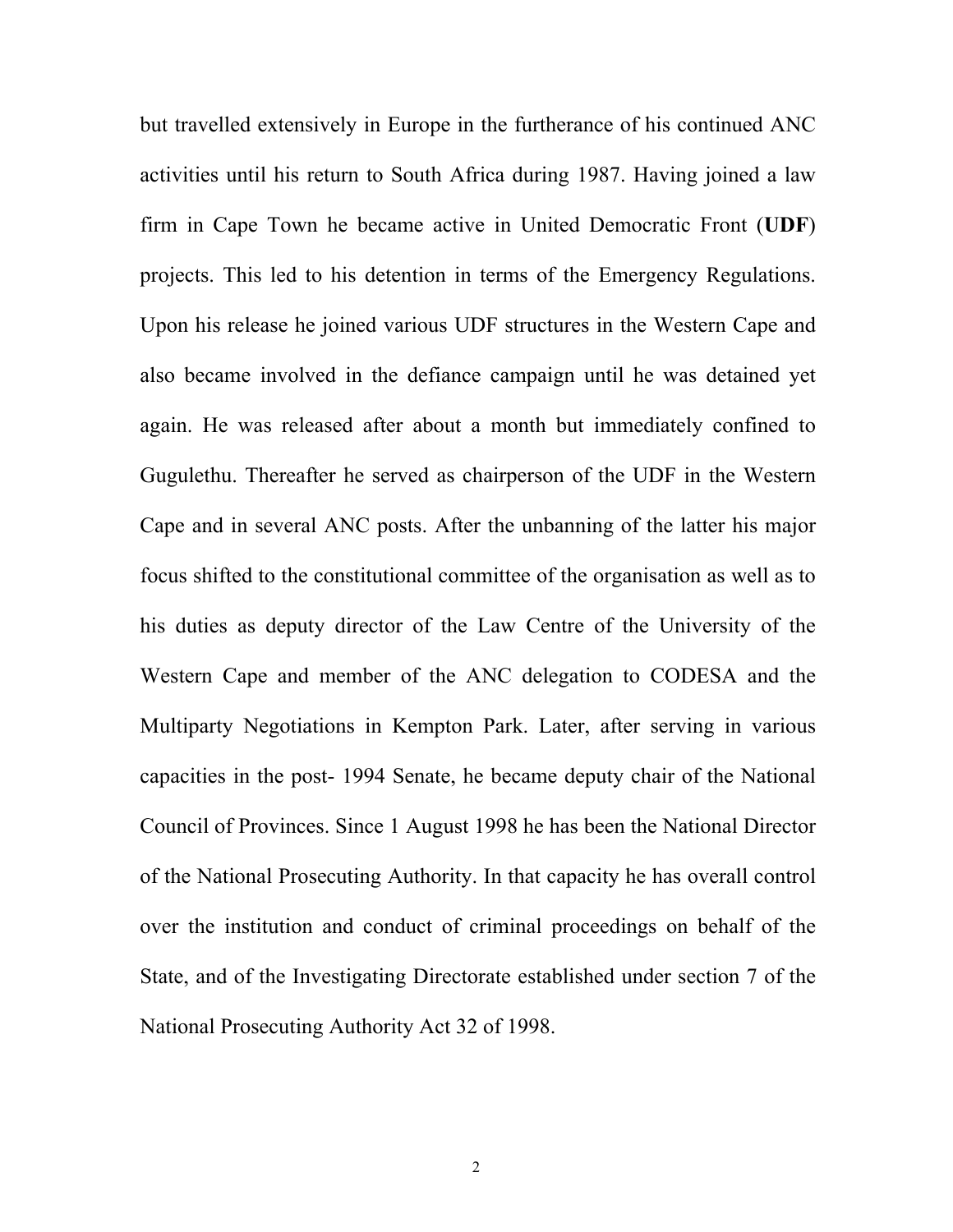**[2]**(a) Considering the role of the ANC in the struggle for democracy, it must have come as a rude shock to those who were acquainted with Mr Ngcuka's impressive career in the organisation to learn from a Sunday newspaper that he was once suspected of spying for the apartheid government. The story which appeared on 7 September 2003 in *City Press* under the heading **'Was Ngcuka a spy?'** ran

- that the ANC had investigated Mr Ngcuka during the 1980's to establish whether he was an 'apartheid spy';
- that documents leaked to *City Press* 'by a senior investigative journalist, which are said to have been sourced from the National Intelligence Agency (NIA) database, identify the head of the DPP as possibly, but not conclusively, an apartheid police spy nicknamed "Agent RS452"'; and
- that, according to Mr Moe Shaik, a special advisor to the Minister of External Affairs, an intelligence unit of the ANC had come to the conclusion by late 1989 'that there was a basis for suspecting Bulelani Ngcuka as being RS452'.

(b) On 8 September 2003 Mr Mac Maharaj, a senior member of the ANC and former Minister of Transport, confirmed the contents of paragraph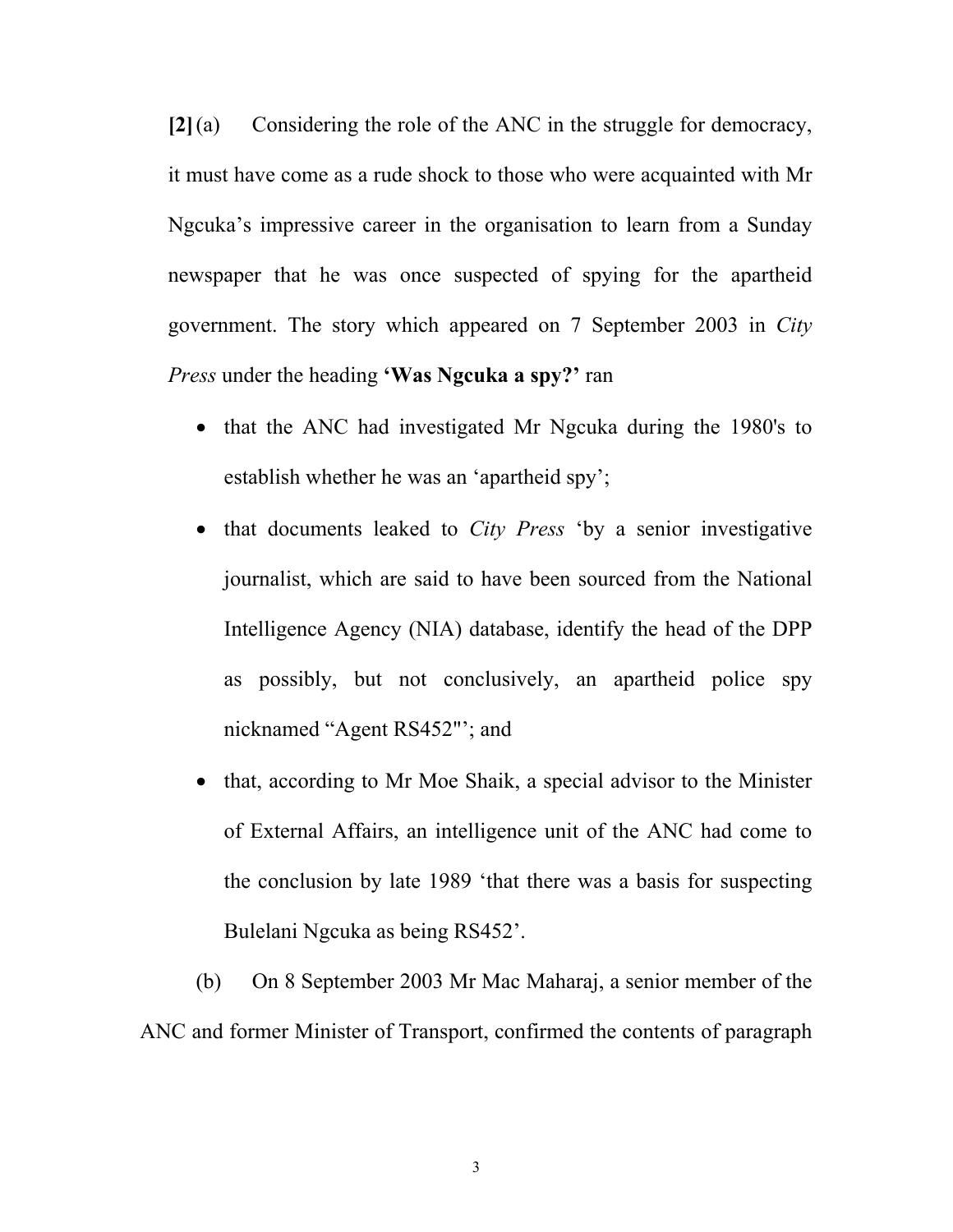(a) (iii) in a radio interview and added that he still supported the conclusion arrived at in 1989.

## **APPOINTMENT OF THE COMMISSION AND ITS TERMS OF REFERENCE**

**[3]** (a) On 19 September 2003 the President appointed me as

the chairperson and sole member of a commission of inquiry to

'inquire into, make findings, report on and make

recommendations concerning the following:

Whether at any stage prior to 1994 the National Director of Public Prosecutions, Mr BT Ngcuka, was -

(a) registered with the security branch or any other security service of any pre-1994 government as an agent under the code name RS452 or under any other code name;

(b) acting as an agent for the Security Police and/or National Intelligence Service of any pre-1994 government.'

## (b) On 7 October 2003, the terms of reference were extended

'to also inquire into, make findings, report on and make

recommendations concerning the following:

Whether the National Director of Public Prosecutions, Mr BT Ngcuka, or the Minister referred to in section 33 of the National Prosecuting Authority Act, 1998 (Act No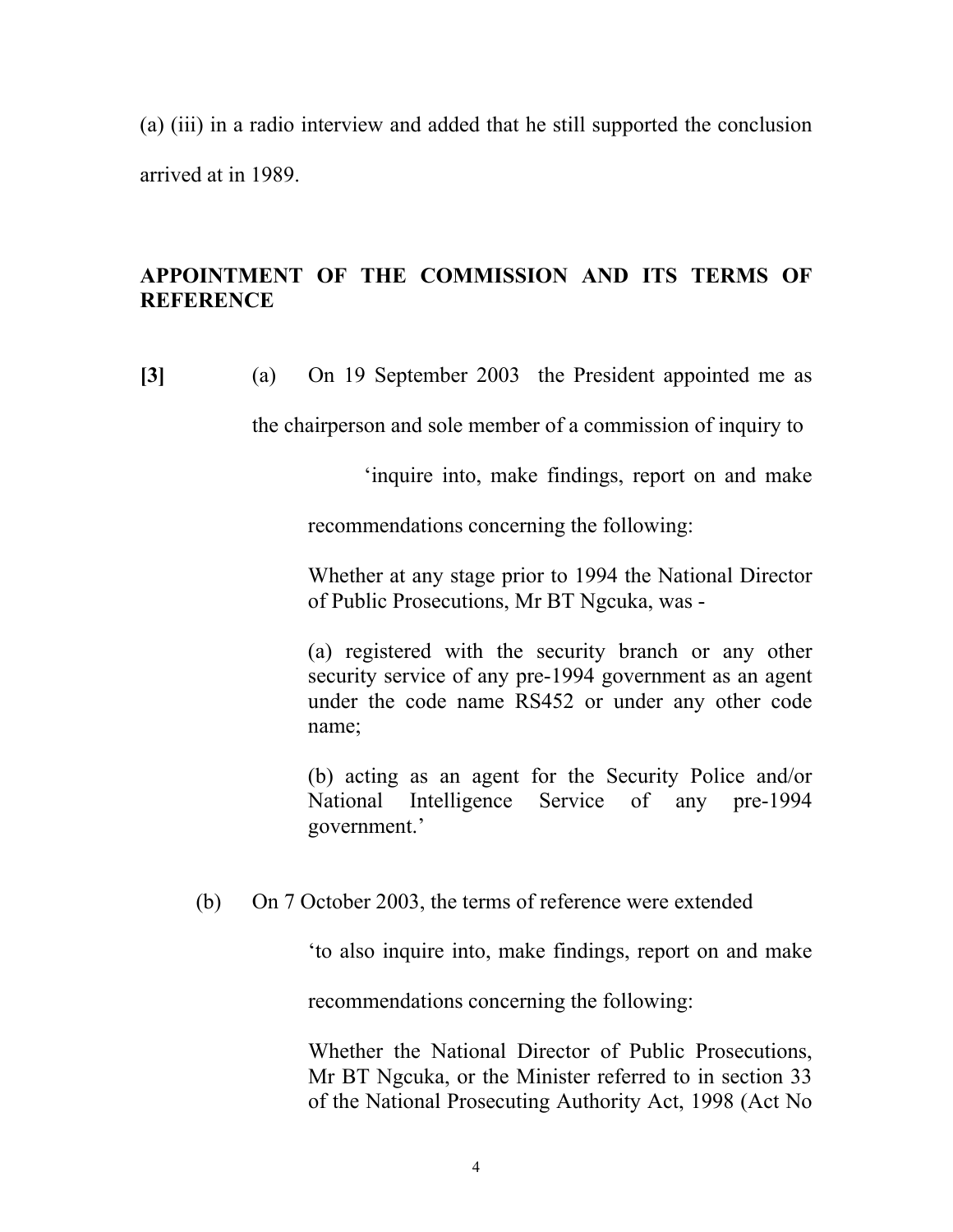32 of 1998) has improperly and in violation of the law, directly or indirectly, taken advantage of or misused the prosecuting authority and, in particular, abused, advanced, promoted, prejudiced or undermined the rights and/or interests of any person or organisation, due to past obligations to the apartheid regime.'

(c) It will be seen that concluding words of the extension limited the inquiry into the possible misuse of the prosecuting authority to cases where it could be ascribed to 'past obligations to the apartheid regime'. That I had to examine Mr Ngcuka's pre-1994 activities in order to determine whether he in fact had such obligations, was clear; but whether this also applied to the Minister, was not. The wording of the extension was capable of a construction which would include an inquiry into the latter's past, but the intention could also have been that I should merely investigate his accountability as the political head of the department to which Mr Ngcuka belongs. I decided to proceed on the basis of the first construction and, for this reason, the question whether Minister Maduna could have been an apartheid spy was raised with some of the first witnesses.

(d) On 11 November 2003, however, the terms of reference were replaced with the following: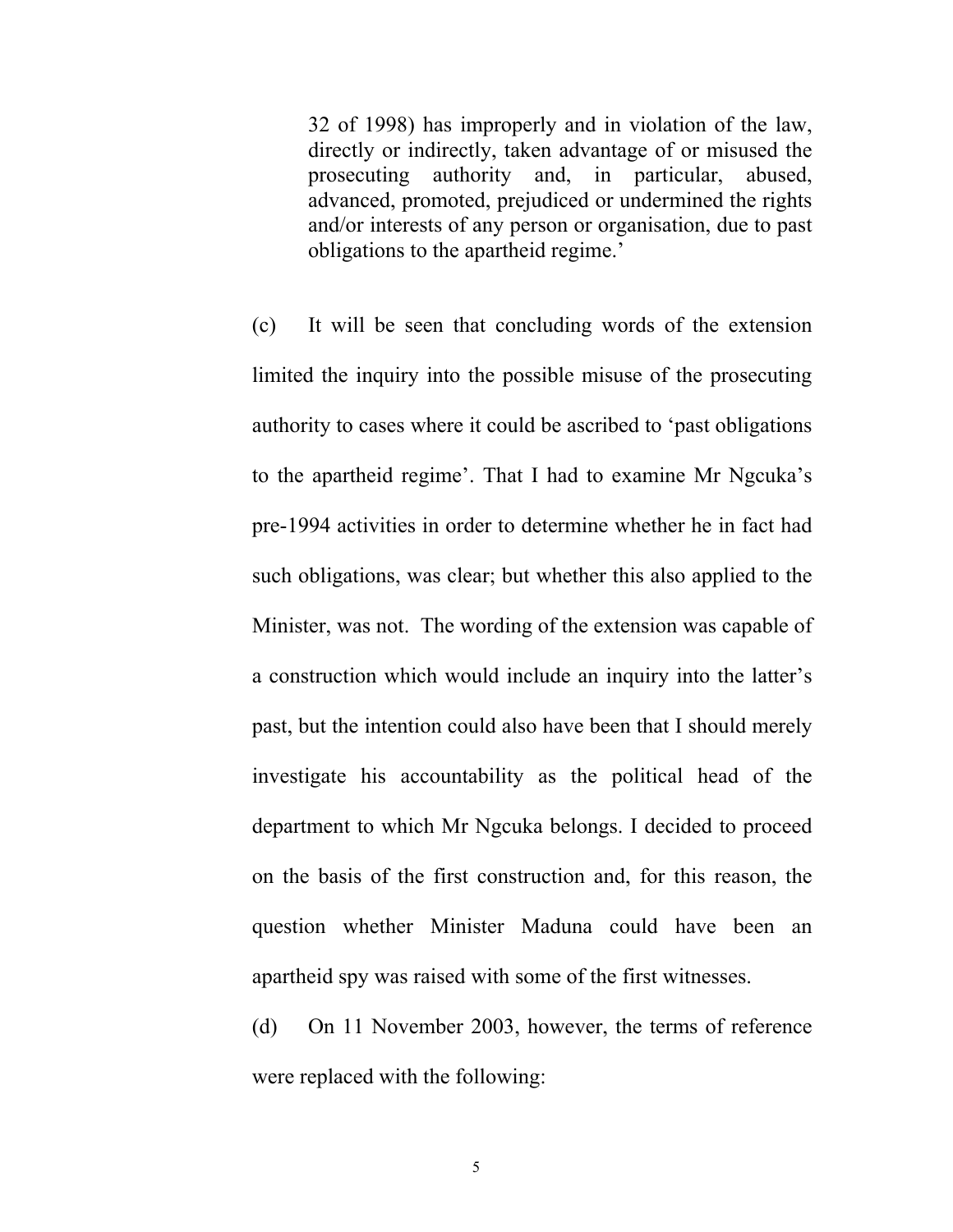'The Commission shall inquire into, make findings and report on the allegations by Messrs MAHARAJ and SHAIK that the National Director of Public Prosecutions was an agent of the security services of the pre-1994 government under Code name RS452 or any other code name and, as a result thereof, improperly and in violation of the law, taken advantage of or misused the prosecuting authority and, in particular, abused, advanced, promoted, prejudiced or undermined the rights and/or interests of any person or organisation.'

(e) The amendment obviated any examination of the Minister's conduct and, although there was later some debate in the commission about the precise scope of the inquiry into the possible misuse of office, I had no doubt that I had to determine (i) whether Mr Ngcuka had in fact been an agent of the pre-1994 security services, and, in the event of a positive finding, (ii) whether, because he had been such an agent, he had misused the prosecuting authority. It was clear, therefore, that, in the event of a negative finding on the first question, the second question would fall away.

**[4]** The commission had to be conducted under the Commissions Act, 1947 (Act 8 of 1947), as amended, and the relevant regulations. In terms of to section 3(1) of the Act it accordingly had the power to summon witnesses,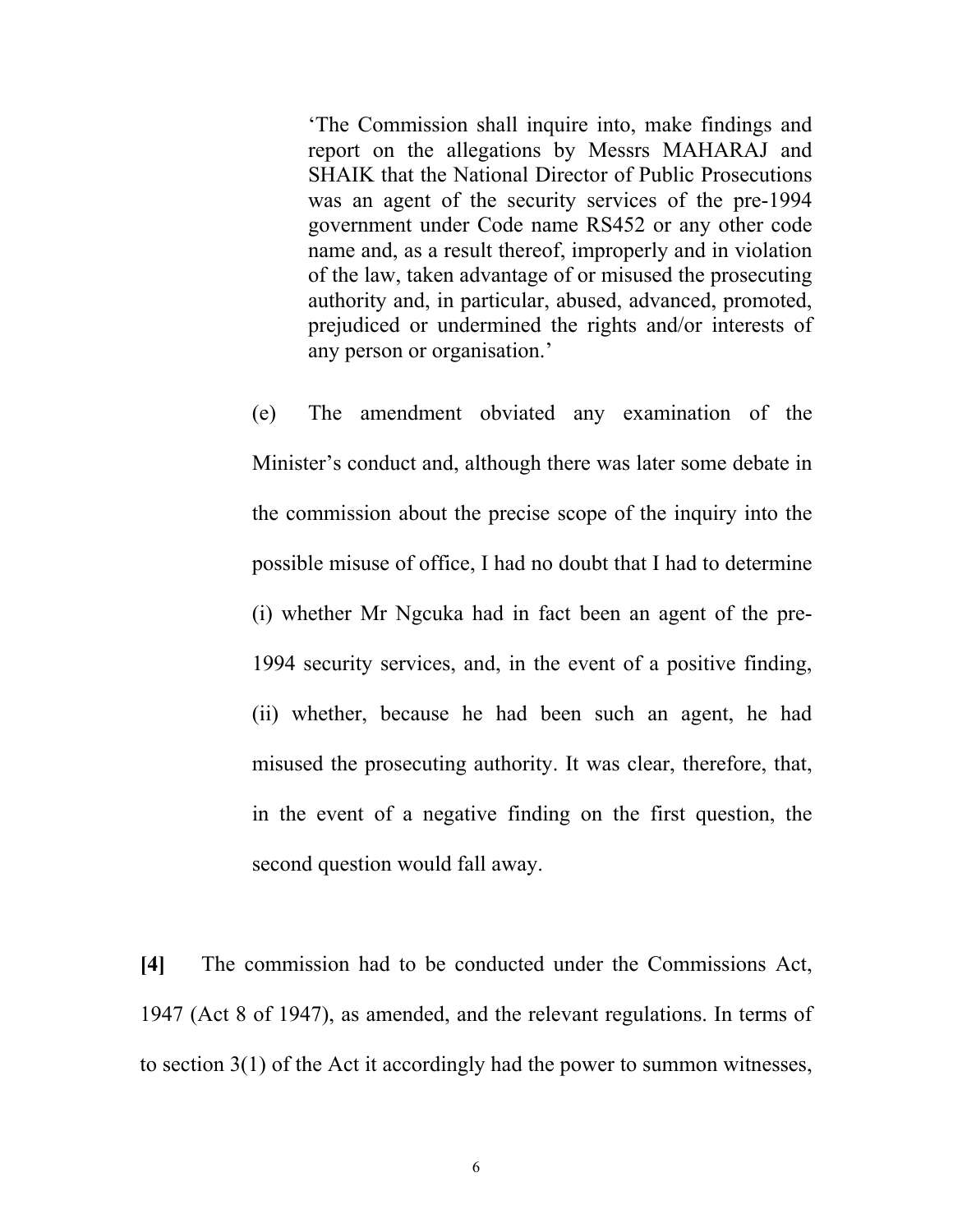to cause an oath or affirmation to be administered to them, to examine them, and to call for the production of books, documents and objects. The regulations further granted every witness the right to the assistance of an advocate or attorney.

#### **PROGRAM**

**[5]** To ensure that Mr Ngcuka would become aware of all the allegations against him and that he would have an opportunity to respond, I ruled at the outset that his evidence would be taken last.

**[6]** The article in *City Press* was written by Mr Elias Maluke but it emerged from subsequent articles in other newspapers that Mr Maluleke had obtained his information from Ms Ranjeni Munusamy, a journalist on the staff of *Sunday Times.*

**[7]** I decided to call Ms Munusamy and Messrs Maharaj and Shaik as the first witnesses. Subpoenas were issued and Messrs Maharaj and Schaik appeared on 15 October 2003 at the first public hearing of the commission. Their counsel informed me that both of them wished to assist me to the best of their ability but that they needed time for preparation. I agreed to stand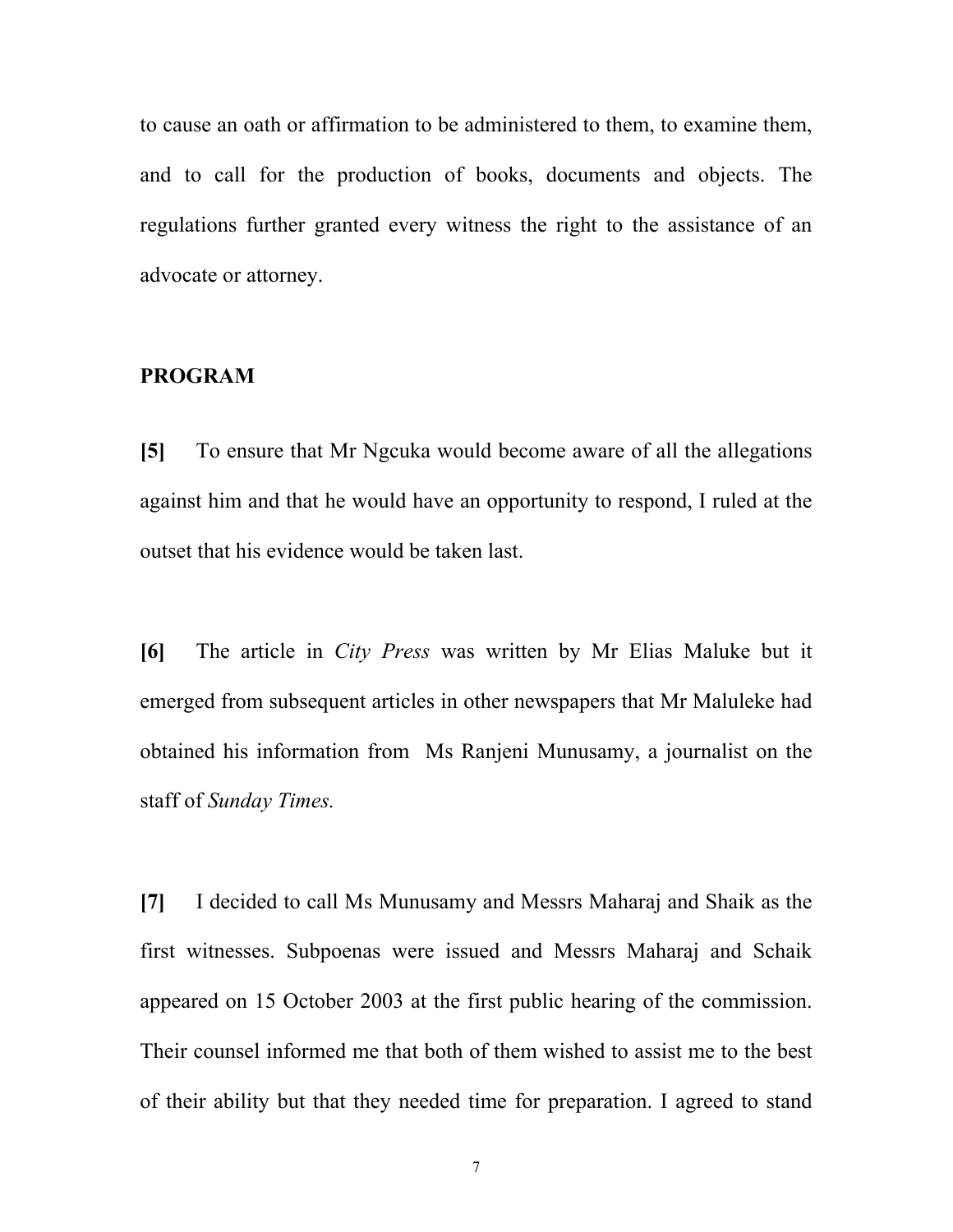their evidence down until 17 November 2003 (the first date on which their counsel would be available again).

**[8]** On 16 October 2003 I heard representations by counsel for Ms Munusamy and by certain press and other organisations. Mr Raymond Louw who appeared on behalf of the SA National Editors Forum and certain other organisations, and Mr Simon Ndungu who appeared for the Anti-Censorship Programme of the Freedom of Expression Institute, requested me to excuse Ms Munusamy from testifying. Counsel for Ms Munusamy made a similar request coupled with an alternative plea that her evidence be heard after all other sources of information had been tapped. I refused to excuse her or to allow her to testify at a later stage.

**[9]** After my ruling Ms Munusamy's counsel sought an adjournment to enable her to bring review proceedings in an appropriate court. I had no option but to adjourn the inquiry to 22 October 2003. An urgent application to review my ruling was brought in the Free State Division of the High Court but was subsequently dismissed with costs.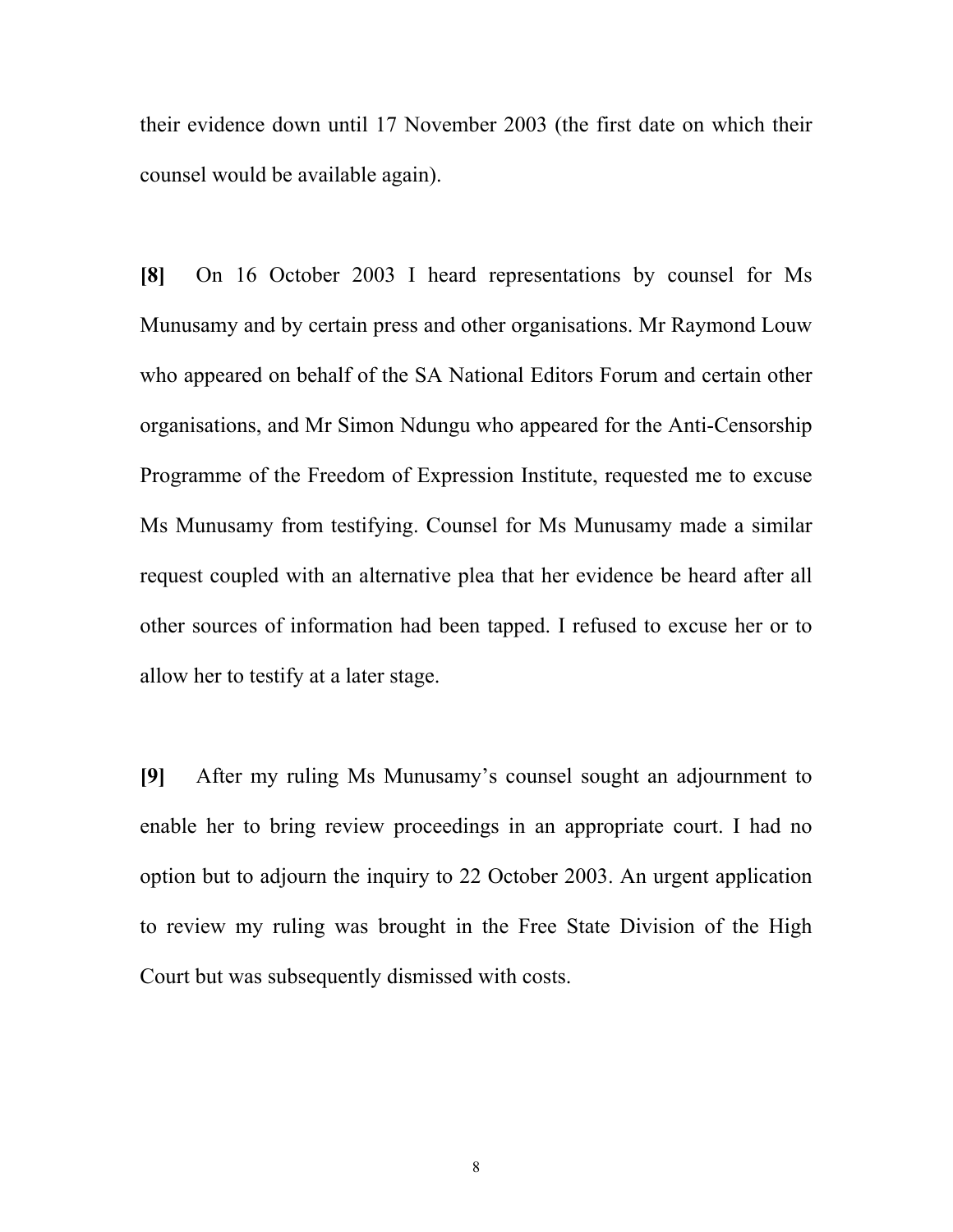**[10]** 22 and 23 October 2003 were devoted to the evidence of Messrs Patric Maqubela, Litha Jolobe and Glen Goosen; and 24 October 2003 to representations on behalf of the State intelligence and security services, and to the evidence of Me Moncebo Duma-Tutu and Mr Mbulelo Hongo. On 27 October 2003 I heard further argument on the accessibility of information and documents in possession of the State intelligence and security services. This led to subpoenas being issued to procure the appearance on 12, 13 and 14 November 2003 of various Police, Defence Force, and National Intelligence Agency officers and members of the pre-1994 State Security Services. On 12 November some of these prospective witnesses appeared represented by counsel but not a single one of them was willing to take the witness stand or to produce the documents which they had been subpoenaed to bring to the commission. Further legal argument on their behalf, coupled with the second amendment of my terms of reference and a letter received from the President's office, persuaded me that it would be futile to pursue this avenue of investigation. (The problems encountered in my efforts to procure information from the State intelligence and security services will be related in greater detail later in this report.)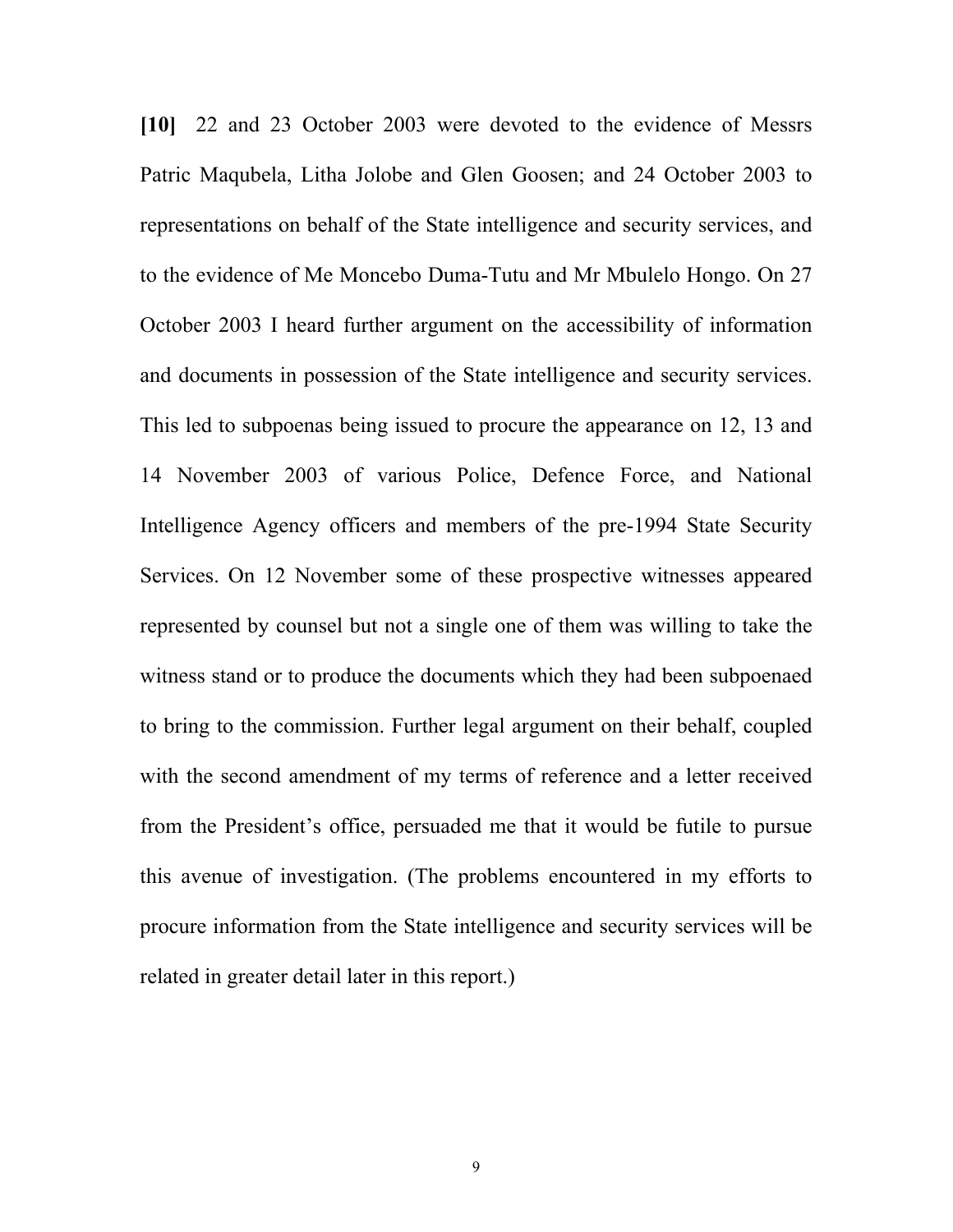**[11]** I heard the evidence of Messrs Maharaj and Shaik from 17 to 24 November and devoted 26, 27 and 28 November to the evidence of Messrs Krisch Naidoo and Vusi Mona, 1 December to the evidence of Mr Bazir Hoossein and 5 December to the evidence of Mr K E Malaba. Mr Bernard Ley testified on 8 December and Mr Willem Vorster on 9 December 2003. Mr Ngcuka's testimony from 10 to 11 December 2003 concluded the evidence.

**[12]** On 18 December 2003, after hearing argument (including a lengthy address by Mr Maharaj), I closed the public hearings of the commission.

## **DISCUSSION OF SOME OF THE ISSUES**

**[13]** Before I review and evaluate the evidence it is convenient to mention certain matters which I regard as important.

## **The task of the commission as a matter of constitutional importance and public interest.**

**[14]** Certain commentators believe that the inquiry is irrelevant and a waste of time and public money. On the one hand, there are those who hold the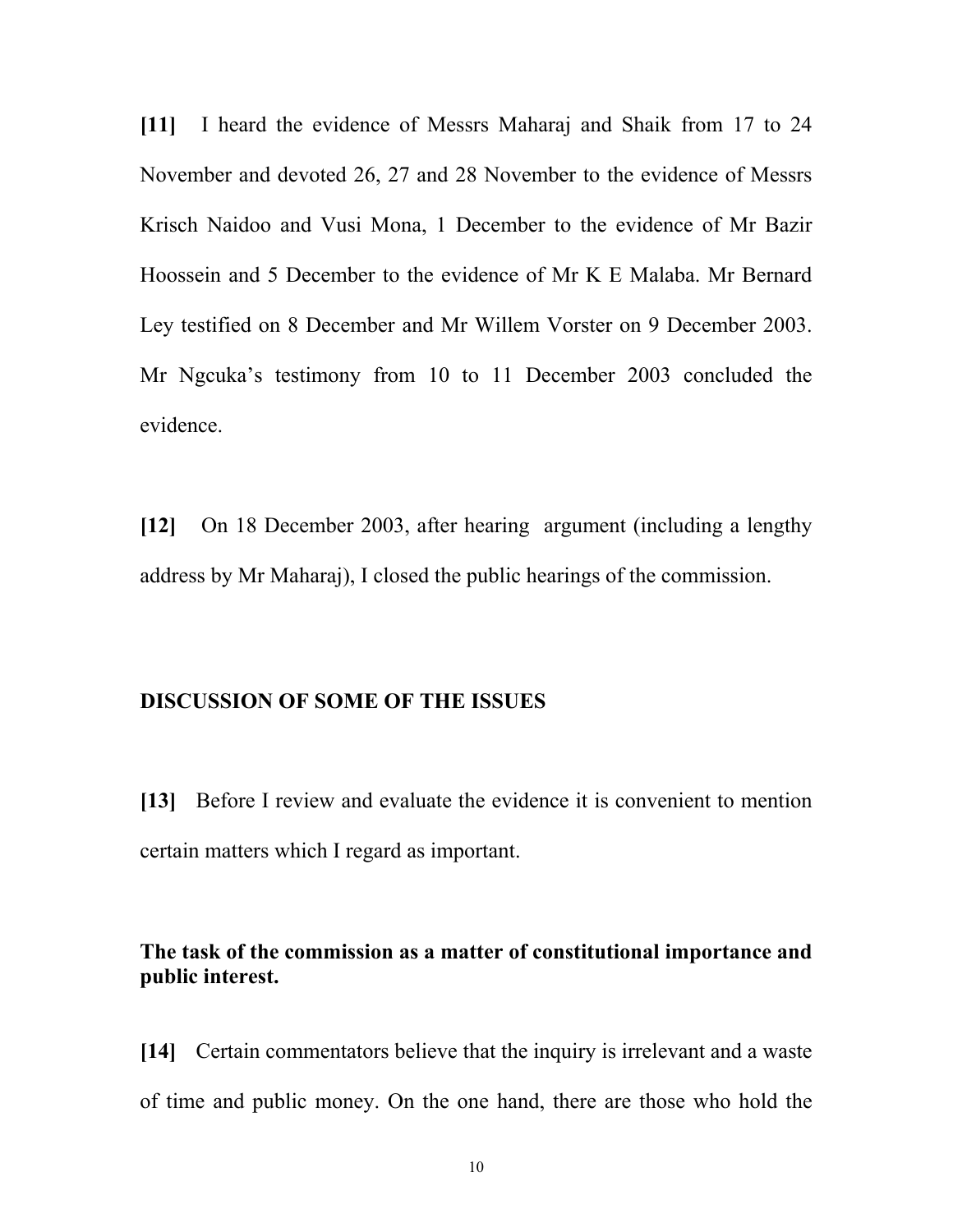view that the question whether Mr Ngcuka was or was not a pre-1994 government agent is of interest only to the ANC or of factions within the organisation; or that the commission was appointed to divert attention from more pressing matters like the ongoing debate about the integrity of the socalled 'arms deal'. On the other hand, there are those who find the terms of reference unduly restrictive in respect of the possible misuse of the Prosecuting Authority. They would have preferred an unlimited inquiry into the way in which Mr Ngcuka has been exercising his powers.

**[15]** None of this is of concern to me. Speculating about the reasons for the appointment of the commission and niggling about the terms of reference cannot change my task. My duty is simply to inquire into the facts and to report my findings to the President. In doing so, I cannot be swayed by rumours conveyed to me unofficially. Difficult though it may be to investigate something that occurred fourteen years ago, I can only act on relevant and acceptable evidence properly placed before me and on inferences which can, with due regard to the probabilities, justifiably be drawn therefrom.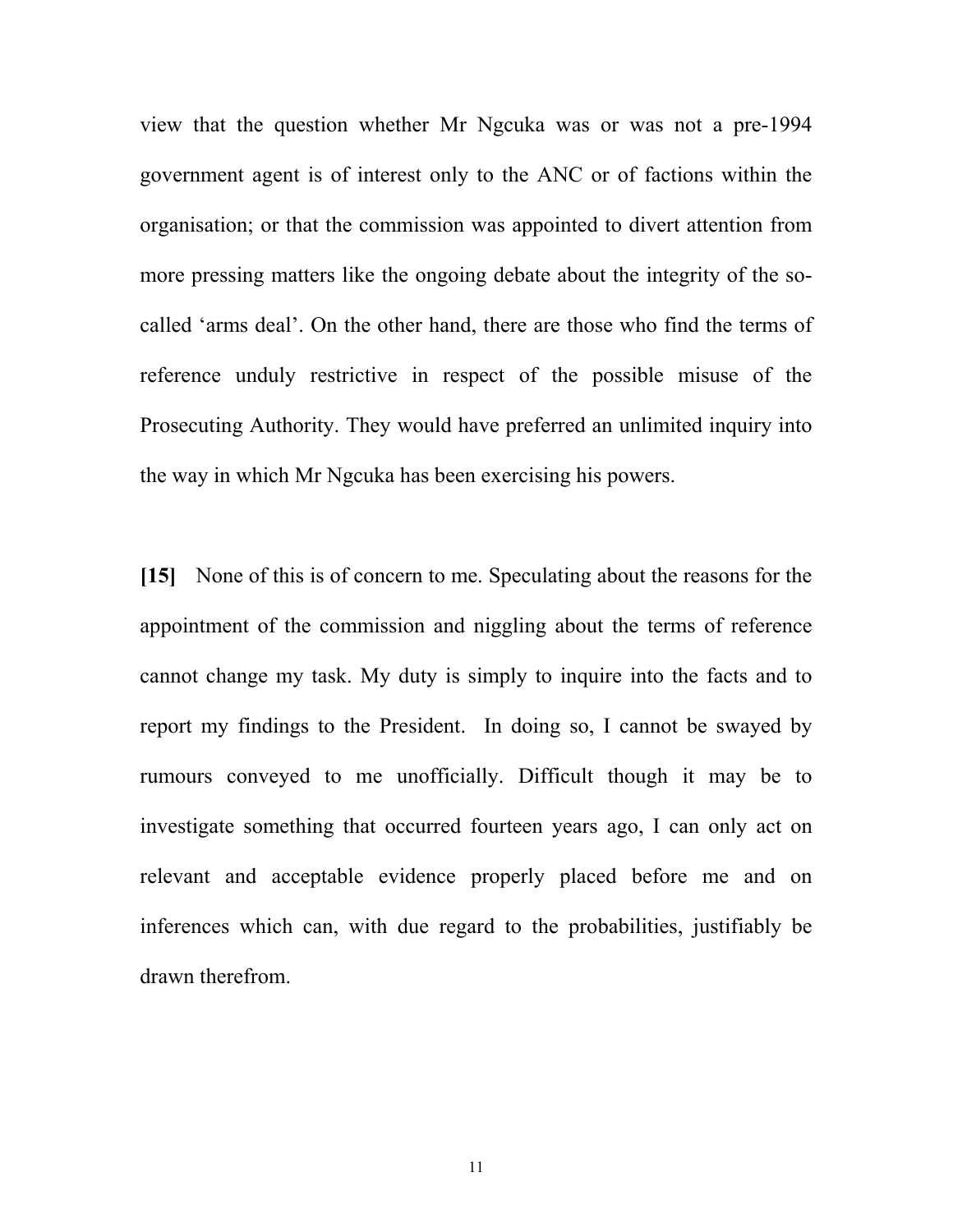**[16]** I do, however, want to make it quite clear that I do not share the view that the inquiry is merely of interest to the ANC or of certain political groupings within the organisation. The establishment of a single prosecuting authority as an institution and the appointment of a National Director of Public Prosecutions derive from the Constitution itself. From this it follows that anything which may discredit either the institution or the office of the National Director or the person holding the office, is manifestly of constitutional significance and indubitably of public importance. It also follows clearly that an inquiry into allegations of the misuse of power on the part of the National Director is of national interest. But one must also bear in mind the immense power which the National Director wields and that such a power should only be entrusted to a person of unquestionable proficiency and integrity. Accordingly, whenever there is even the slightest doubt that an incumbent possesses these attributes, he or she ought to be exposed to a transparent inquiry in which concerned members of the public may freely and openly state their perceptions. I have no doubt that the allegation that Mr Ngcuka acted as a so-called 'apartheid spy' has brought his integrity and fitness to occupy the office of National Director into question. For this reason alone, an investigation into the truth of the allegation affects the interests, not only of the ANC, but of the citizens of the country as a whole .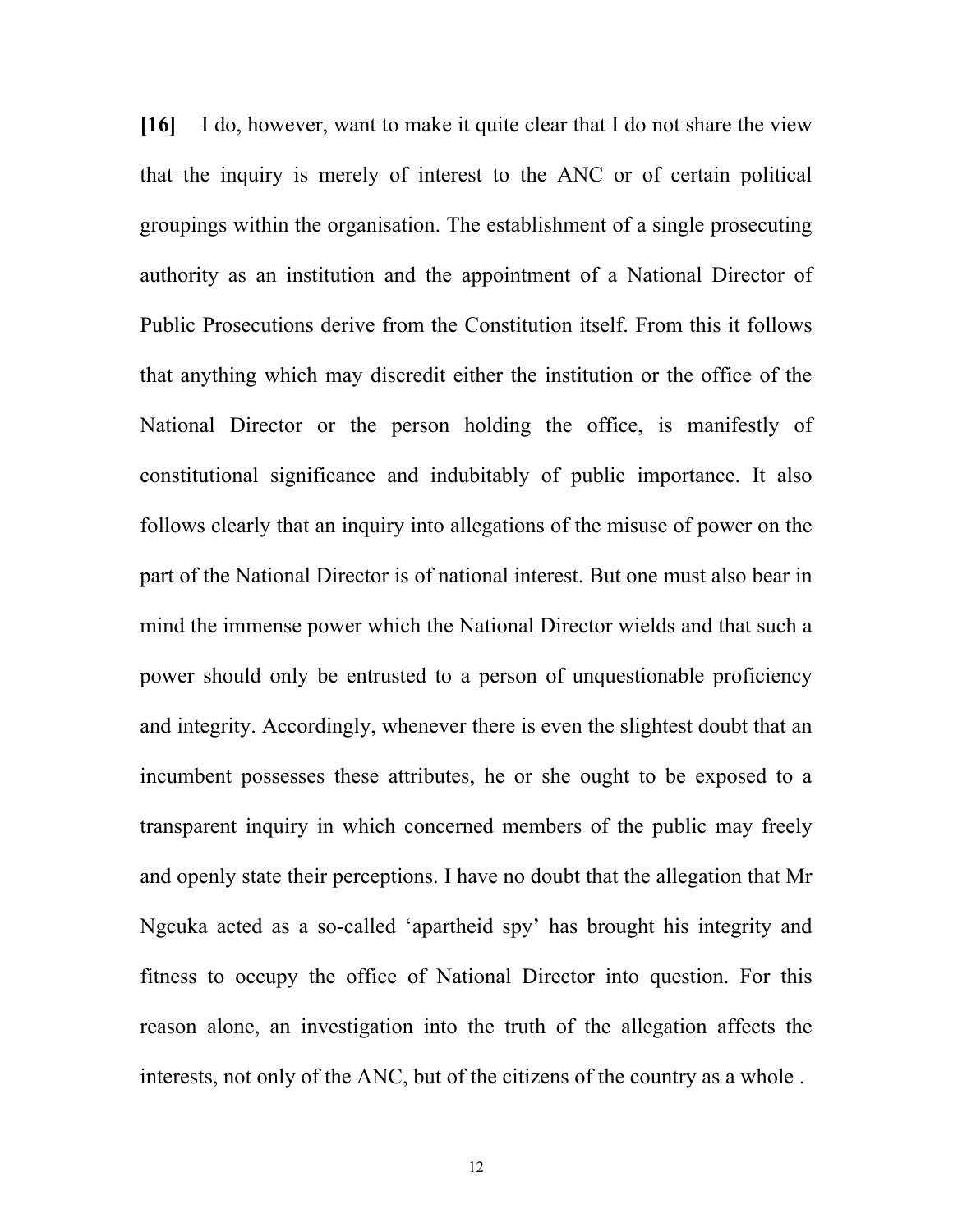#### **Ms Ranjeni Munusamy.**

**[17]** Because the article in *City Press* was the genesis of the entire saga leading to the appointment of the commission and, since I wanted to concentrate initially on the publication of the article, I decided to call Ms Munusamy as one of the first witnesses.My decision to subpoena her was severely criticized in the press, and also by Ms Munusamy's counsel and Messrs Louw and Ndungu when they appeared before the commission. Although the fundamental impetus of the criticism was the view widely held in media circles that a journalist should not be compelled to reveal confidential sources of information, the argument went further and in effect suggested that journalists should never be called at all as witnesses in respect of information gathered in the pursuit of their profession.

**[18]** My view was that the constitutionally guaranteed freedom of expression (including the freedom of the press and other media and the freedom to gather and disseminate information) does not entail that every journalist is in all cases entitled to refuse to testify in a court of law or a commission of inquiry or to disclose relevant information gathered in the course of his or her profession. Unless other reasons exist which justify a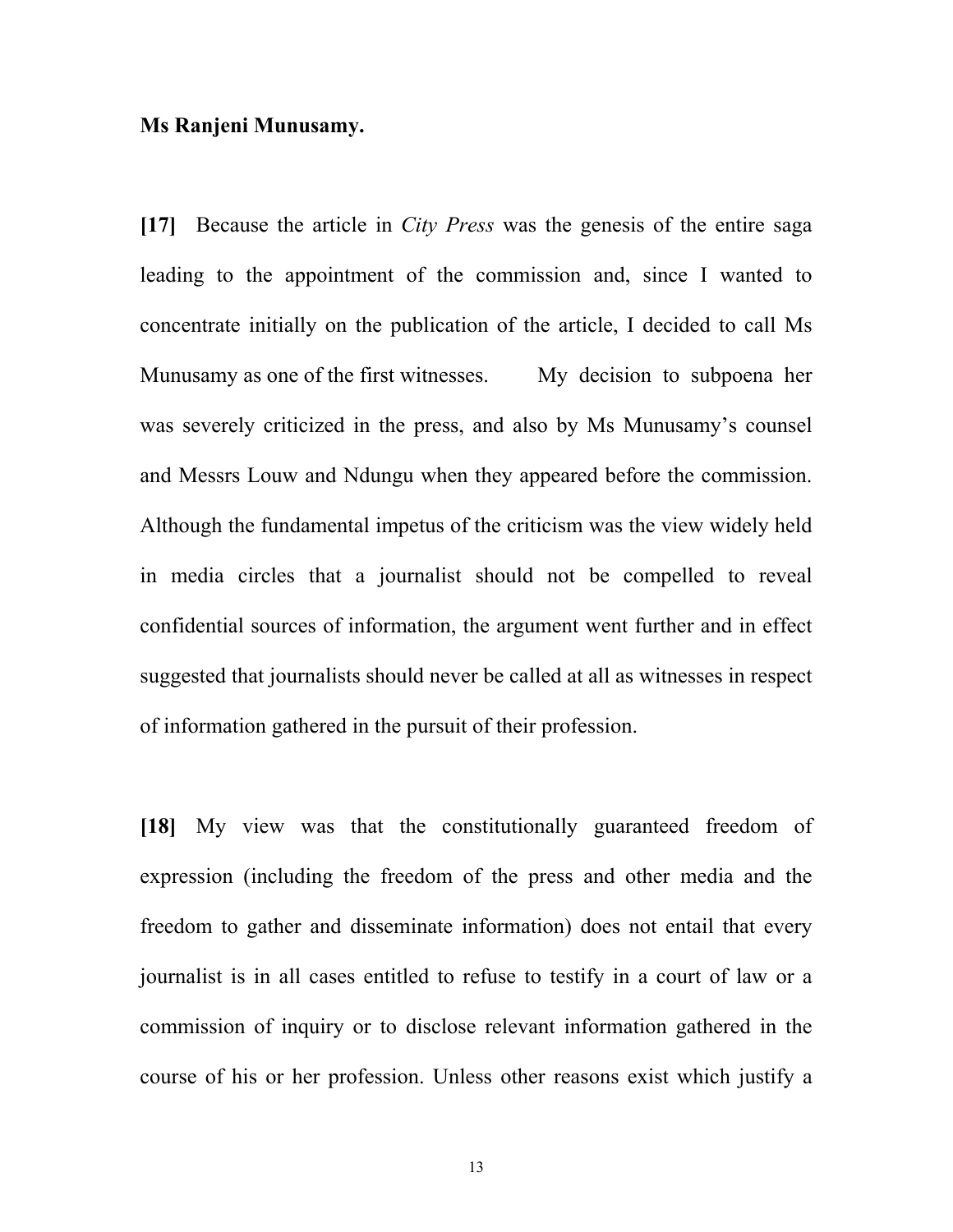refusal to testify (Cf *Attorney General, Transvaal v Kader* 1991(4) SA 727 (A) ) a journalist, like any other person, is obliged to testify and is only entitled to refuse to answer specific questions against which there is a valid objection. Admittedly, unless it is justifiable under section 33(1) of the Constitution, a witness cannot be compelled to answer a question if the compulsion would infringe any of his or her constitutional rights or freedoms (*Nel v Le Roux and Others* 1996(3) SA 562 (CC) at 569-570 par [7]). But whether the compulsion would indeed constitute such an infringement depends largely on the nature of the question; and this will only become manifest once the question is asked. This view, I may say, is not popular with the media, nor was it acceptable to Ms Munusamy's counsel during his argument in the commission. But it was eventually not questioned when my decision went on review.

**[19]** Ms Munusamy's counsel argued in the alternative that she should not have been called at such an early stage of the inquiry. A journalist, he submitted, should only be called as a last resort after all other avenues have proved to be abortive. Again I disagreed. In South Africa there is no rule regulating the sequence of witnesses in a commission. It is entirely a matter for the discretion of the commissioner and thus all I could do, was to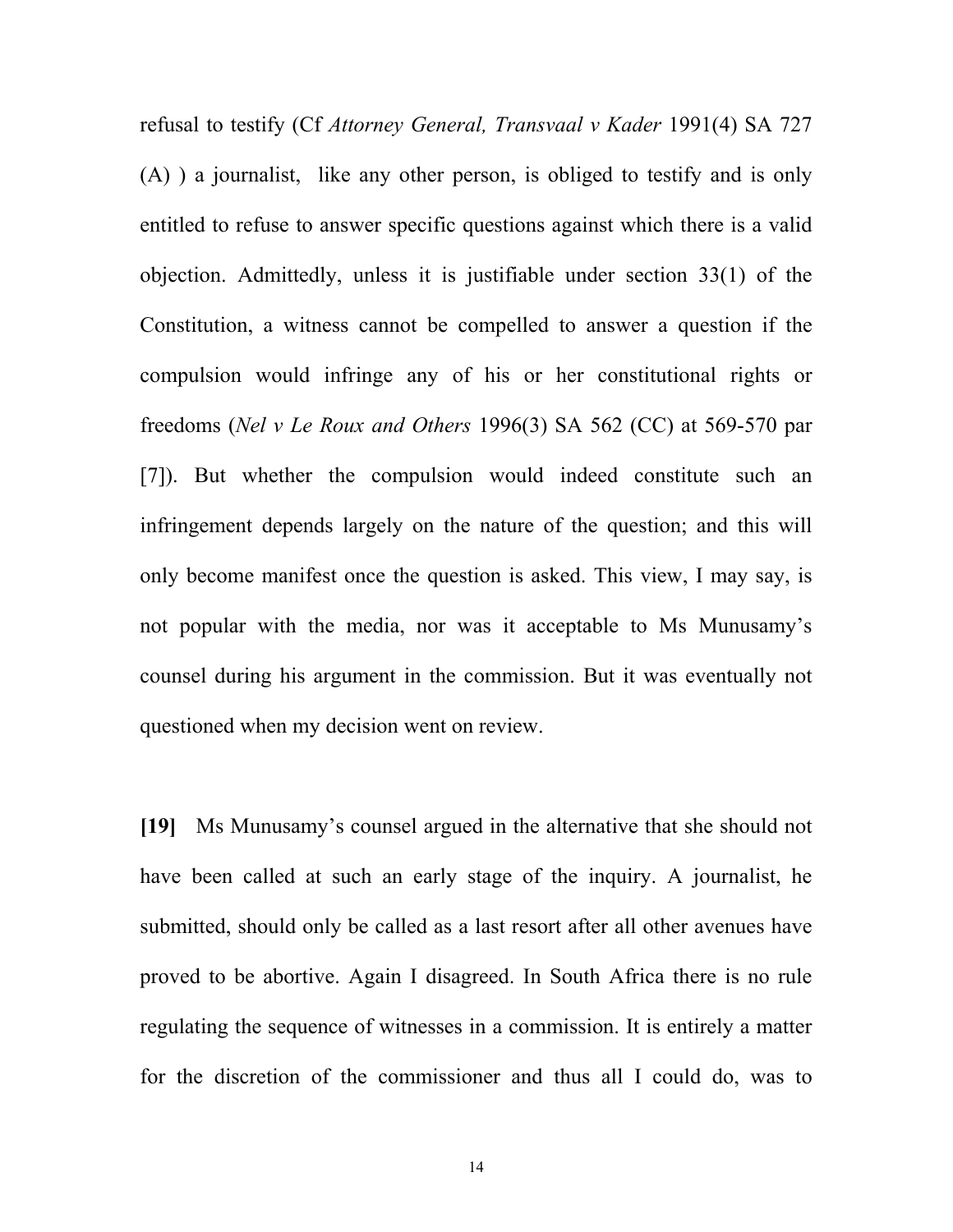consider whether it would be inappropriate to call her so early in the proceedings. My conclusion that it was not was eventually accepted by the judges of the reviewing court.

**[20]** Lastly, Ms Munusamy's counsel relied on the fact that she had received threats to her personal safety aimed at preventing her from revealing confidential sources of information. I was not persuaded that there was a real threat to her safety against which she could not be safeguarded by appropriate rulings and measures during the course of her evidence.

**[21]** For these reasons I ruled that Ms Munusamy was compelled to testify but that she would be entitled during her testimony to object to any particular question to which she had a valid objection. I regarded her as a witness whose evidence might be material and useful. According to the newspaper reports based on information supplied by her, she was in possession of, or had at the very least seen important documents which would be difficult to procure elsewhere. Moreover, she had already revealed three sources of information and there was no reason why she could not at least be questioned about her interviews with them. Finally I suspected that the newspaper reports, and even her own press release published later, did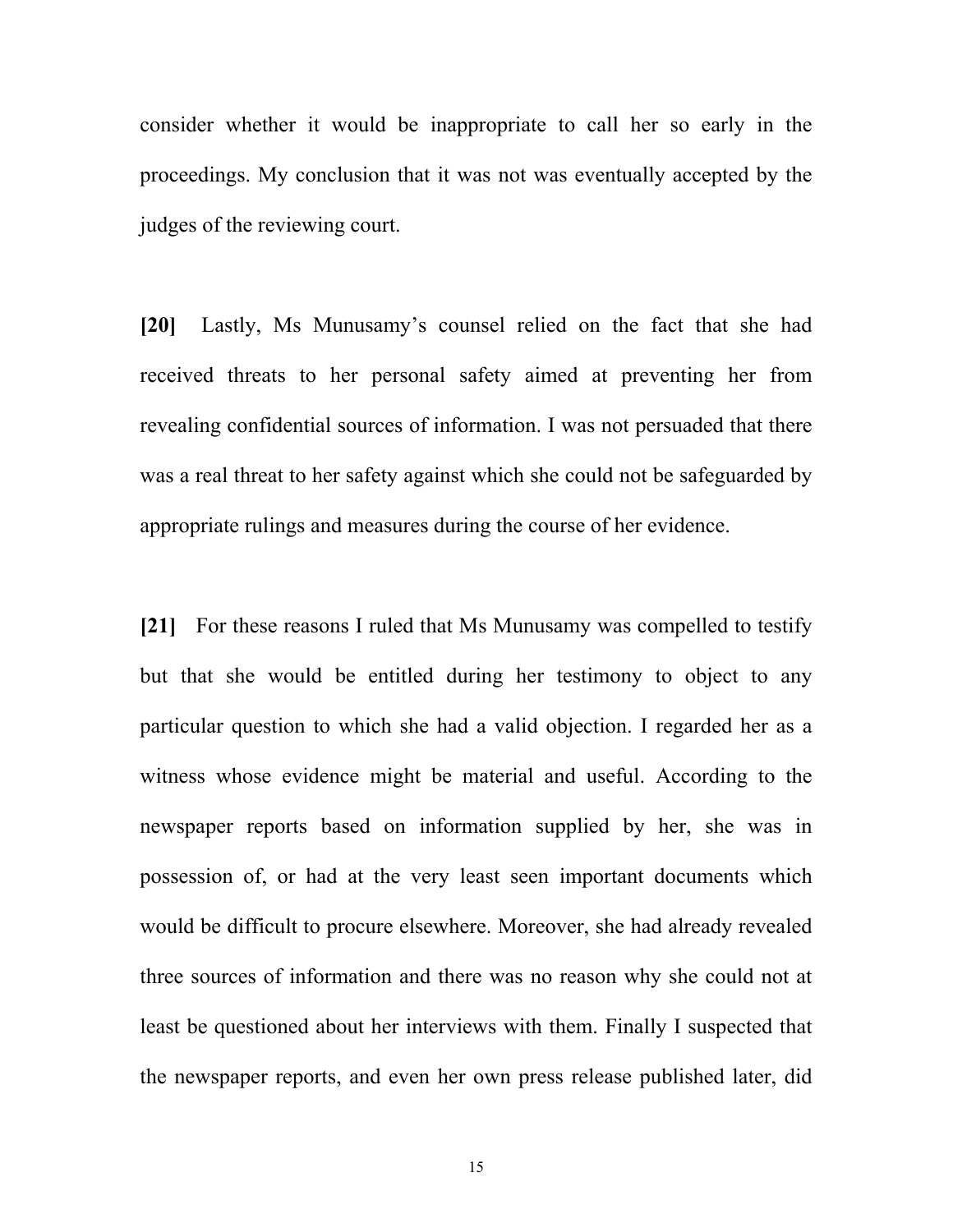not reveal all the information that she had gathered. My suspicion was later confirmed.

**[22]** After judgment in the review proceedings in the Free State High Court had been delivered, Ms Munusamy's attorneys indicated that she was considering an application for leave to appeal to the Supreme Court of Appeal or to the Constitutional Court. An appropriate application was eventually filed in the Free State court and enrolled for hearing on 11 December 2003. But there the matter would not rest: if leave to appeal was granted, the appeal would have to be heard (probably during the second half of 2004) ; and if leave was refused, further applications to the Supreme Court of Appeal and/or to the Constitutional Court were anticipated. All this would inevitably have led to an indefinite delay in the commission's proceedings if I were to insist on Ms Munusamy's testimony. The question then was whether such a delay was really worthwhile. I decided that it was not. At that stage I had already received most of the evidence in support of the allegations against Mr Ngcuka and was able to make a preliminary assessment. As will be seen later, Messrs Maharaj and Shaik's evidence was most unconvincing and this persuaded me that Ms Munusamy's evidence would be of peripheral value only because her account could not possibly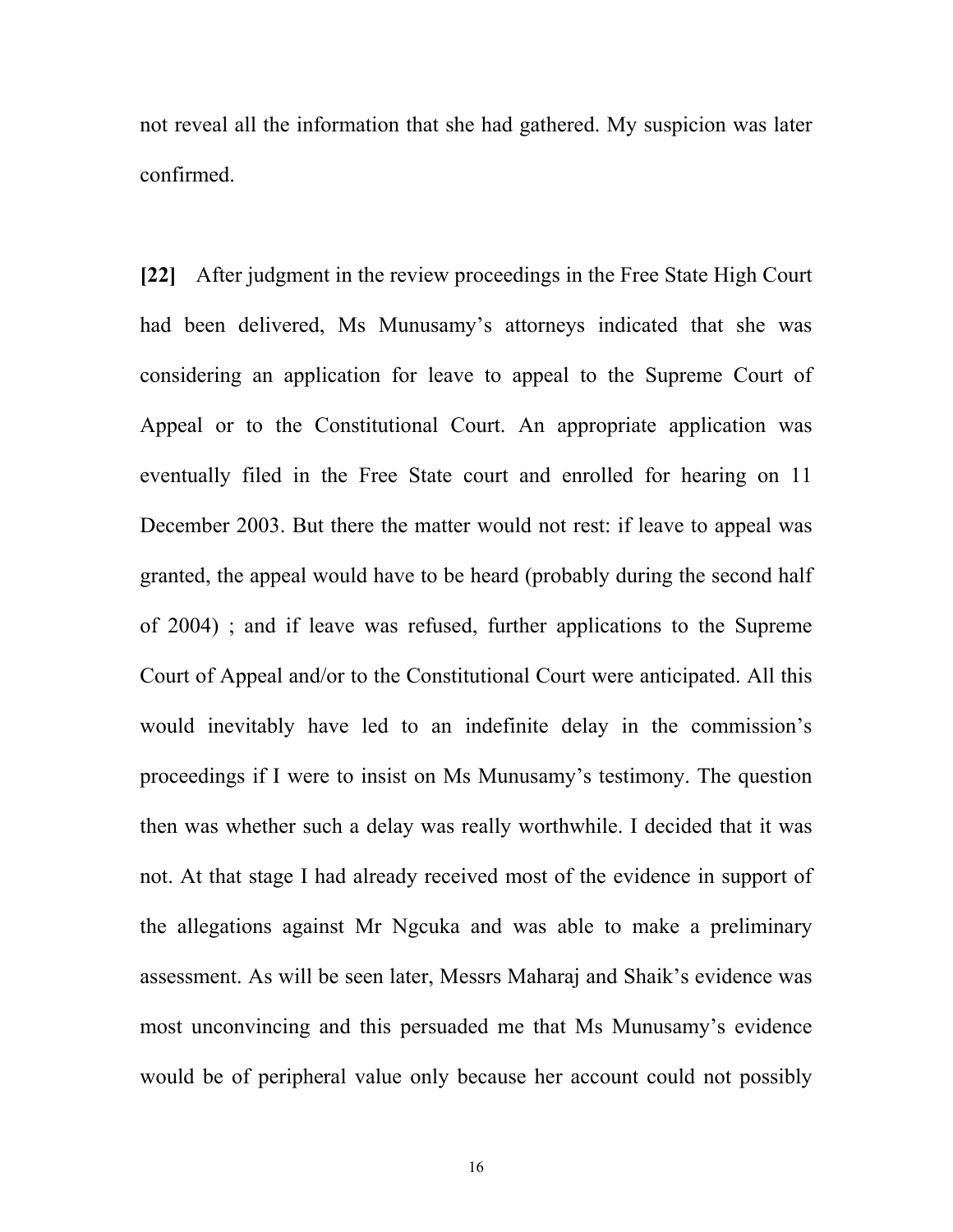affect the outcome in a material way. I accordingly decided to excuse her from testifying and announced my decision on 5 December 2003. The application for leave to appeal was subsequently removed from the roll and has not been re-enrolled since.

## **The problem with the State intelligence and security services.**

**[23]** On 1 October 2003 I received a letter from the Crime Intelligence

Division of the South African Police Services informing me that:

'(1) The Commissioner of the South African Police Service noted the appointment and brief of the Commission of Enquiry referred to above. It is clear that the role of the Security Branch of the pre-1994 police force regarding the matter under investigation will be under the close scrutiny of the Commission of Enquiry.

(2) The South African Police Service intends to fully cooperate with the Commission of Enquiry in fulfilling its brief. Director P van Vuuren, a legal representative attached to the Crime Intelligence Division of the South African Police Service, has been mandated to liaise with the Commission in order to explore the administrative protocol that will ensure that such cooperation be achieved.

(3) In the mean time, we have already issued an instruction to all our offices to transfer all pre-1994 Security Branch informant files that could be in their possession to be kept under the strictest security in our Pretoria office.'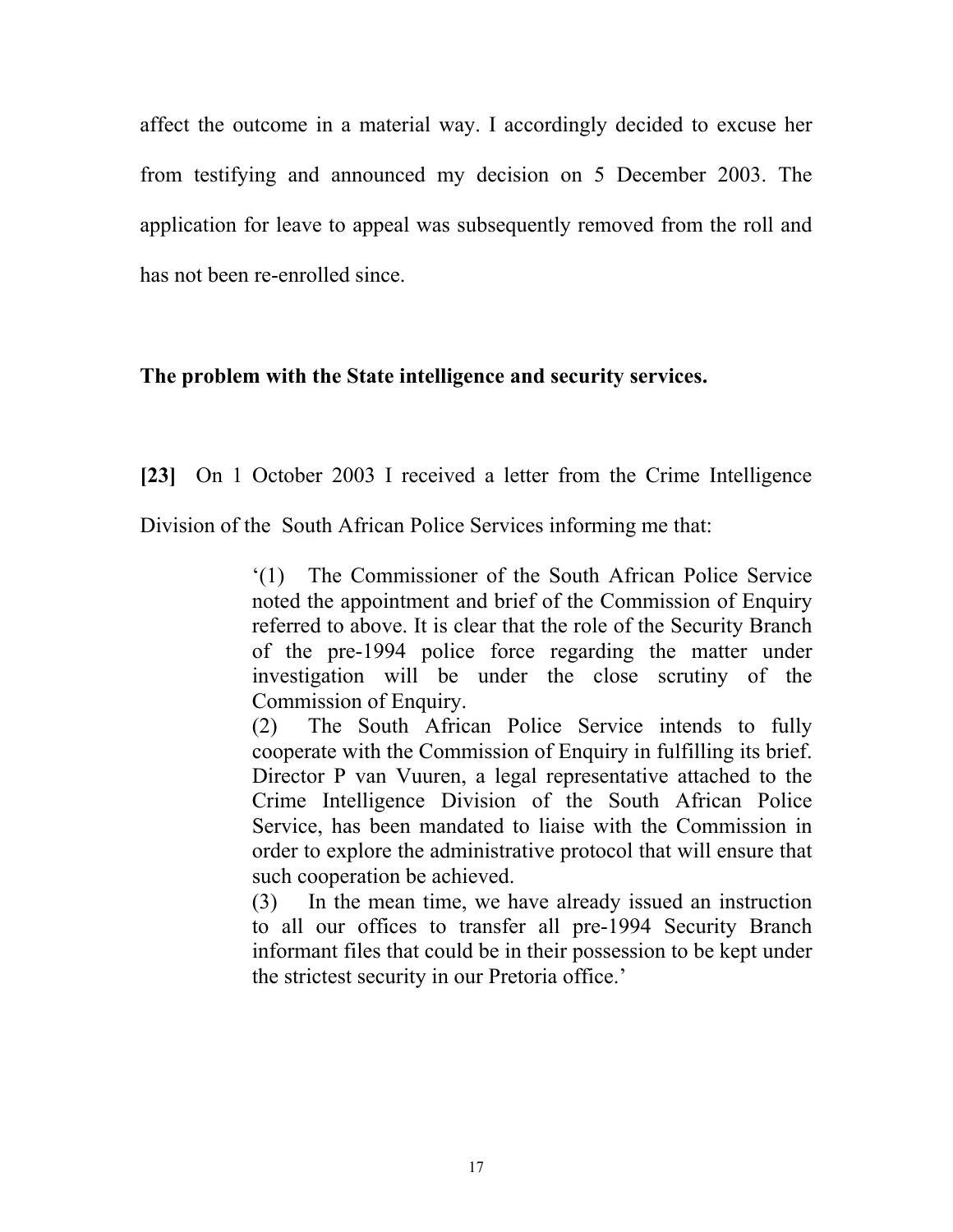**[24]** Nothing came of this offer of cooperation save that, shortly after the receipt of the letter, I had discussions with Director van Vuuren in order to find suitable ways of working through the large number of Security Branch files which had already accumulated in Pretoria. Although definite arrangements were not made, Director van Vuuren left me with the distinct understanding that suitable ways would be found.

**[25]** Meanwhile I had caused letters to be addressed to the South African Police Services (**SAPS**), the National Intelligence Agency (the **NIA**) and Defence Intelligence, asking these agencies (collectively referred to herein as the **State intelligence and security services)** for their cooperation by nominating senior liaison representatives as a first step.

**[26]** By way of reply on behalf of the Director-General of the NIA and the Commissioner of Police I received a letter dated 18 October 2003 from a Pretoria firm of attorneys to the following effect:

'We have been instructed to place on record that both our clients will cooperate with the Commission, its investigator and the leader of the evidence **subject to the provisions of the legislation which prohibits both past and present members and/or employees of the Intelligence and Security Service from disclosing any information relating to the security of the Republic without the necessary consent.**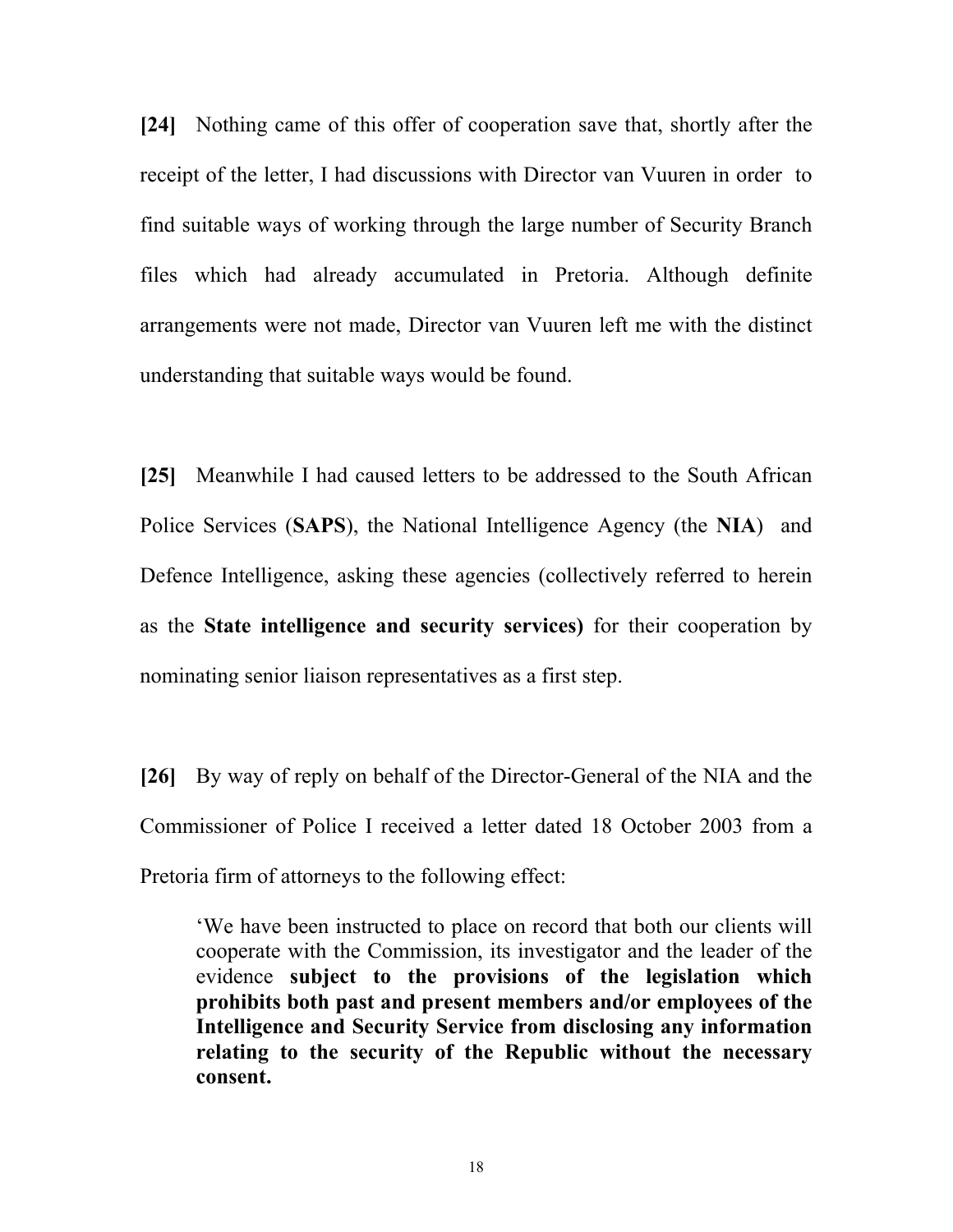Please convey our position and request to all persons concerned not to approach any present of past members and/or employees of the Intelligence and Security Services without informing us of the intention to do so and what information is required.'

(The last paragraph was probably inserted because the commission's investigator had already taken statements from several past members of the erstwhile Security Branch and of the pre-1994 National Intelligence Service (the **NIS.**))

**[27]** At the session of the commission on 24 October 2003 counsel for the State intelligence and security services drew my attention to several pieces of legislation which prohibit the disclosure of classified and confidential information and documents. The essence of what I was told, was that no information or document would be disclosed which could reveal the identity of agent RS452.

**[28]** I was nevertheless of the view that all the information in the possession of the State intelligence and security services could not be of a classified or confidential nature. I accordingly caused subpoenas to be served upon several officers of the State intelligence and security services and on past members of the Security Branch and NIS, calling upon them to produce certain documents.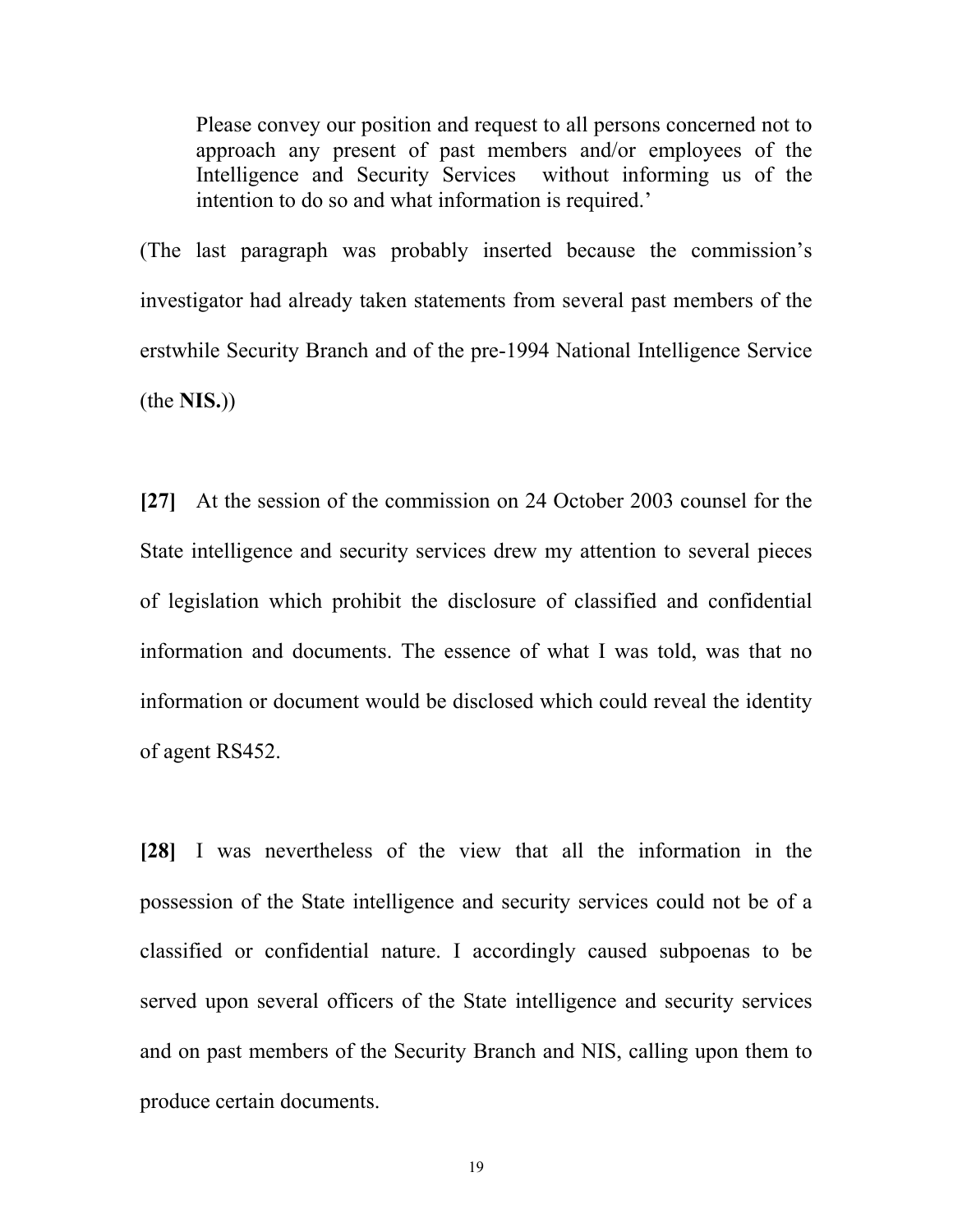**[29]** On 12 November 2003 some of these officers appeared, represented by counsel. Arguing on the strength of affidavits filed at the time, their counsel informed me that the documents in question were classified and would not be produced.

**[30]** The situation thus created, was insufferable. At that stage I still had to ascertain whether Mr Ngcuka had been registered as an agent for the security branch or any other security service of the pre-1994 government and, although the obvious and most reliable source of his registration was the records in possession of the State intelligence and security services, I was consistently being refused access to the records.

**[31]** Just when it became apparent that the impasse thus reached was rapidly heading for the courts, a resolution came from an unexpected quarter.

> (a) On 30 October 2003 I had addressed a letter to the Director-General in the Presidency in the following terms:

> > 'Dear Dr Chikane, You are no doubt aware of the fact that, according to the terms of reference, the Commission is to inquire whether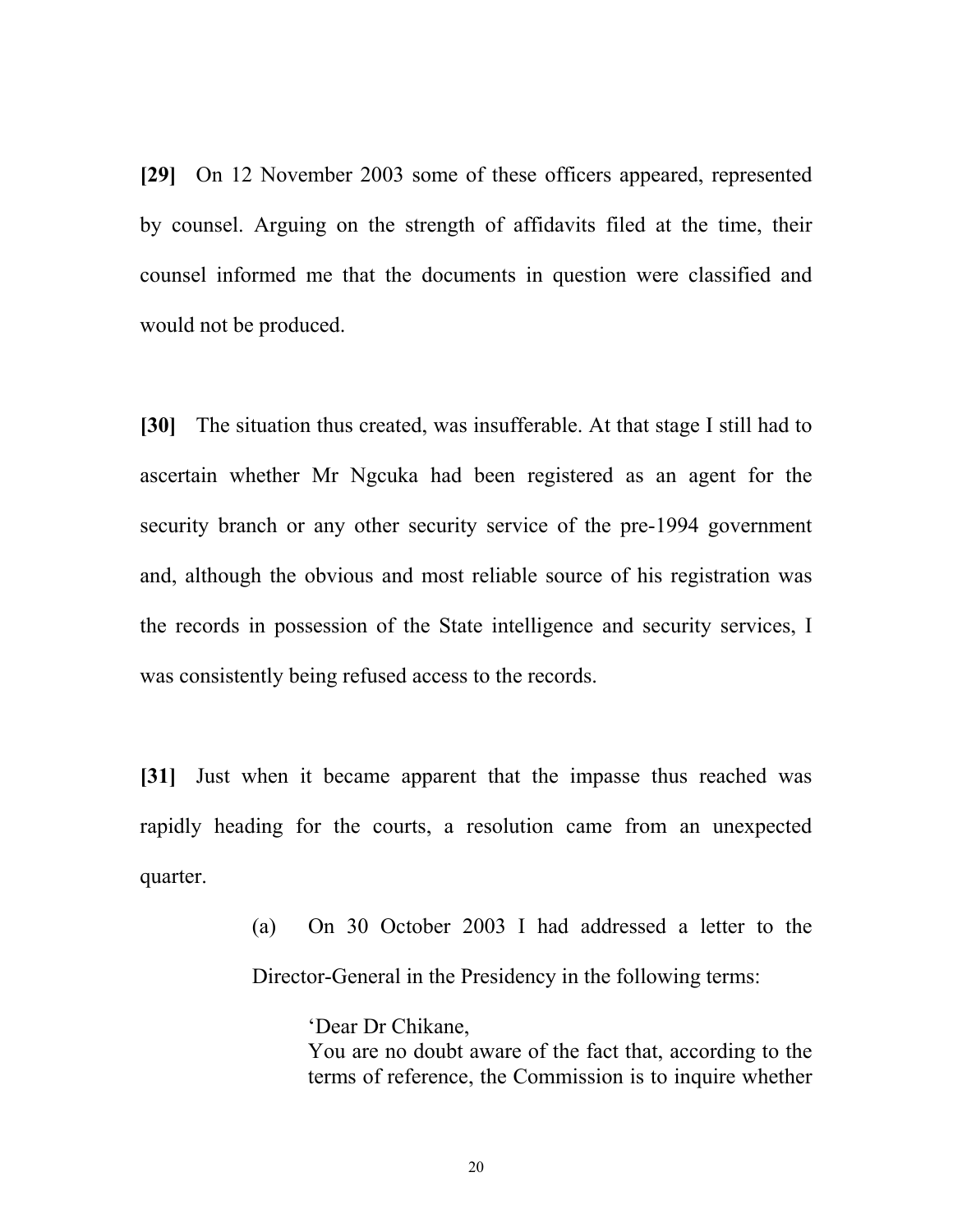Mr Ngcuka and Dr Maduna acted as agents for the apartheid regime.

According to the definition of "personnel list" in section 1 of the Intelligence Services Act, 2002 (Act 65 of 2002), a list was to be submitted to the President within seven days from the date on which the Intelligence Services Act 1994 (Act 38 of 1994) came into operation containing the names of persons who were members of the organisational components of the Intelligence Services. It is important to know whether their names appear anywhere in the list. Will you please examine the list for this purpose and let me know as a matter of urgency the result of your examination.'

(b) On 11 November 2003 Dr Chikane replied as follows:

'The personnel list referred to in the Intelligence Services Act (Act 38 of 1994) was submitted to the President as required by law. This list reflects the names of persons who would have become members of staff, not sources or agents, of the intelligence services in 1994. Neither the Minister of Justice nor the National Director of Public Prosecutions were members of staff of the intelligence services.

Regarding sources and agents, the President has unfettered access to all information in the possession of the State intelligence and security structures. These structures have made no allegations that bear on the matters being considered by the Commission.

The allegations that form the basis of the appointment of the Commission relate to information held by persons outside the State Security structures. There would be no point in the President appointing a Commission to pursue information to which the President already has access, in as much as the Commission's mandate is to report to the same President.'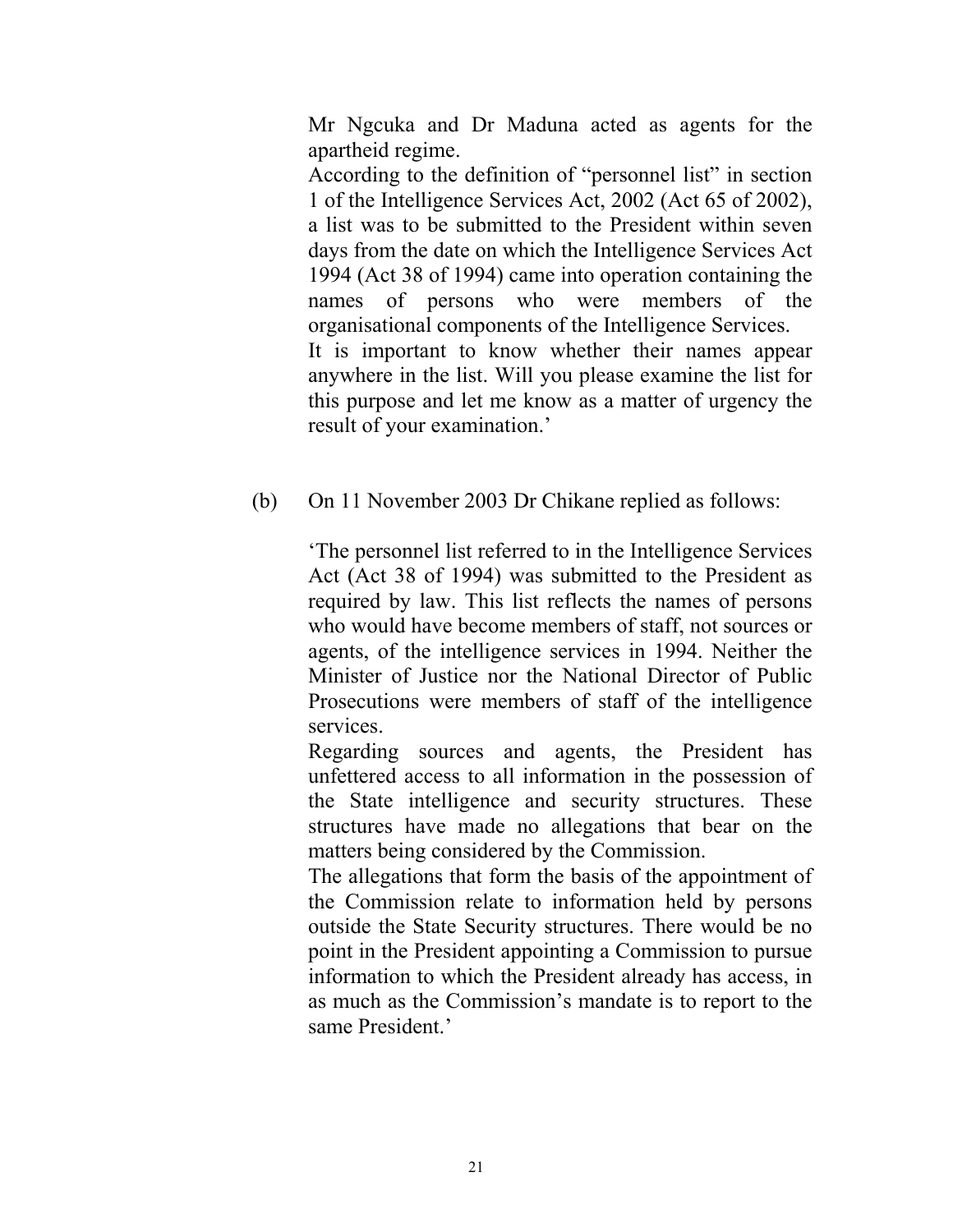(c) As indicated before, my terms of reference were also amended on 11 November 2003. The affect of the amendment was that it was no longer necessary to establish whether or not Mr Ngcuka was registered as an agent with any pre-1994 security service, with the result that my dependence on the State intelligence and security services for information in this regard came to an end. Although I remained firmly convinced that these agencies were in possession of information that was still relevant and could be made available without transgressing any of the statutory prohibitions, it weighed with me that Dr Chikane had confirmed that the President had free access to the records. What I then had to consider, was whether it would be prudent to insist, at the risk of engaging in protracted and costly litigation, upon material that was in any event available to the President. I found that it was not. The focus of my new terms of reference had shifted to the allegations made by Messrs Maharaj and Shaik and I decided to delay further steps until I had heard what they would say. In the end, as will be explained later, it emerged that their allegations were ill-conceived and entirely unsubstantiated. It would serve no purpose to pursue my endeavours to obtain information from the state intelligence and security services.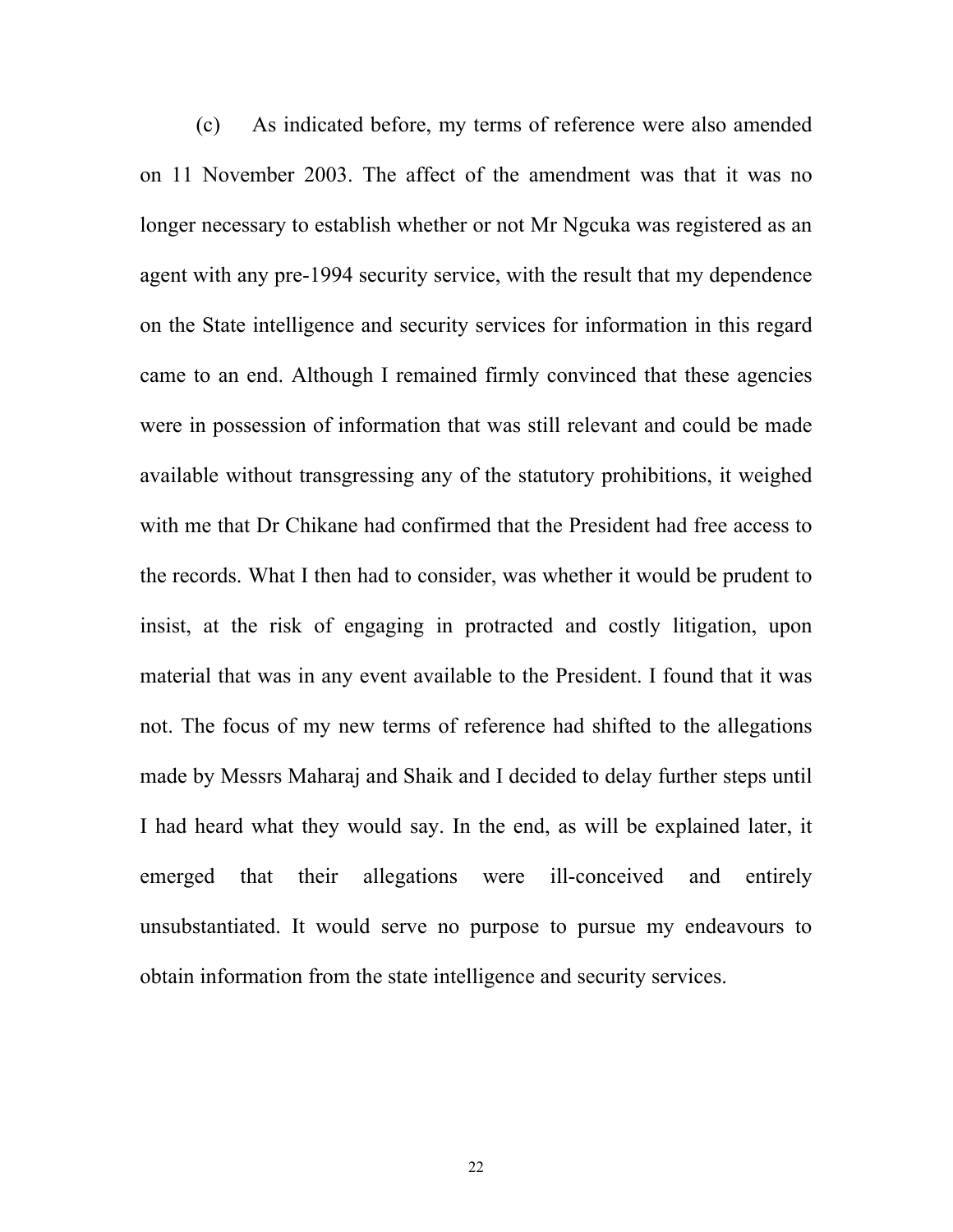**[32]** It cannot be denied, however, that my lack of access to this important source of information remained a handicap. Valuable leads might have been discovered and followed up, whilst other evidence could have been verified if access had not been denied.

#### **The Deputy President, Mr J G Zuma.**

**[33]** According to the article in *City Press* referred to earlier, the operations of the intelligence unit under Mr Shaik whose task it was to root out government agents in the ANC, were supervised by the present Deputy President - then Chief of Intelligence of the organisation – and it thus appeared to me initially that Mr Zuma's evidence would be required. In addition, by the time of the appointment of the commission a series of press and other public reports had appeared from which it could be gathered that Mr Zuma was not pleased with the way in which Mr Ngcuka had dealt with an investigation into his possible involvement in transactions allegedly relating to the so-called 'arms deal.'

**[34]** Anticipating that he could assist in my inquiry into the 1989 investigation and expecting that he would at least welcome an opportunity to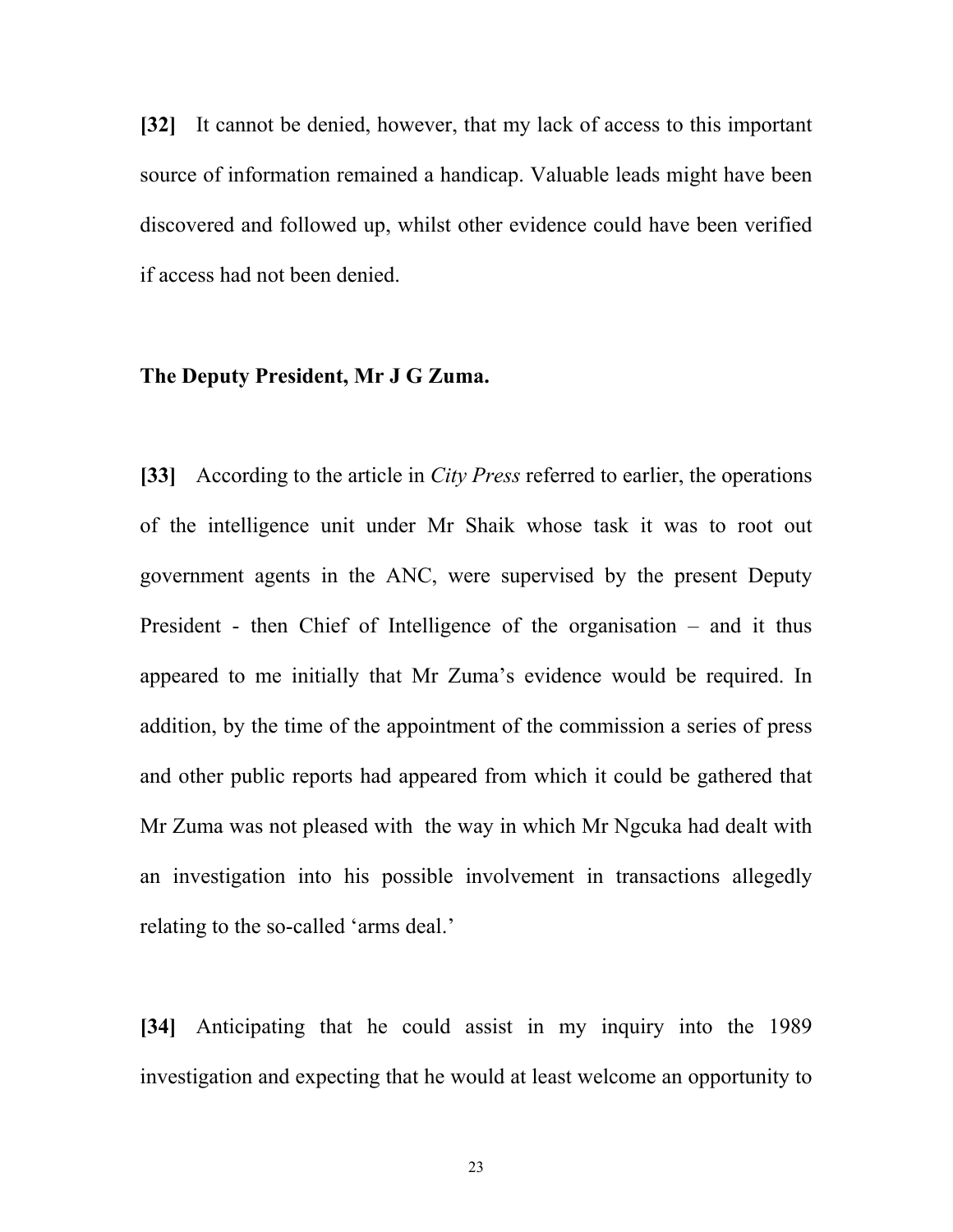air his apparent grievance, I caused a letter to be written to Mr Zuma on 16

October 2003 informing him that I was

'anxious to know whether you have any information that may be of assistance to the Commission having regard to its terms of reference and, if so, whether you are willing to provide such information by testifying before the Commission.'

## **[35]** The reply dated 22 October 2003 was as follows:

'The letter addressed to myself by the secretary of the Commission and dated 16 October 2003 refers ....

With regard to invitation for me to assist the Commission, I would like to indicate that when I was deployed by the ANC as Chief of Intelligence, I was tasked by my organisation, the ANC, to undertake this most sensitive duty. The information of various categories that I dealt with was the property of the ANC. I, as an individual, had no right or authority then, and still have no right, to discuss such matters outside the ANC.

I therefore regret that I will not be of any assistance to the Commission without the permission or instruction of my organisation.'

## **[36]** On 28 October 2003 I responded as follows:

'Thank you for your letter dated 22 October 2003.

When I read the letter it occurred to me that you may have overlooked my extended terms of reference which require me to investigate whether Mr Ngcuka or Minister Maduna misused the prosecuting authority.

Judging by what has been reported in the media you are not happy with the treatment you received from Mr Ngcuka in the very recent past and it occurred to me that you might want to air your apparent grievance in the Commission.

If you decide to do so please ask your secretary to arrange a suitable date with Mr Bacon, the secretary of the commission.'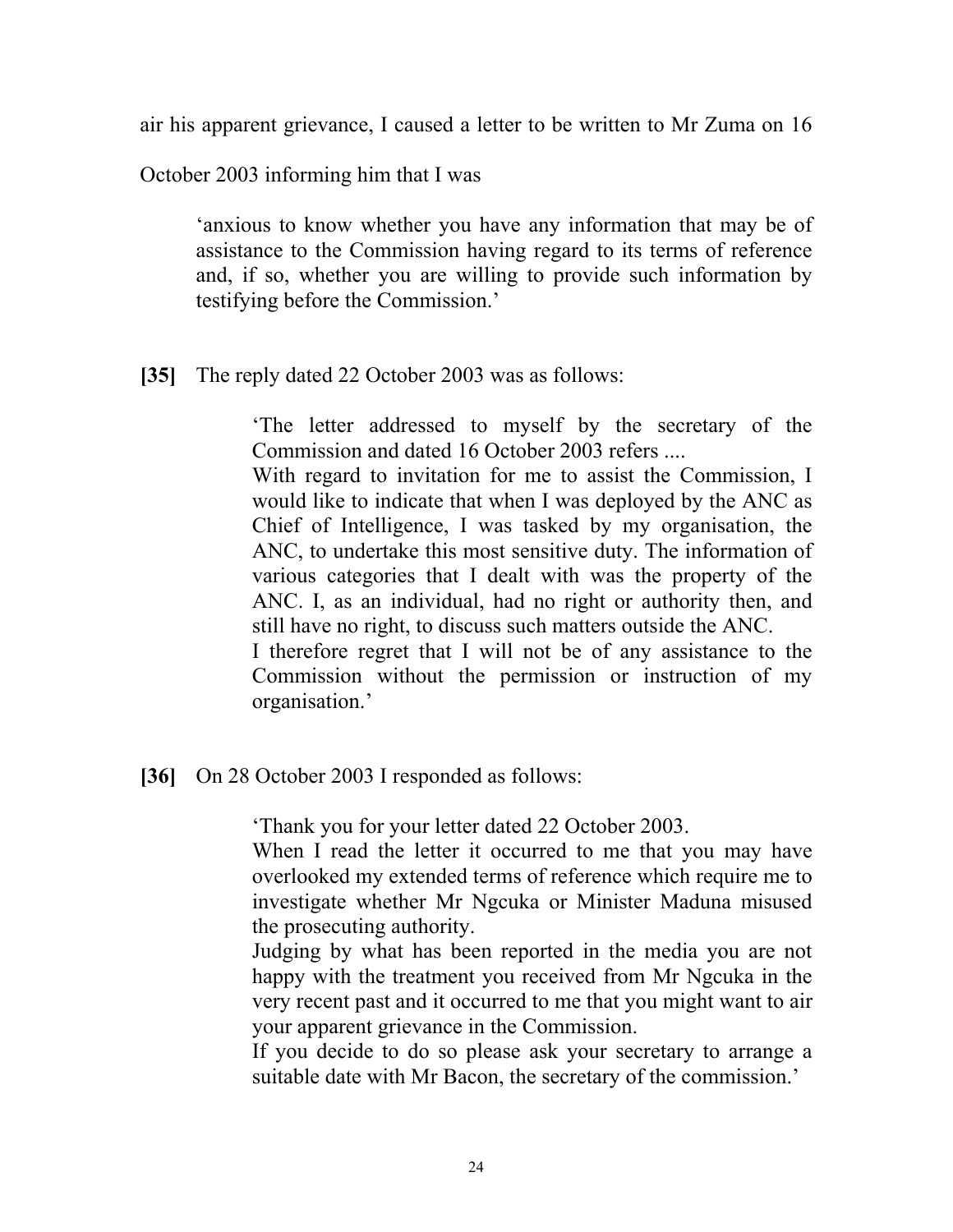## **[37]** I received the following reply dated 7 November 2003:

'I refer to your letter dated 28 October 2003. I have noted the extended terms of reference of the Commission and fully understand their implication. However, with due respect, I must re-iterate that for reasons stated in my previous letter to the Commission, I remain unable to participate.'

**[38]** The reasons advanced in the letter of 22 October 2003 for Mr Zuma's reluctance to share his knowledge of the 1989 investigation with the commission were, of course, patently insufficient to justify a decision not to call him as a witness. However, I decided to withhold a subpoena until I had heard Mr Shaik's evidence. When this gentleman later testified that Mr Zuma had merely received a report of the 1989 investigation, I thought that it would not be necessary to call Mr Zuma as a witness. But I became dubious when Mr Ngcuka's counsel suggested in cross-examining Mr Shaik that the alleged 1989 investigation had in fact never occurred. For this reason I wrote to Mr Zuma on 24 November 2003:

'I have noted your indication that you do not wish to testify before the commission. However, certain suggestions in the cross-examination of Mr Moe Shaik have convinced me that your evidence is necessary. Will you please inform the secretary of the commission today of the day during the current week on which you will be available to testify in Bloemfontein. I make this request because I would like to avoid issuing a subpoena.'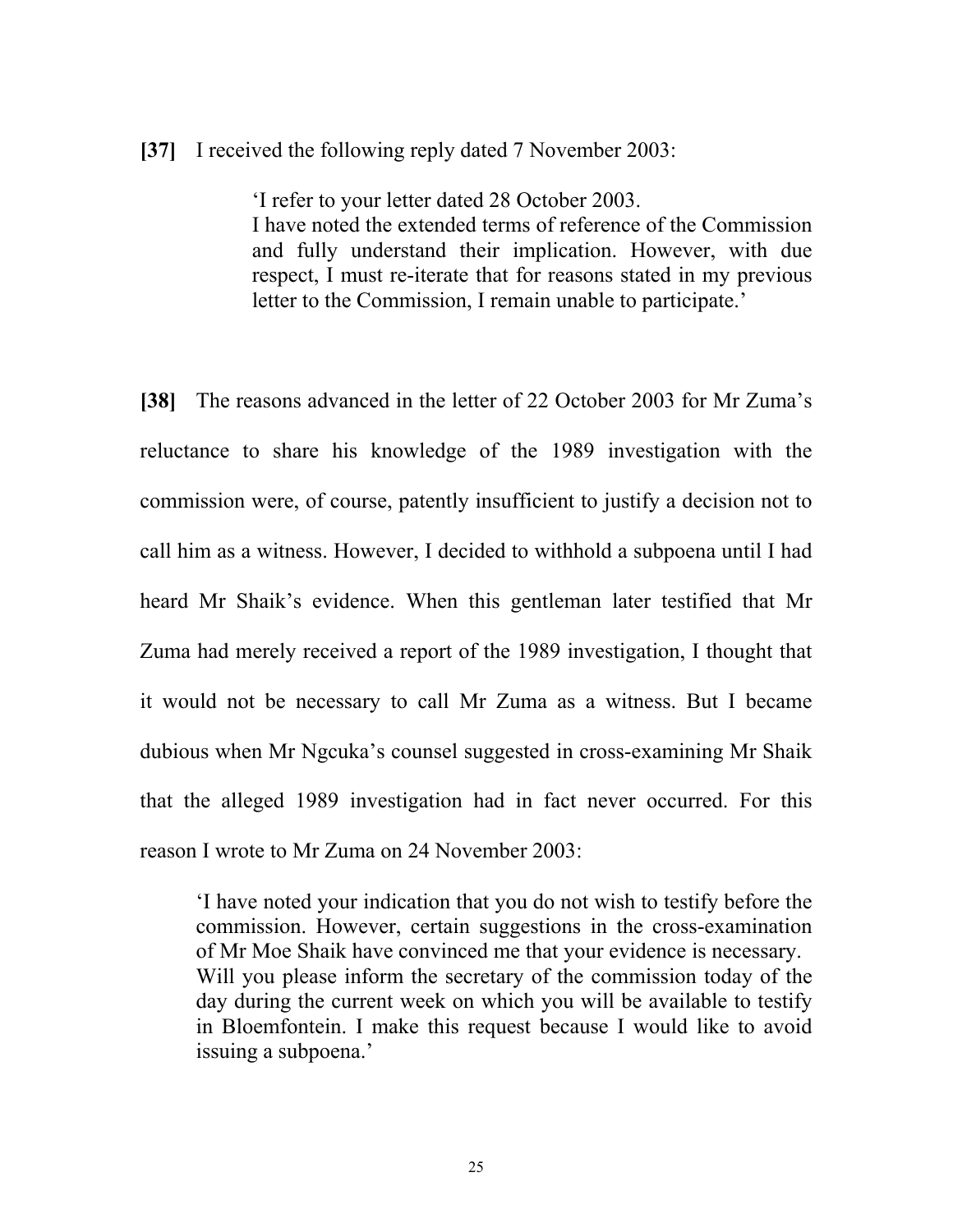This letter was faxed through during the forenoon of 24 November 2003. However, later that same day, after I had ascertained from Mr Ngcuka's counsel that he would not persist in the suggestion that the 1989 investigation had never taken place, I sent a further facsimile to Mr Zuma. It read as follows:

'Kindly be advised that the suggestions in cross-examination referred to in my facsimile earlier today have been withdrawn.

My request that you should indicate when you would be available to testify accordingly falls away.'

**[39]** The next day, obviously in reply to my request during the forenoon of

24 November, I received the following facsimile dated 25 November 2003

from Mr Zuma:

'Your letter dated 24 November has reference.

I must from the outset state clearly that I respect and understand the mandate of your commission. Because of this, twice before when the commission extended the invitation for me to attend, I responded and explained to yourself fully the constraints that prevent me from being able to be of any assistance to the commission.

The reason that I presented to the commission was that when I operated as the Chief of Intelligence, I was deployed by the African National Congress. All that I did in that capacity was to carry out very clear and specific instructions of my organisation, guided by a very specific code of conduct of my organisation and also a very specific code of the intelligence culture.

When undertaking this task, I did not do it under my personal capacity. With regard to information accumulated during the time, you would appreciate that as Chief of Intelligence, I must have handled sensitive and delicate information, which I cannot divulge in any way without definite instructions from my organisation. In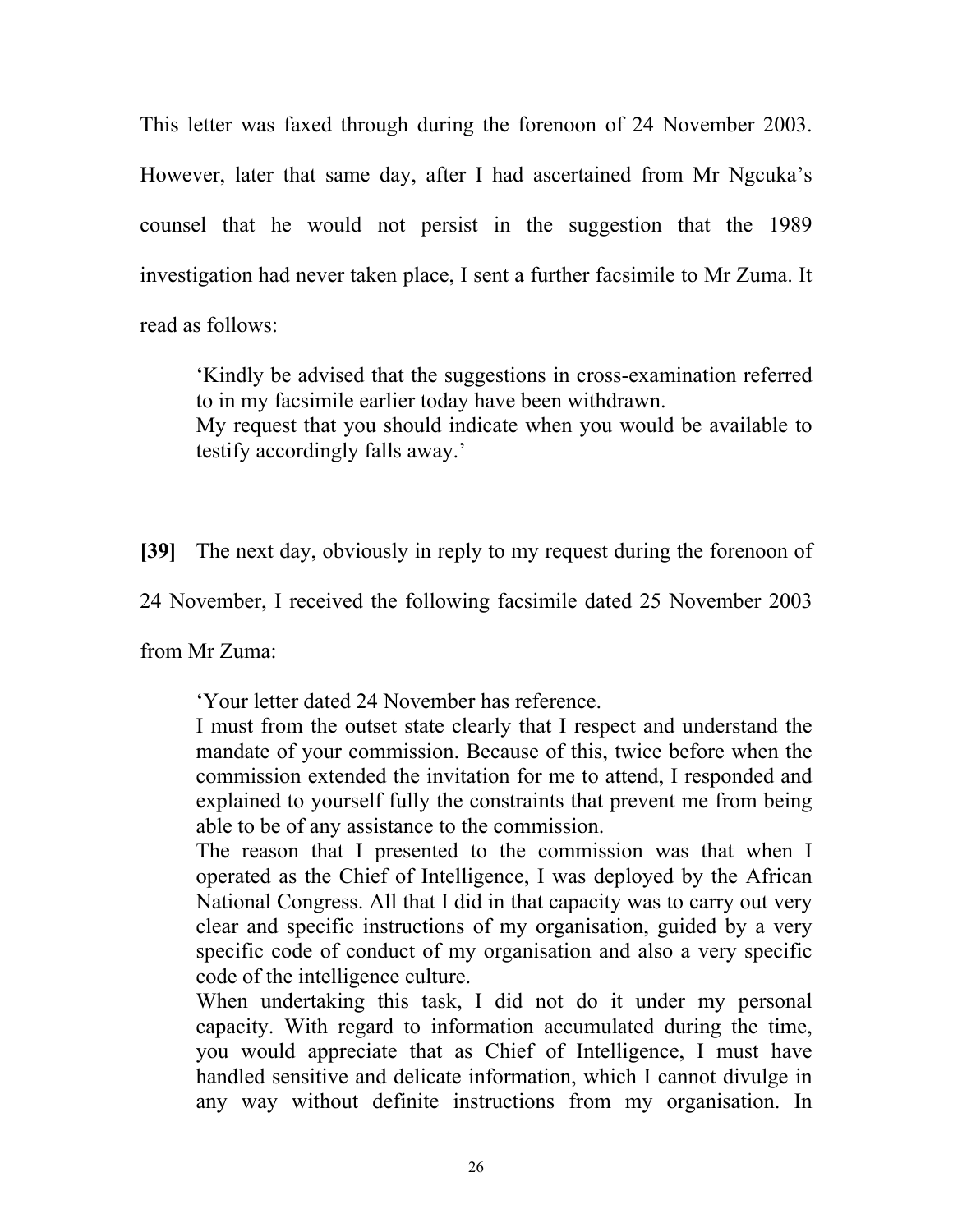response therefore to your latest invitation, unfortunately I have to reiterate to the commission my earlier position that I am not at liberty to discuss that information, without the express mandate and direction of my organisation.

In your letter you indicate that the reason you wish me to attend is the result of evidence given by Mr Mo Shaik. I am aware that my name was mentioned and indeed, it was quite natural and predictable that Mr Shaik would have had to mention my name during the hearings, in view of the line of command with regard to reporting mechanisms within the structure of the organisation at the time.

That he mentioned my name in the commission with regard to the reporting procedures does not negate my reasons put to you for being unable to be of assistance to the commission.

I wish to also remind the chairperson that I did not make the allegations for which now I am requested to assist the commission. Therefore, I have never misused the information accumulated when I was the Chief of Intelligence for the African National Congress. I have always acted professionally in this regard. I therefore, with all due respect, appeal that I should not be made to deviate from the professional principles that govern intelligence officers, whether serving or no longer serving.

Lastly, I note your last sentence that expresses your wish not to have to reach the point where you may have resort to a subpoena. I am in full support of this sentiment and indeed hope that we do not have to reach that point as I also would not want to reach the point where I would be forced not to respect your subpoena.'

**[40]** On 26 November 2003, obviously in reply to me second facsimile of

24 November, I received a facsimile from Mr Zuma in the following terms:

'Your letter dated 24 November and received on 25 November has reference.

I note and thank you for your decision to withdraw your request for my attendance to the Commission.'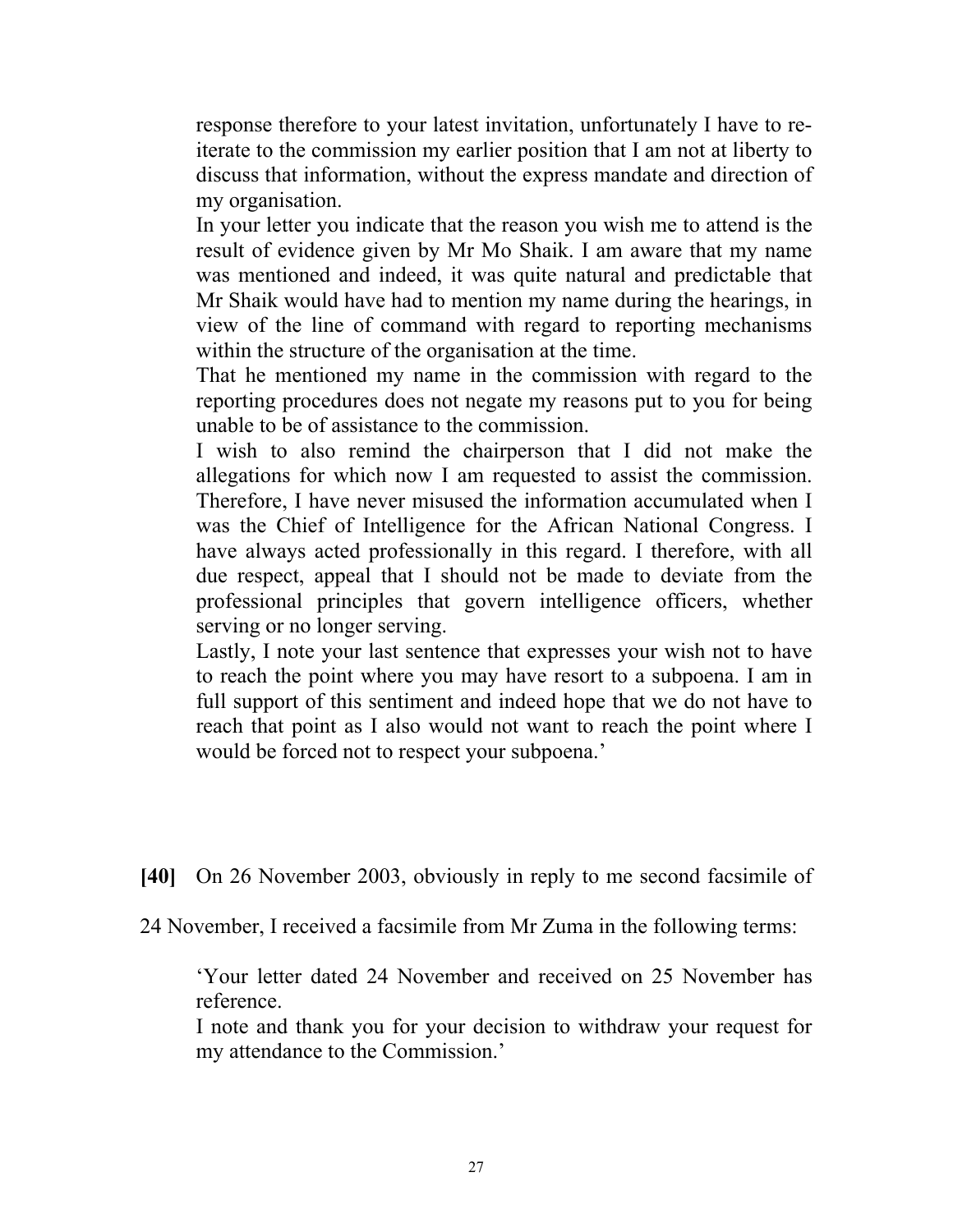**[41]** I announced my decision not to call Mr Zuma at the session of the commission on 26 November 2003. I

- explained that, according to the available evidence, the deputypresident's knowledge of the so-called spying allegations was limited to a report that he had received from Mr Shaik; and
- added that he had lodged a complaint with the Public Protector arising from the way in which Mr Ngcuka had treated him and did not wish to pursue the matter in the commission.

**[42]** (a) On 27 November 2003 I received the following letter from the Deputy President:

> 'I was disturbed today to read in the newspapers the reasons attributed to my non-appearance at the commission. According to the Business Day the chairperson is cited as having said that I had informed him that my only knowledge of the claim that Mr Ngcuka was a spy, arose from the report that Mr Shaik had handed to me. I am also informed that the chairperson, at the commencement of the proceedings yesterday, had indicated similar sentiments as now reported in the media.

> I have conveyed my reasons for not appearing to the chairperson on three occasions and I attach all three letters for the chairperson's easy reference. The statement attributed to the chairperson in the media is not, as I am sure the chairperson will concede, a true reflection of my communication. I request that the chairperson set the record straight and accurately reflect our correspondence.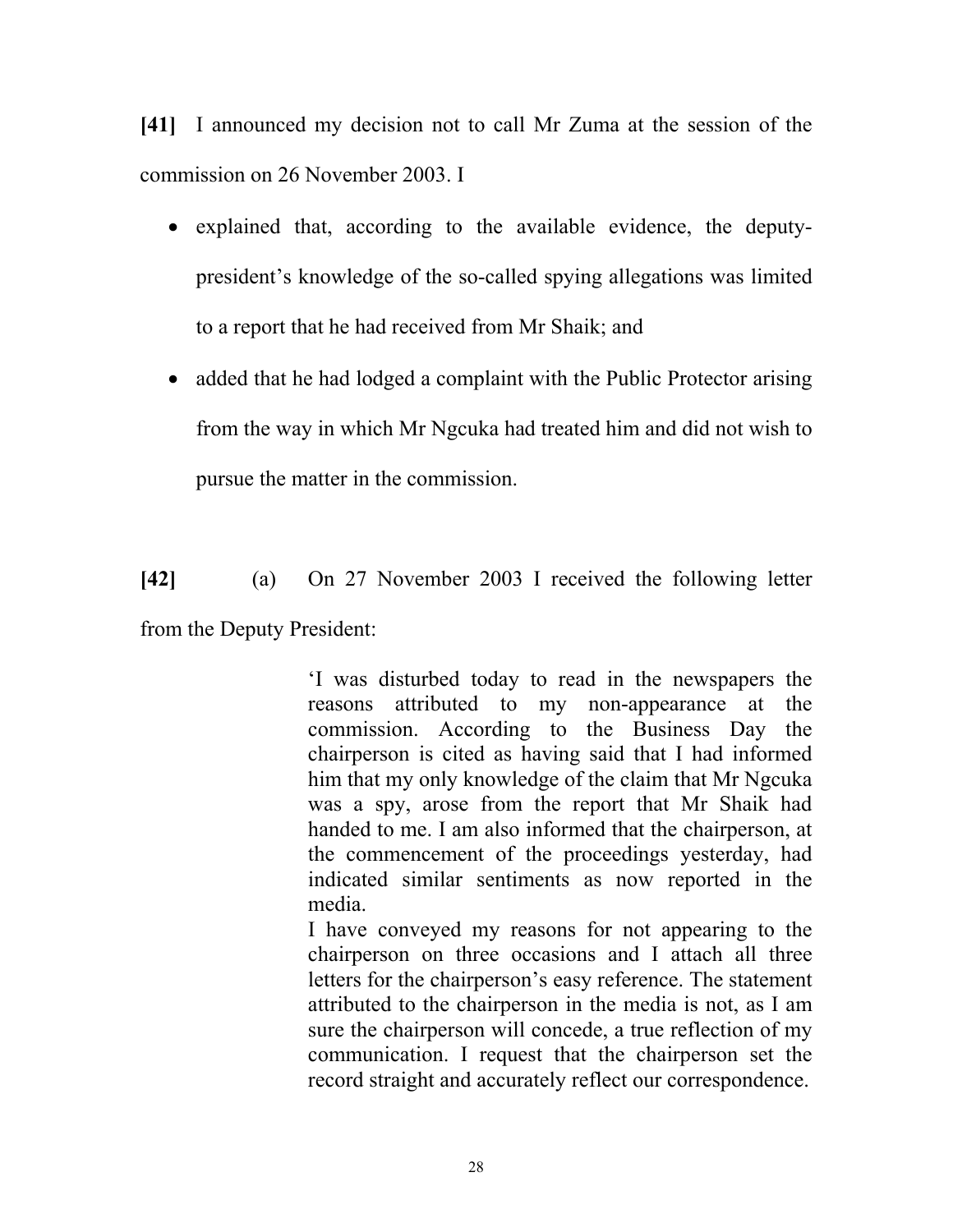I trust that the chairperson will understand the importance with which I regard this matter and that he will urgently seek to correct what has obviously been a misunderstanding.'

(b) On 5 December 2003 I received yet another letter from

the Deputy President. It read as follows:

'This is a follow up to me earlier correspondence to yourself requesting you to correct what was reported in the news as being my reasons for not appearing in the commission. I am now even more concerned having had cite (*sic*) of the proceedings on the television. The explanation given by the chairperson does not accurately reflect the reasons that I have consistently forwarded to the commission and instead, makes presuppositions about what I may or not know. I got even more concerned when the chairperson stated as a matter of fact that I was not 'part of the investigation at that stage' and that I could 'contribute very little to that part of the enquiry' and furthermore, went on to claim that I had conveyed this to the chairperson.

In fact, discussion on any of the facts stated above with you, would be a direct contradiction of the reasons stated in my letter for being unable to assist the commission. I had clearly indicated that I was not at liberty to discuss this matter as I had served in the intelligence structures on behalf of the ANC and not in my personal capacity. However the chairperson in his utterances, implied that I had discussed these matters with him.

In my last correspondence to you, I had enclosed copies of my letters to the commission for easy reference. As the chairperson will see these facts do not appear anywhere in my correspondence with the commission. As we also have never spoken to each other, it is difficult to understand how the chairperson could have misunderstood the facts and reasoning in my correspondence to the commission.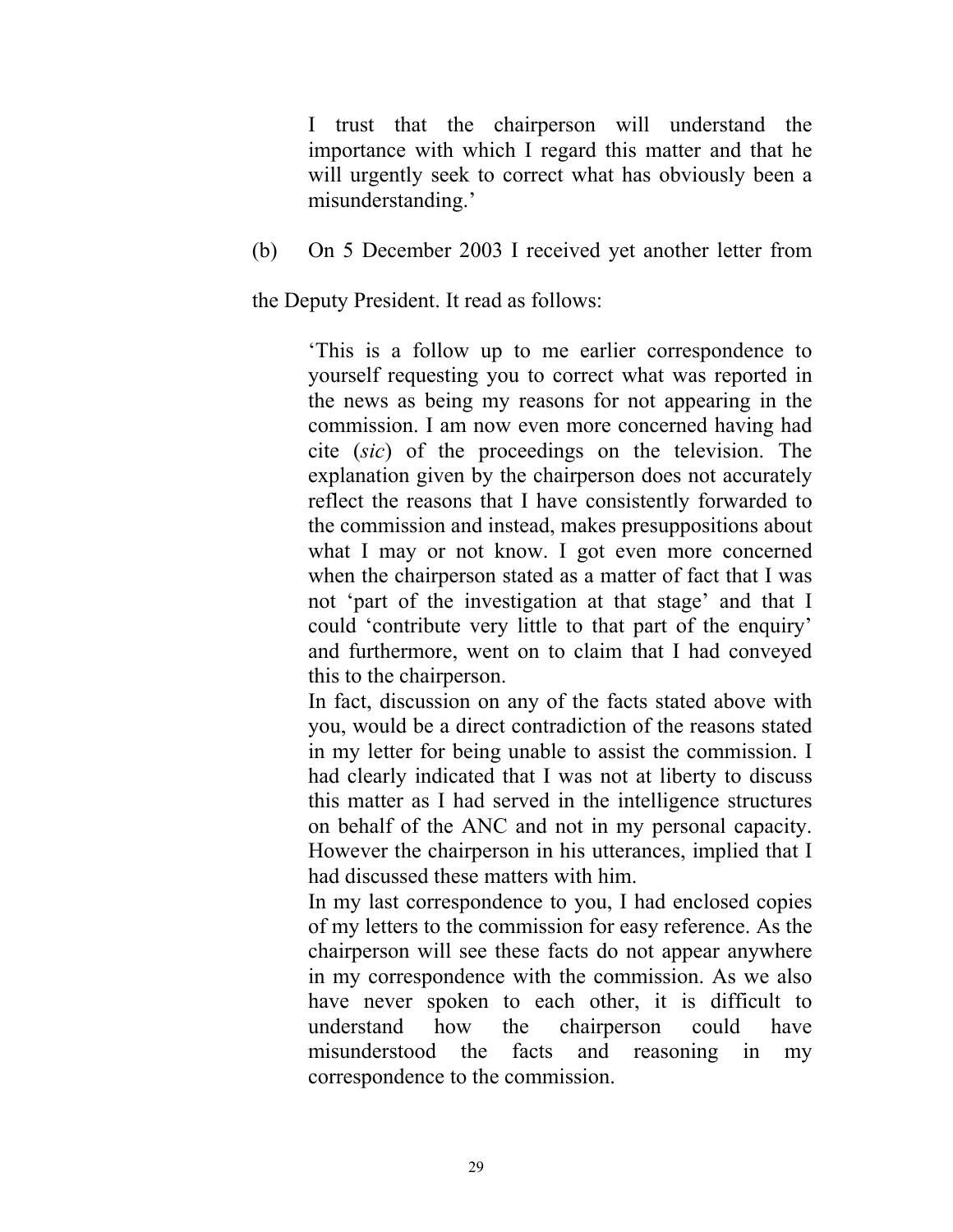I have not had a response to my earlier request to yourself for a correction. To the best of my knowledge, there has not been an attempt to correct these facts as reported by the chairperson during the proceedings. If this has happened, I kindly request the chairperson to advise me as such. If the chairperson has not yet corrected his statement, I kindly request the chairperson to do so.

I thank you in advance for your cooperation.'

## **[43]** On 8 December I replied as follows to the letters quoted in the

previous paragraph:

'Judging by your letters of 27 November 2003 and 5 December 2003 you are under the impression that I professed to list your reasons for not wanting to testify before the commission when I announced my decision not to call you. This is not what I did. The reasons which you advanced did not satisfy me that you would be entitled to refuse your testimony. I decided not to call you, not for those reasons, but for the ones stated when I announced my decision and thus the record requires no correction.'

**[44]** I have revealed the correspondence I had with the Deputy President because, as appears from paragraph **[42]**, he has in effect requested this, and because it calls for the following observations:

> (a) In expressing his dissatisfaction with the reasons that I advanced for not calling him, Mr Zuma lost sight of the fact that I recorded my own reasons for my decision and not the reasons for his reluctance to appear. As mentioned earlier, his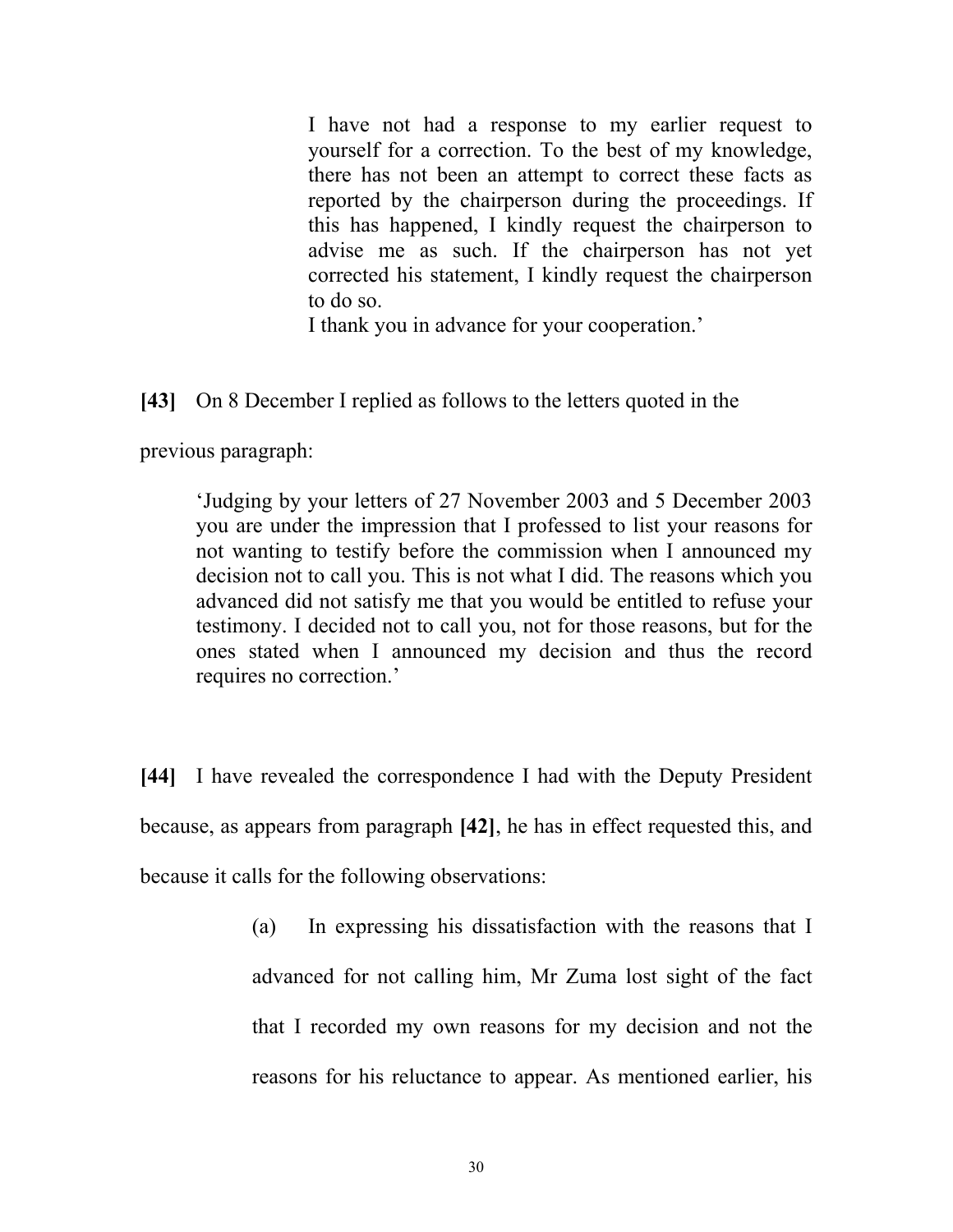reasons were insufficient to justify a decision not to issue a subpoena. There was no misunderstanding on my part. My reasons for not calling him were exactly those recorded *viz* (i) the fact that he could not contribute meaningfully to the inquiry into the spying allegations, and (ii) that he did not wish to pursue his grievance about the alleged misuse of Mr Ngcuka's office in the commission. He decided to take his complaint to the Public Protector and it was not for me to persuade or compel him to use the commission as his forum.

(b) In the same breath I must draw attention to the concluding remark in Mr Zuma's facsimile of 25 November 2002 quoted in paragraph **[39]** which seems to be an indication that he might not be averse to ignoring a subpoena. All I wish to say is that it would be a sad day if, for fear of incurring the wrath of a political organisation to which he belongs, the holder of one of the highest offices of State were to consider ignoring a subpoena issued by a commission appointed by the President under a power vested in him by the Constitution.

(c) For the sake of clarity it is recorded that Mr Zuma's statement in his letter of 5 December 2003 that he never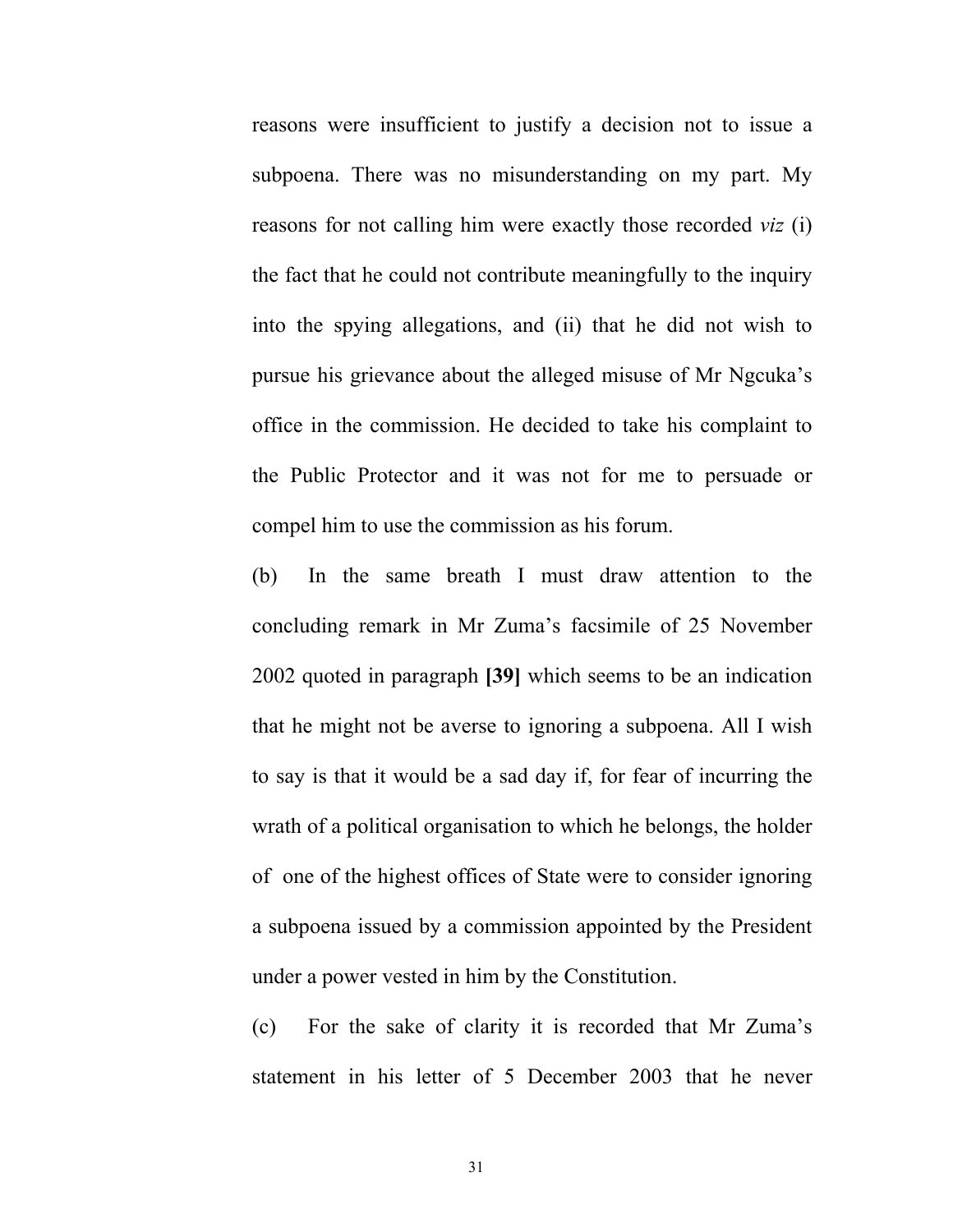discussed the matter with me, is correct. But I said nothing in announcing my decision which could have created the impression that we had had discussions.

#### **Agent RS453** - **Vanessa Brereton**

**[45]** The reference in my terms of reference to agent RS452 probably derives from the allegation in the article in *City Press* that the conclusion reached in the 1989 ANC investigation was that Mr Ngcuka could have operated under this code number.

**[46]** Not long after the appointment of the commission media reports began appearing to the effect that RS452 was in fact, not Mr Ngcuka, but Ms Vanessa Brereton who used to practise as an attorney in Port Elizabeth and is presently residing in the United Kingdom. The source of the reports was never discovered, but the secretary of the commission and the leader of the evidence communicated with Ms Brereton without any difficulty. She verified the reports and later sent the secretary an affidavit to the same effect. Still later she appeared on television where she again admitted to having been RS452. Moreover, the National Treasury has confirmed in a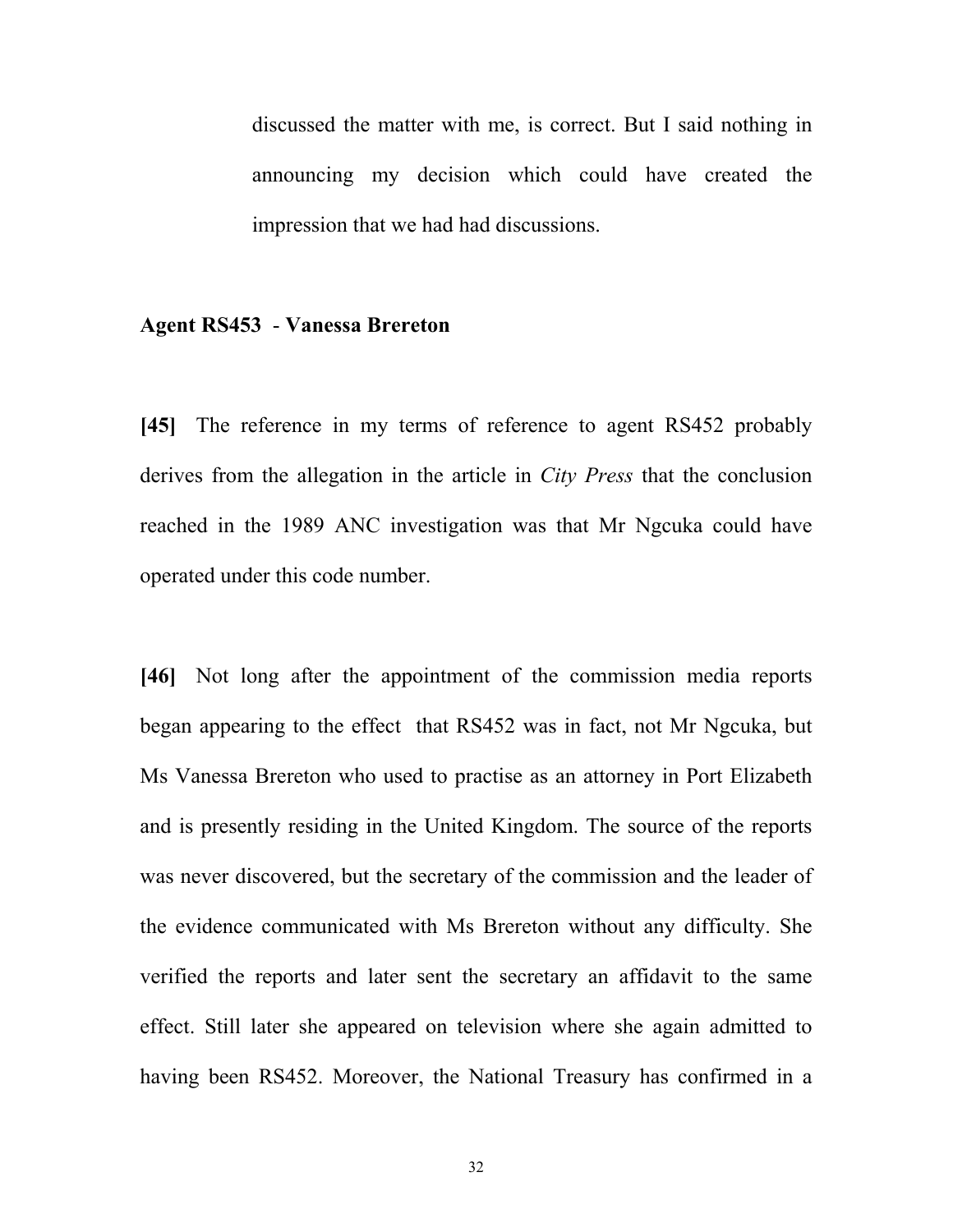letter dated 25 November 2003 that Ms Vanessa Jacinta Brereton was a member of the Government Employees Pension Fund from January 1987 to February 1991 and that her employer was the South African Police. Considering all this and the amount of the detail which Ms Brereton has provided, there can be no doubt that her claim is entirely genuine. Even Mr Shaik acknowledged this when he came to testify. Thus it was unnecessary for the commission to travel to England to take Ms Brereton's evidence or to call her former handler, Mr KZ Edwards. As will be seen later, however, Ms Brereton's revelation had a profound effect upon Mr Shaik's evidence.

## **Complaints that were not considered.**

**[47]** Because I was only mandated to inquire into the possible misuse by Mr Ngcuka of his office where it could be shown that it was the result of his having been an agent of the security services of the pre-1994 government, certain complaints were left out of consideration. The first came from Messrs Roger and Brett Kebble, the second from Mr Vusi Mona, and the third from Mr Richard Young. The first two were forwarded to me by the Public Protector with whom they were initially lodged. Both dealt with matters which the complainants regarded as instances of the misuse of his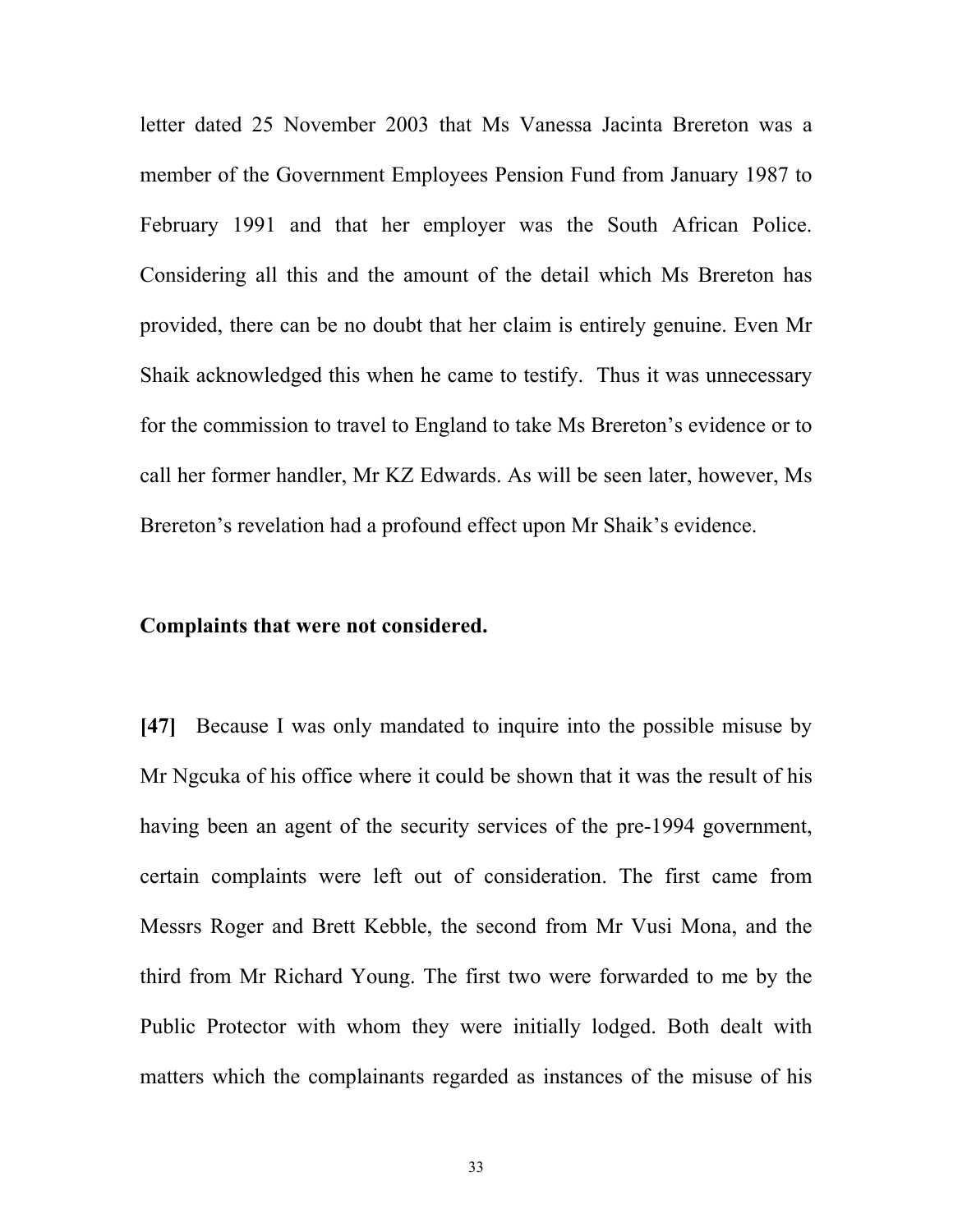office by Mr Ngcuka. After discussing the Kebbles' complaint with their legal adviser it was agreed that the allegations fell outside the scope of my terms of reference for want of a causal link with any pre-1994 activities on the part of Mr Ngcuka. For the same reason, and others which will be mentioned later, I left Mr Mona's complaint out of consideration. Mr Young's complaint suffered the same fate.

**[48]** Mr Josias Boale, a magistrate employed by the Department of Justice and Constitutional Development, had a number of grievances relating in the main to the treatment he allegedly received from Minister Maduna, from Mr Ngcuka and from certain officials in the latter's office. His submission had every appearance of in-house cavilling but, essentially because the required causal link was missing again, I left his complaint out of consideration.

**[49]** Not unexpectedly I also received a number of letters and e-mails containing wide-ranging but plainly illusory grievances which revealed gross ignorance of my terms of reference. I did not concern myself with these and particularly not with the fanciful allegations made in some of them (for example that 'the legal professions are made up of attorneys, advocates, judges who are professional whores in legalised, organised crime') .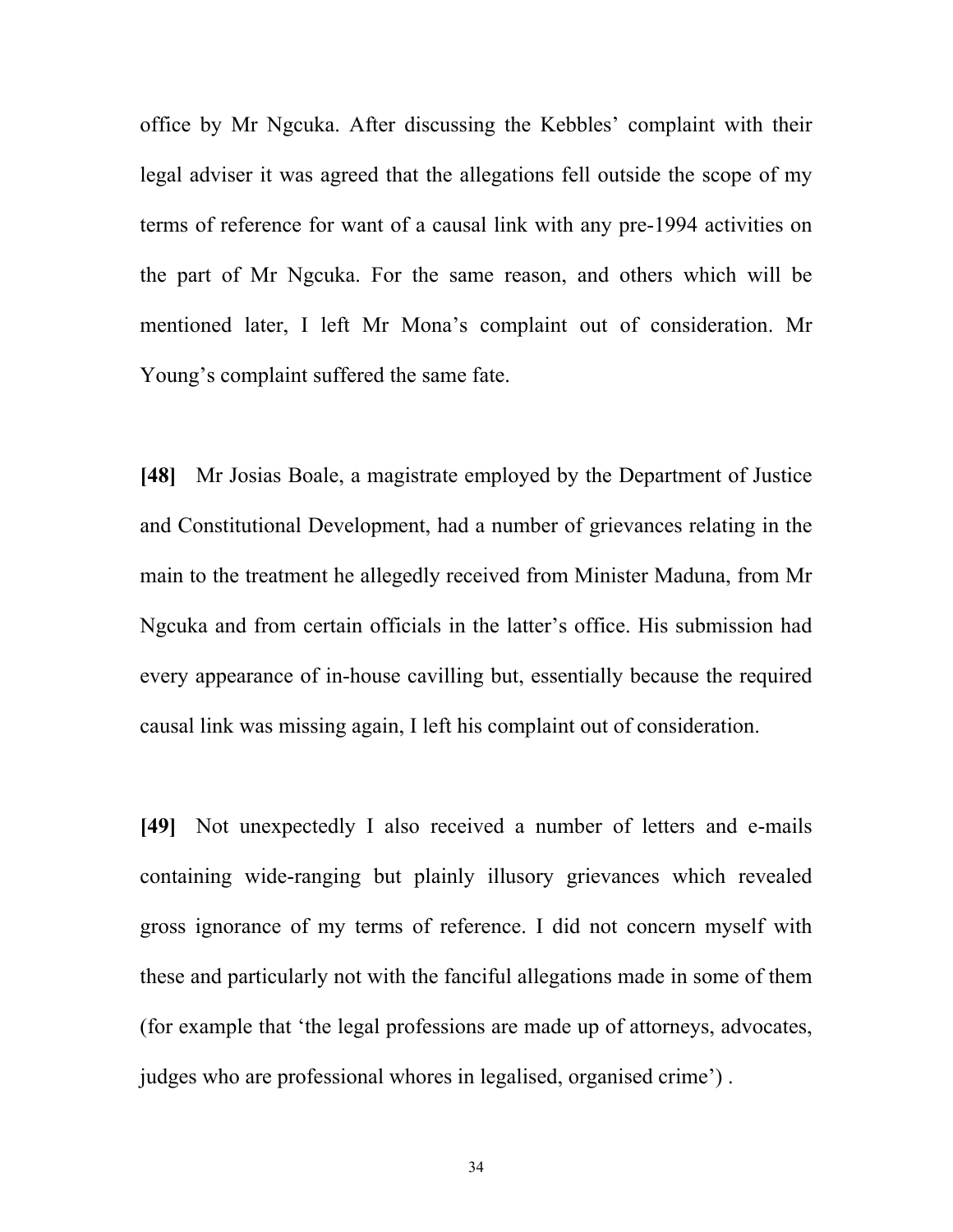### **Me Patricia De Lille MP**

**[50]** Whilst the past activities of the Minister of Justice and Constitutional Development were still under scrutiny, I caused the secretary of the commission to inquire from Me Patricia de Lille whether she wanted to testify before the commission. I did so because I was aware of the fact that she had made certain allegations in Parliament. Her attorneys replied that:

'We have taken instructions from our client regarding judge Hefer's invitation to testify before the commission. Our client regretfully advises that she is unfortunately not in a position to assist the commission in any manner with matters relevant to its terms of reference and accordingly has to decline the invitation.'

## **SURVEY OF THE EVIDENCE**

**[51]** The evidence before the commission can conveniently be classified into six categories. The first relates to ANC operations in Durban and environments during the early 1980's; the second to Mr Ngcuka's detention in goal; the third to the activities of ANC supporters in the Eastern province; the fourth to Mr Ngucka's identification documents and passport; the fifth to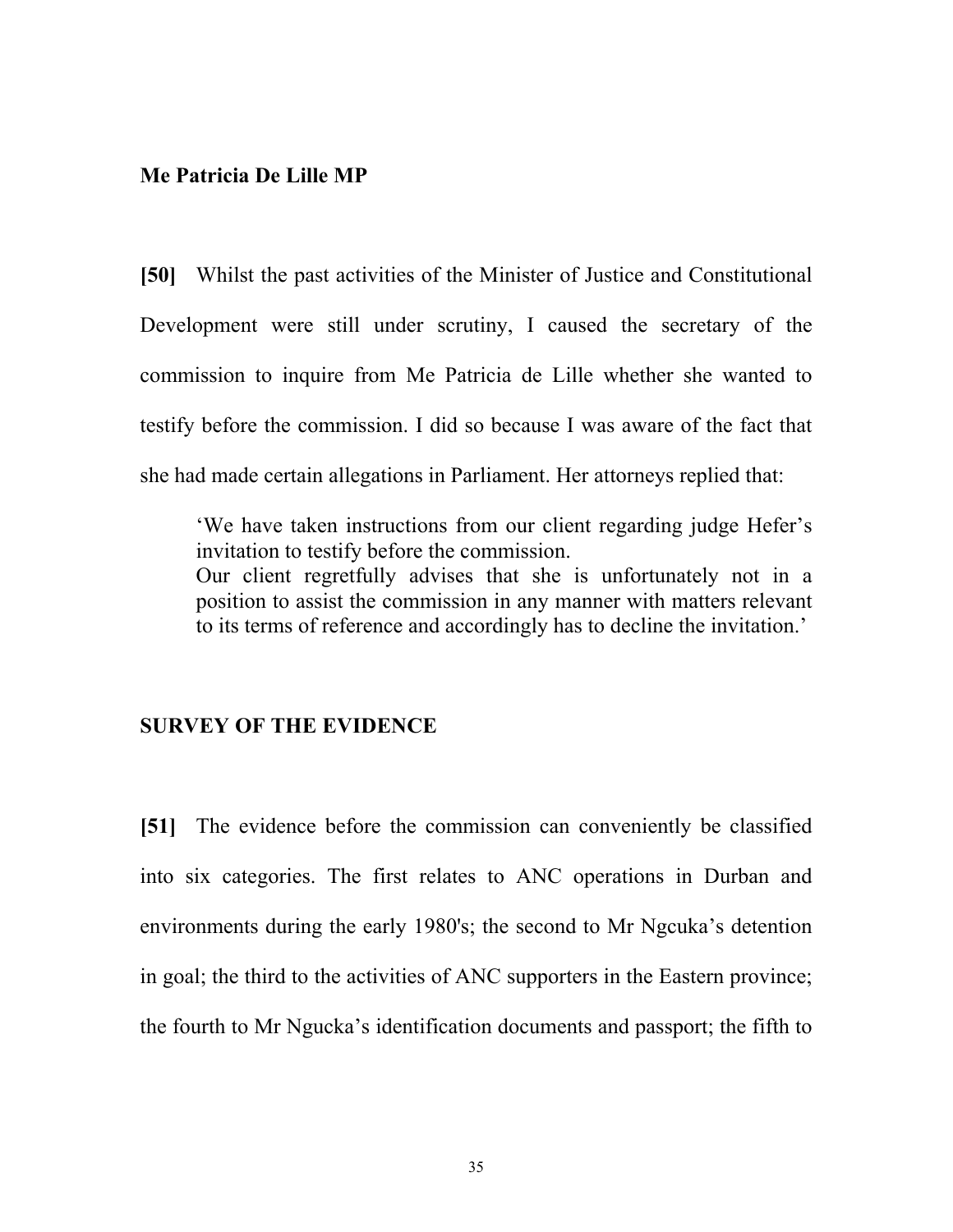the investigation by Mr Shaik during 1989; and the sixth to the alleged misuse of office.

**[52]** In the **first category** there is the evidence of Messrs Patric Maqubela, Litha Jolobe and Mbulelo Hongo which is of minor importance save that it revealed that

- Mr Ngcuka was arrested shortly after Mr Maqubela during November 1981;
- he refused to testify for the State in Mr Maqubela's trial in Pietermaritzburg on a charge of high treason and was sentenced during August 1982 to three years' imprisonment for doing so;
- he was never suspected of having betrayed his comrades; and
- there is no reason whatsoever to suspect that he was an agent of the apartheid regime at that stage.

**[53]** As far as the **second category** is concerned, there is no reason for suspicion during the time of Mr Ngcuka's detention in goal either. It was clearly established, mainly through Mr Hongo, that Mr Ngcuka was treated like any other prisoner and received no favours from the State. This was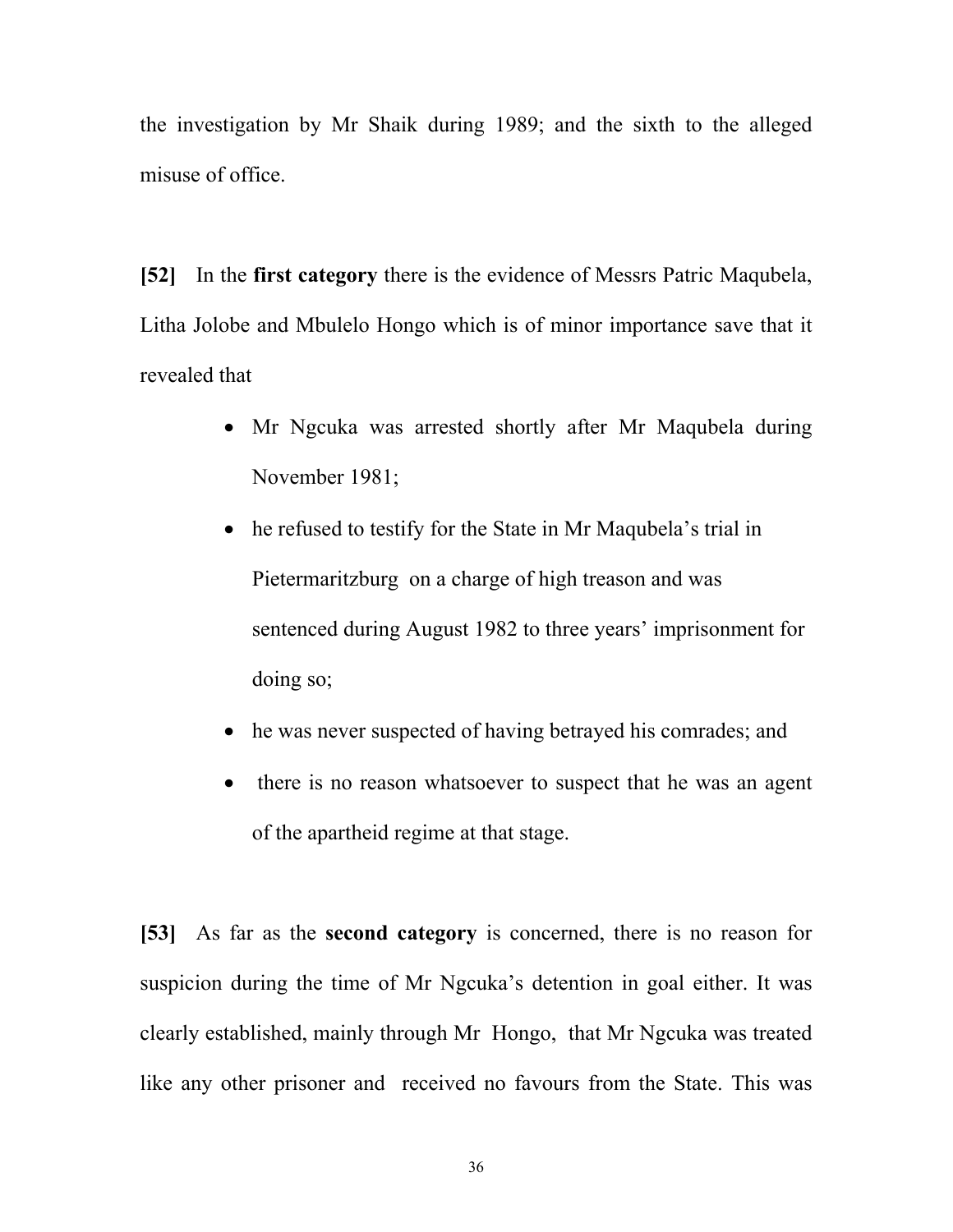later borne out by documents in his prison file which became available after Mr Shaik had testified and will be discussed later in greater detail. Admittedly, he was permitted to continue his studies and to sit for examinations; but so were many others, including Mr Hongo himself. Mr Shaik attempted to sow suspicion by referring to a letter written to the Prison authorities by the erstwhile Reference Bureau during August 1984 requesting that Mr Ngcuka be handed to the Commissioner of Cooperation and Development for identification by a representative from Ciskei. But he was unable to say what was really suspicious about the letter. (It has in any event emerged that the authorities considered deporting Mr Ngcuka to Ciskei upon his release. The need for his identification is thus perfectly understandable.)

**[54]** In the **third category** there is the evidence of Messrs Goosen, Naidoo and Hoossein from which it appears that

• a group of 'white democrats' (Mr Goosen's expression) operated in close cooperation with the ANC in Port Elizabeth during the late 1980's. Mr Goosen was one of the group; and so was Vanessa Brereton, in whose office Goosen served as a candidate attorney;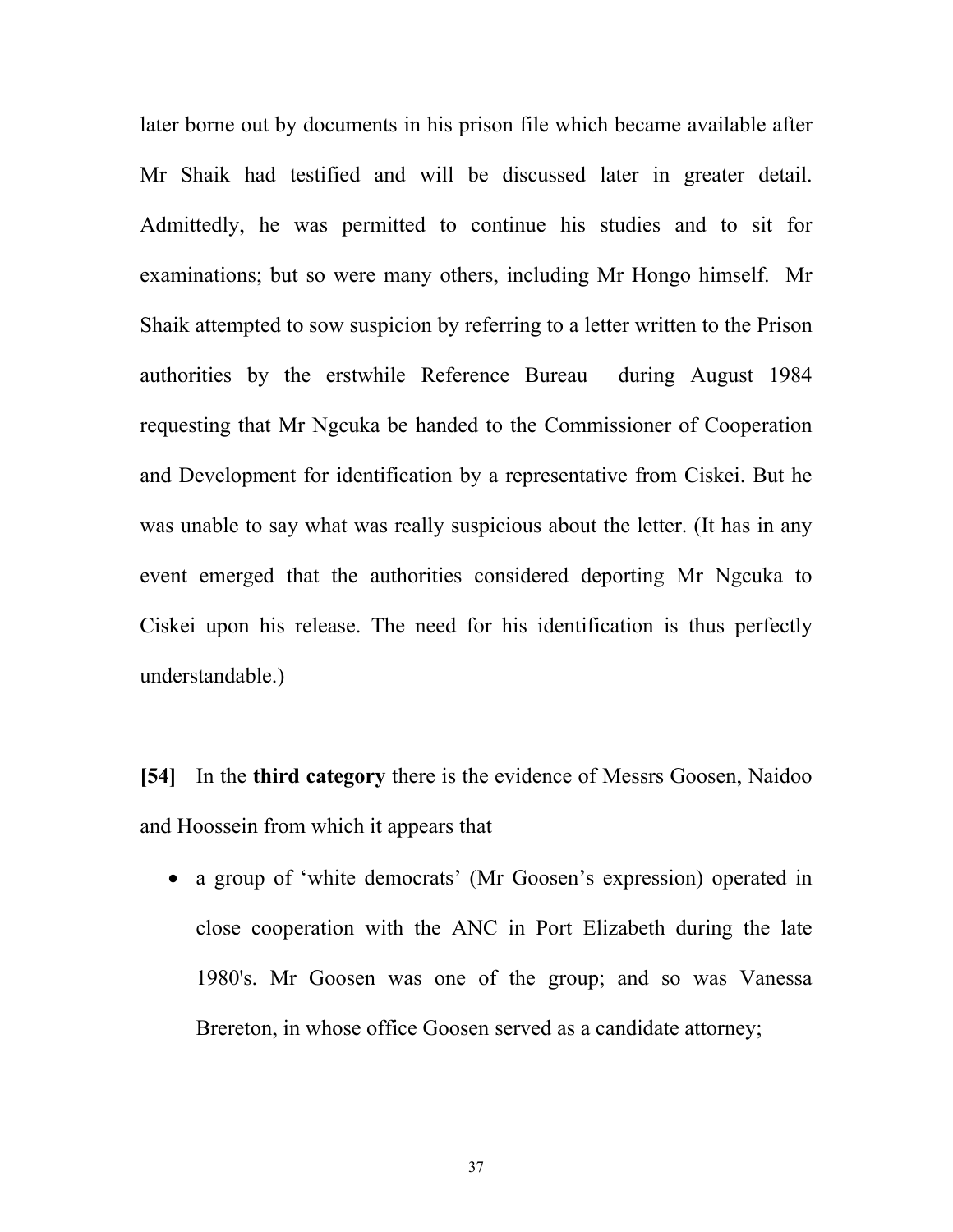- at that time, Mr Ngcuka worked in the Western Cape *inter alia* in the context of the United Democratic Front and had no role in the Eastern Cape;
- a file for the Henk van Andel Trust was kept in Ms Brereton's office;
- although there is no evidence of any work which Ms Brereton personally did for the trust, the file was freely available to her; and
- whereas Ms Brereton attended a meeting of the National Association of Democratic Lawyers (**NADEL**)in Port Elizabeth at the end of January 1988, not one of the witnesses could recall that Mr Ngcuka also attended. (The relevance of the meeting and the significance of the Henk van Andel Trust will become clear when Mr Shaik's evidence is discussed.)

**[55]** The evidence of Mr Willem Vorster falls in the **fourth category.** Mr Vorster is an Assistant-Director in the Department of Home Affairs and a trained immigration officer with many years of experience and extensive knowledge of the systems employed in the department before and after 1994 in connection with identification documents and passports. He is an entirely disinterested witness who testified in straightforward and convincing terms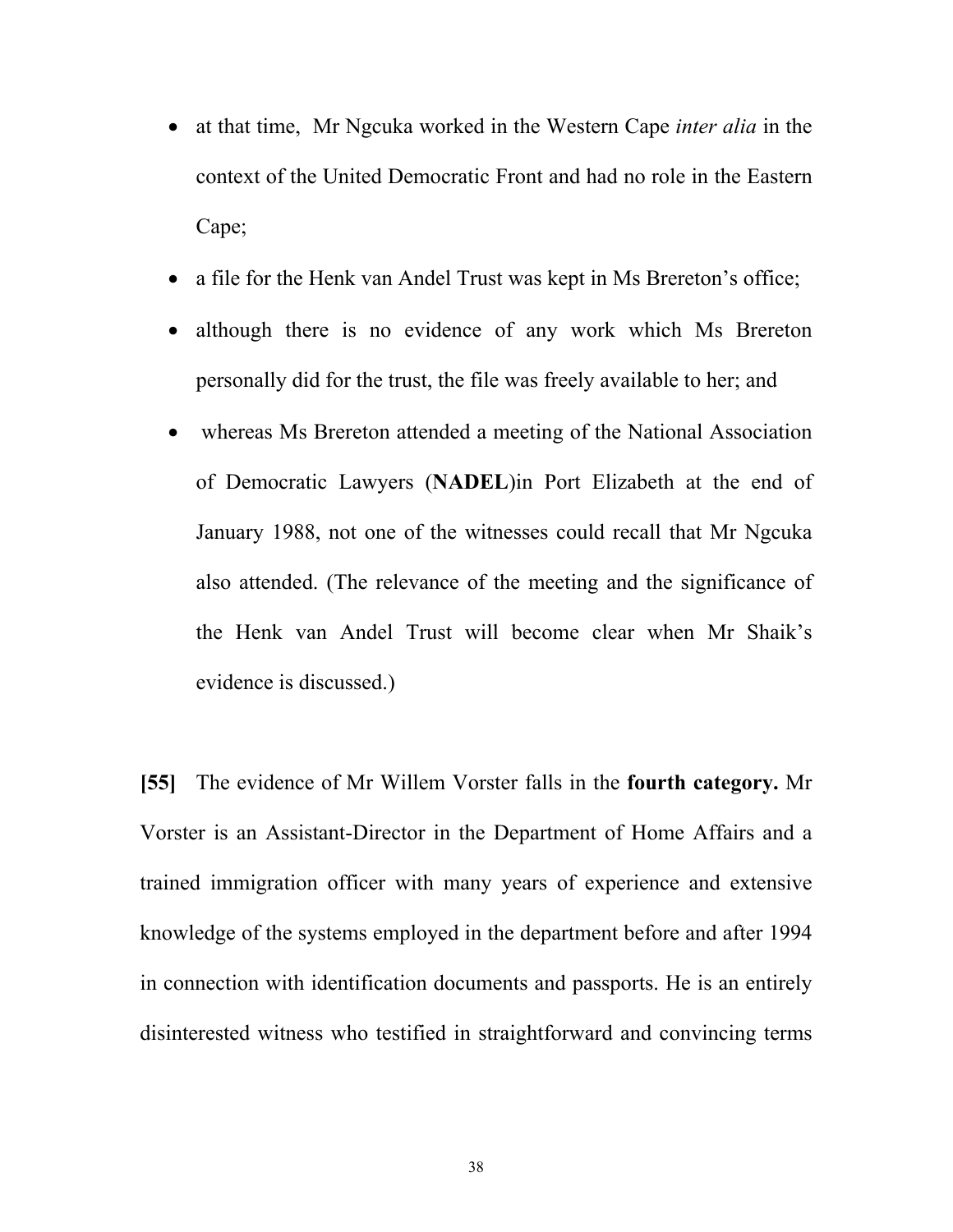in a field in which he is plainly a master. There is not the slightest reason to doubt his word and I accept his evidence without reservation.

**[56]** Mr Shaik made numerous points about Mr Ngcuka's passport and identity documents but Mr Vorster has dispelled any suspicion that may have attached to them. I do not intend dealing with all the points and merely mention two of them by way of example. First, there is the fact that a passport was issued to Mr Ngcuka during December 1981 with apparently unseemly haste. According to Mr Vorster, this was by no means unusual. Then there is the fact that the Security Branch wrote a letter advising the Department of the Interior that there was no objection from a security point of view to the issue of a passport to Mr Ngcuka. But there is conclusive evidence showing that the letter was written before Mr Ngcuka's arrest, and no suggestion that the authorities were aware of his activities in the ANC underground at the time.

**[57]** I do not find it necessary to deal with Mr Vorster's evidence relating to the so-called 'stop list' formerly used by the Department of the Interior in order to restrict entrance by passport holders to certain countries; or with his explanation for the fact that Mr Ngcuka had multiple identity numbers.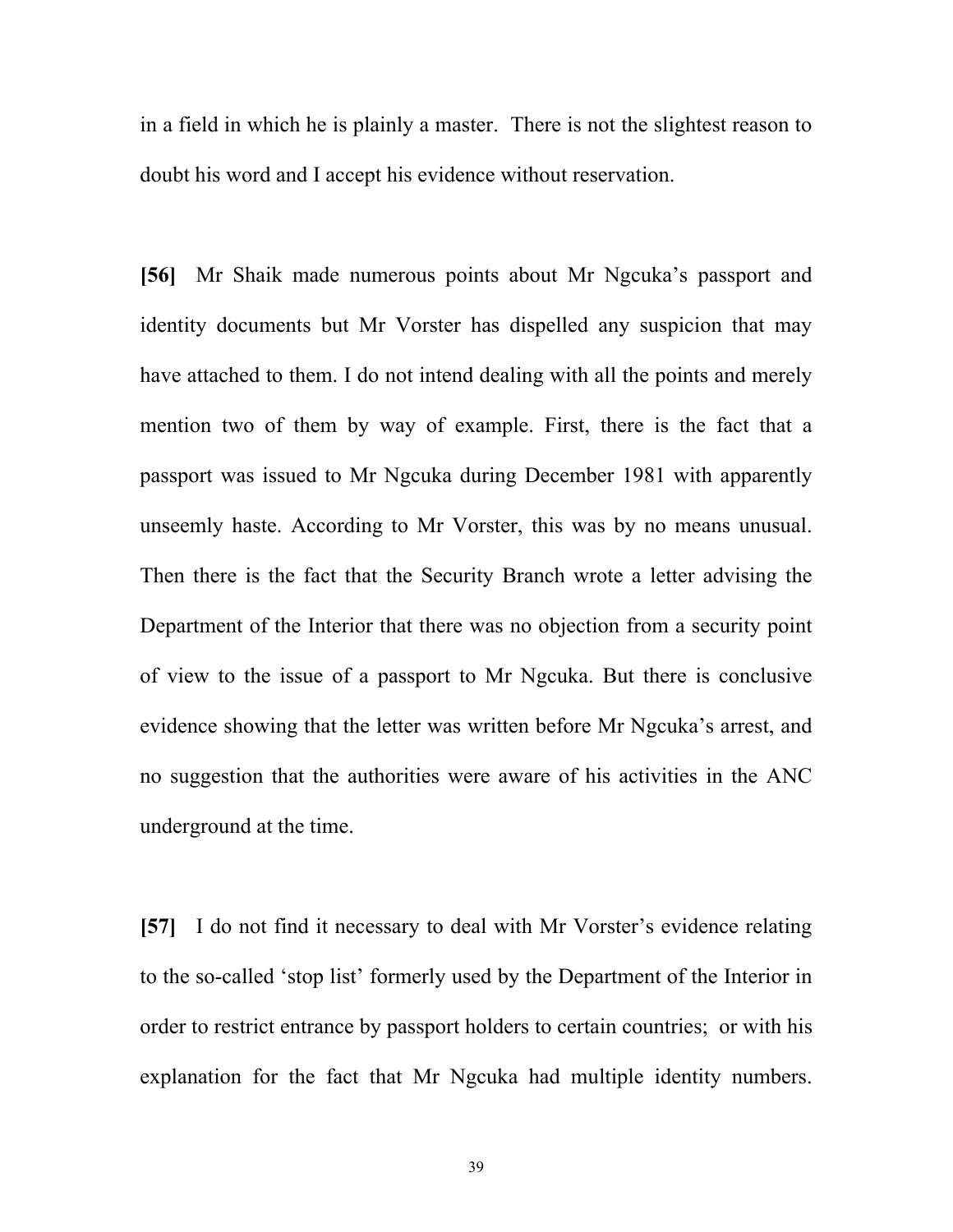Suffice it to say that I have been convinced beyond any measure of doubt that the sinister inferences for which Mr Shaik contended, in respect both of the passport and of the identity documents, are not justified. The same applies to the suspicion which Mr Shaik sought to cast on the renewal of Mr Ngcuka's passport during 1985 or 1986. Mr Ngcuka testified that he applied to the South African embassy in Switzerland for a renewal as a mere formality and that his application succeeded without ado. I find the renewal of the passport above all suspicion and the suggestion that it was an indication of government favouritism (for services rendered, one would suppose,) entirely gratuitous.

**[58]** In connection with Mr Ngcuka's passport there is also the evidence of Mr Bernard Ley who retired as a police colonel after serving *inter alia* in Security Branch Headquarters in Pretoria. On 16 September 2003, in an interview screened by a national television station, Mr Ley suggested that, while he was still a member of the Security Branch, he had arranged (at the request of Mr Gideon Niewoudt, who was also a member of the Security Branch) for a restriction to be placed on Mr Ngcuka's passport and later (at the request of a member of the NIS) for the removal of the restriction. In his evidence in the commission Mr Ley had an entirely different version and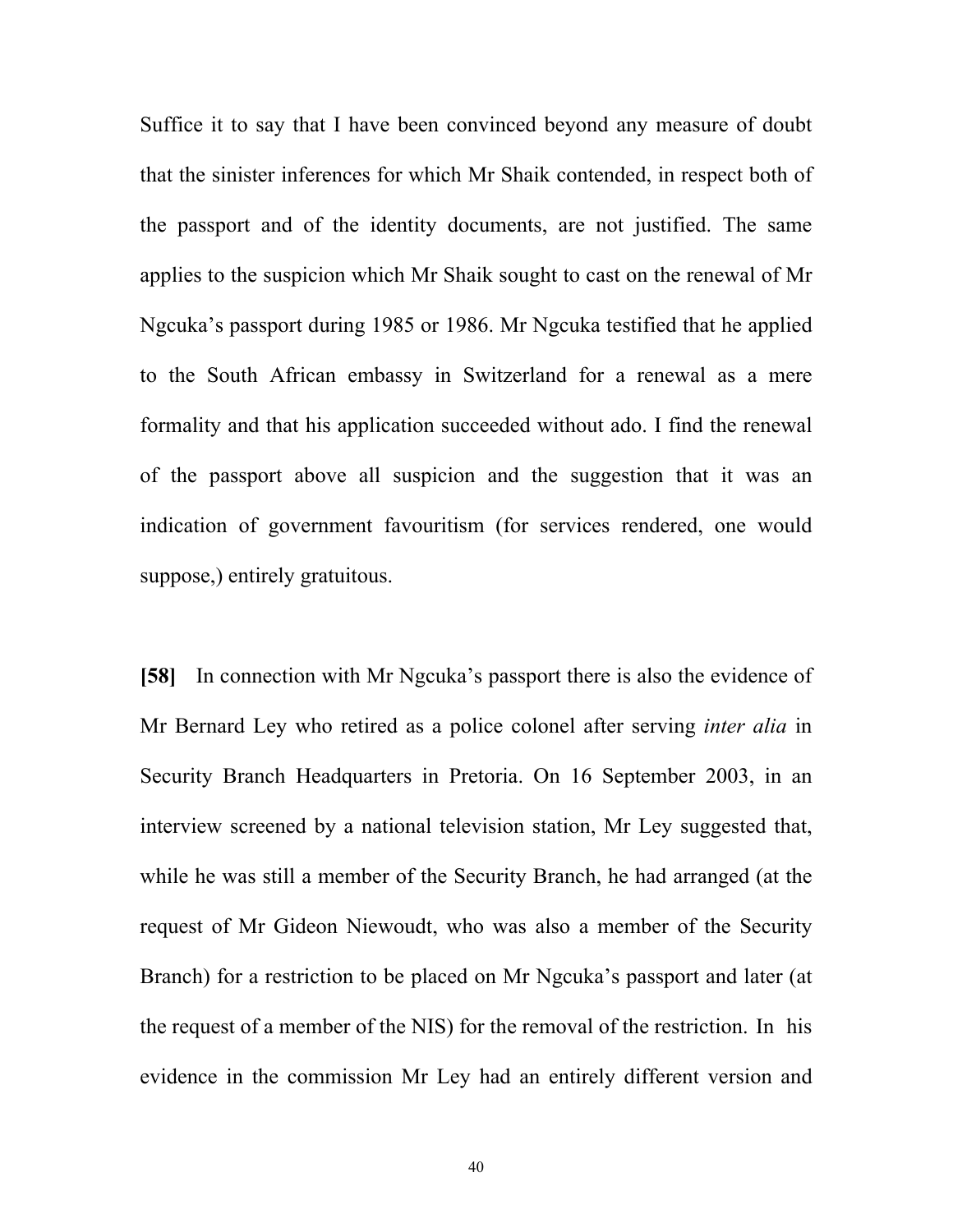was forced to admit that he had been untruthful on television. He was a hopeless witness to whose evidence no credence can be attached.

**[59]** Because his name had come up repeatedly in Mr Shaik's and Mr Ley's evidence, I considered calling Mr Niewoudt as a witness but decided against it. He is well-known in legal and political circles as someone who was refused amnesty by the amnesty committee of the TRC for failing to make full disclosure. Moreover, he plainly misled Mr Ley to take part in the television interview and has been paid R40000 by Mr Shaik for 'expenses'. It would have been a waste of time to hear a witness like this.

**[60]** The **fifth** is the most important category of evidence since it deals with Mr Shaik's 1989 investigation on which he and Mr Maharaj's present allegations are based. (In actual fact the investigation was conducted between 1989 and 1991 by a so-called MJK unit headed by Mr Shaik; but for convenience I will continue to refer to 1989 as the relevant year and, because this was the drift of his evidence, to discuss the investigation as if it had been conducted by Mr Shaik himself.)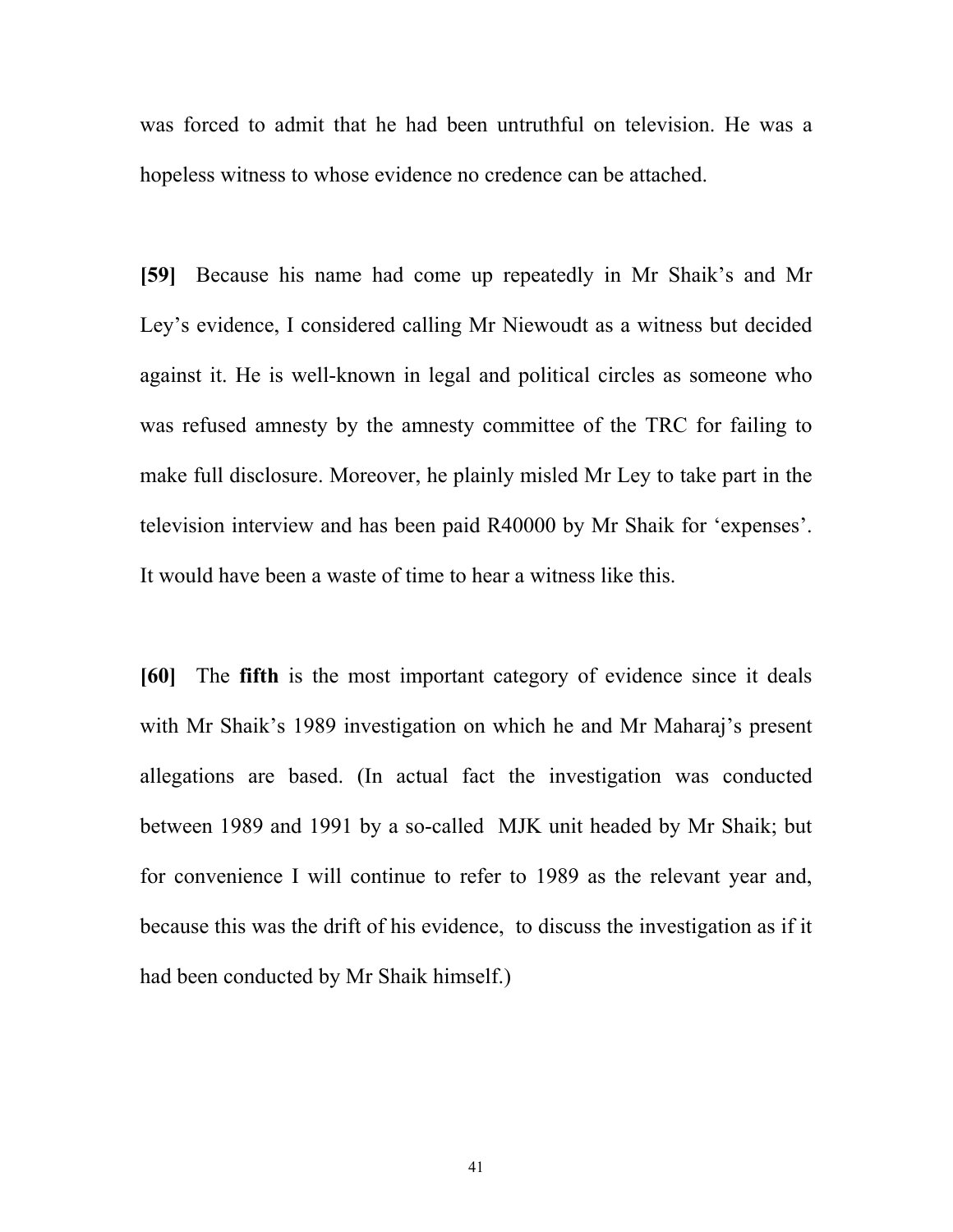**[61]** Mr Maharaj's evidence provides a useful broad outline of what happened during 1989. At that time he was head of 'operation Vula' which had been devised with the aim of infiltrating senior members of the ANC into South Africa in order to coordinate operations in this country. His orders included liaising closely with Mr Shaik to ensure that 'operation Vula' would not be compromised. Mr Maharaj came to know of Mr Ngcuka when he wanted to know whether he could safely make contact with NADEL and Shaik advised him not to do so as he thought that there was a government agent in NADEL and that he suspected Bulelani Ngcuka. To substantiate his suspicion Shaik first produced documents procured from Security Branch files; but he was only able to persuade Mr Maharaj later by pointing out suspicious features of Mr Ngcuka's passport and identification documents as well. In his evidence Mr Maharaj conceded that he has no independent knowledge of the facts on which Mr Shaik's suspicion was based. Although, as he repeatedly said, he has no expertise in intelligence matters, he supported the conclusion at the time and still believes that it was correct. But it is quite clear that he is entirely reliant on the validity of Mr Shaik's inferences and the adequacy of the latter's reasoning. For this reason he conceded in cross-examination that he does not really know whether Mr Ngcuka was an apartheid spy or not.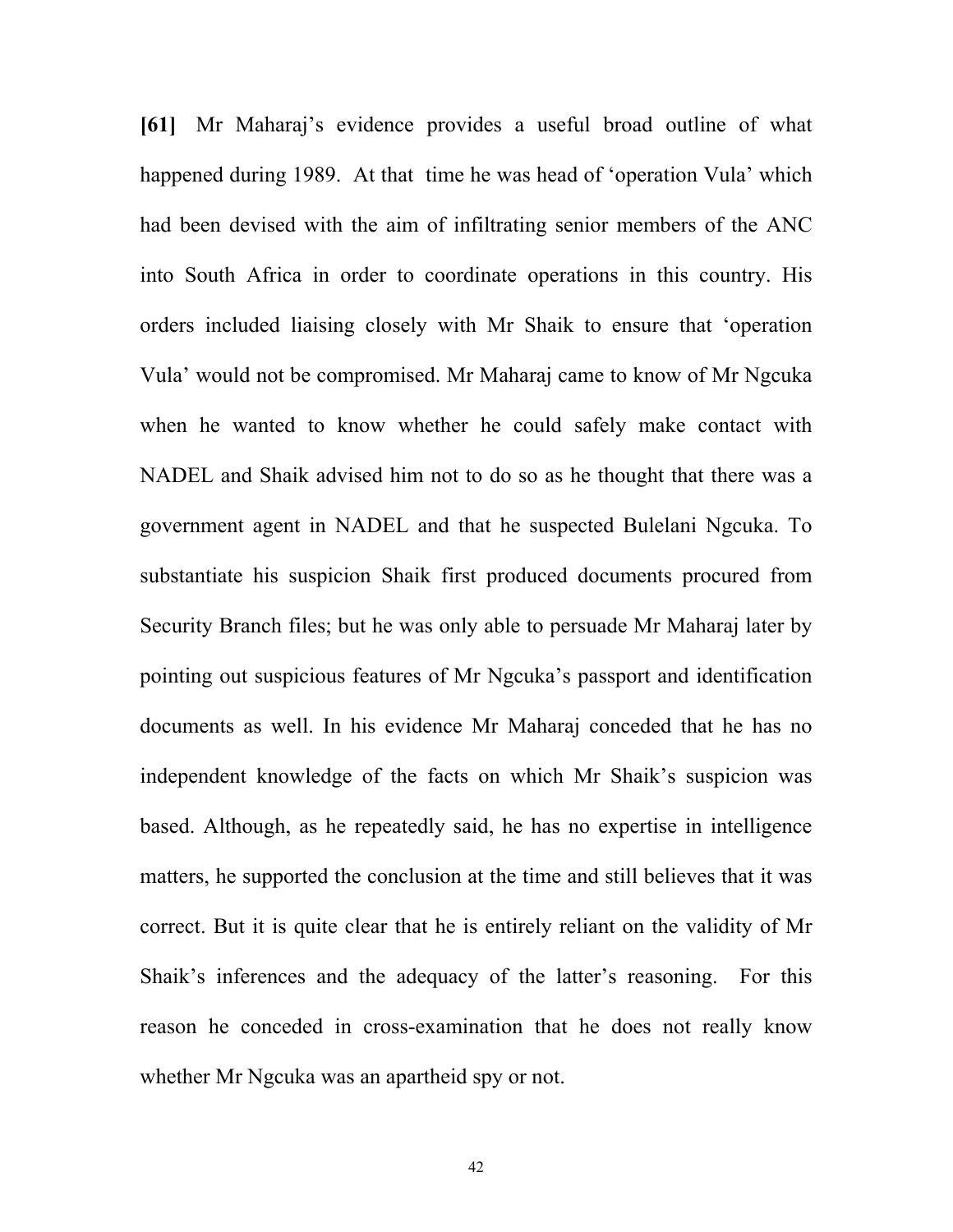**[62]** Mr Shaik's evidence must be viewed in the light of the following introductory observations:

> (a) After attending a brief training course in counterintelligence in the former East Germany, he infiltrated South Africa where he became head of an MJK unit and was tasked with tracing government agents in the ANC. He was a young man in his mid twenties with little experience of counterintelligence work.

> (b) Mr Shaik was at pains to explain that he was operating in a war situation which, because people's lives often depended upon his judgment, obliged him to exercise great caution in rooting out government agents. For this reason, and because he would rather err on the side of caution, he maintained a low standard of suspicion entailing that he reported a suspect to his superiors in Lusaka whenever there was but a 'reasonable basis for investigation'.

> (c) In accordance with this philosophy he reported in Mr Ngcuka's case that:

> > 'All the above led us to the conclusion that there was a reasonable basis to suspect that [Bulelani Ngcuka] was most probably source RS452.'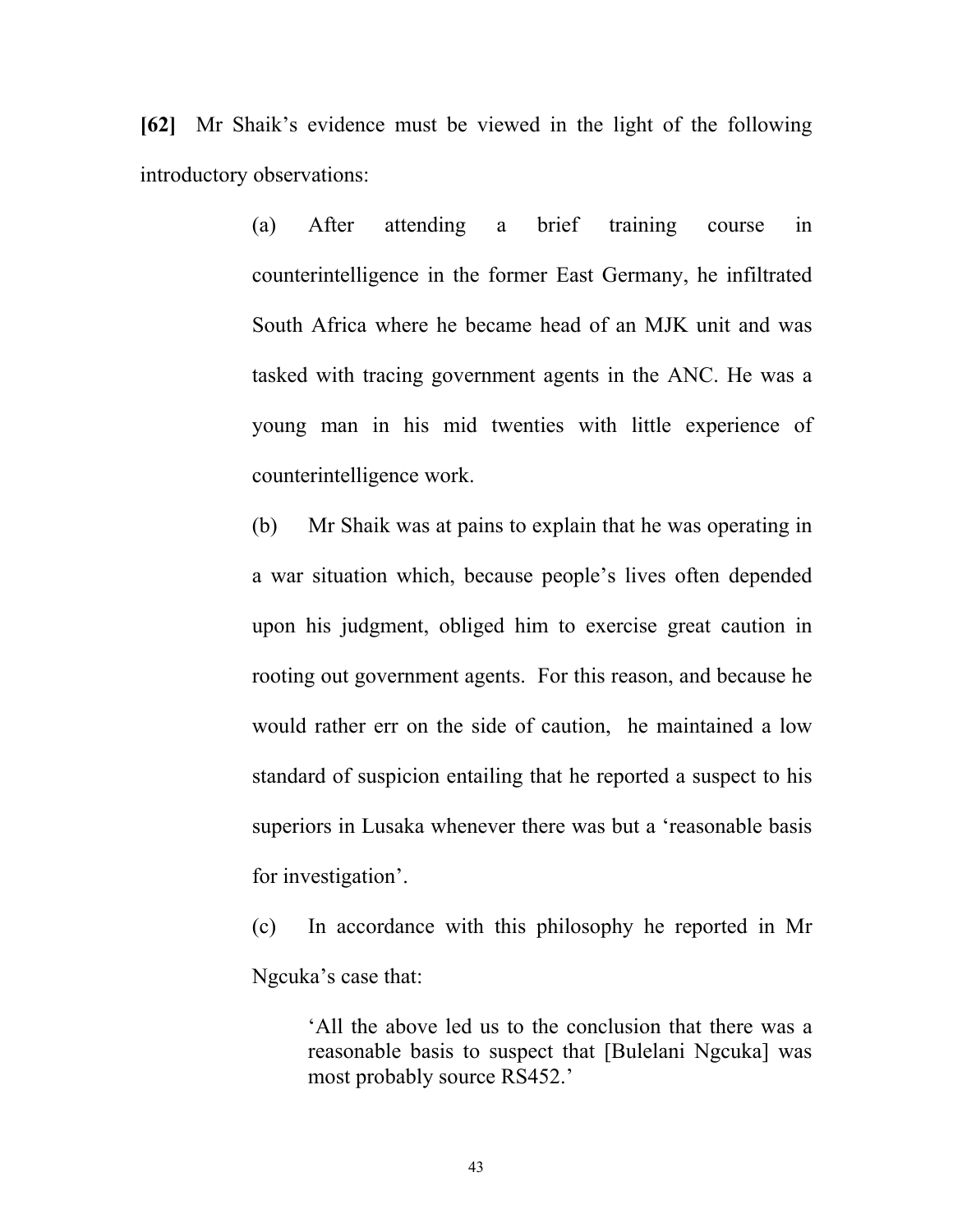(The quotation is from a reconstructed document prepared by Mr Shaik towards the end of 2002. The whereabouts of the original 1989 report are not known.)

(d) In the absence of any direct evidence of Mr Ngcuca's duplicity Mr Shaik had to rely upon inferences which he drew from documents stolen from Security Branch files and from peculiarities pertaining to Mr Ngcuka's passport and identity documents. He repeatedly stressed in his evidence that, in the event of one of his inferences or assumptions being shown to have been fallacious, he was prepared to concede the fallacy of his conclusion too.

(e) How Mr Shaik's report was received in Lusaka is not known. Attorneys acting for the ANC advised the secretary of the commission in a letter dated 21 October 2003 that

> '... the Intelligence Unit of the ANC was disbanded in 1994 when all security structures of the ANC were integrated into the State security structures. All documents prepared by, and/or in the possession of the individuals concerned were taken with them when they were integrated and now form part of the documentation held by the state.'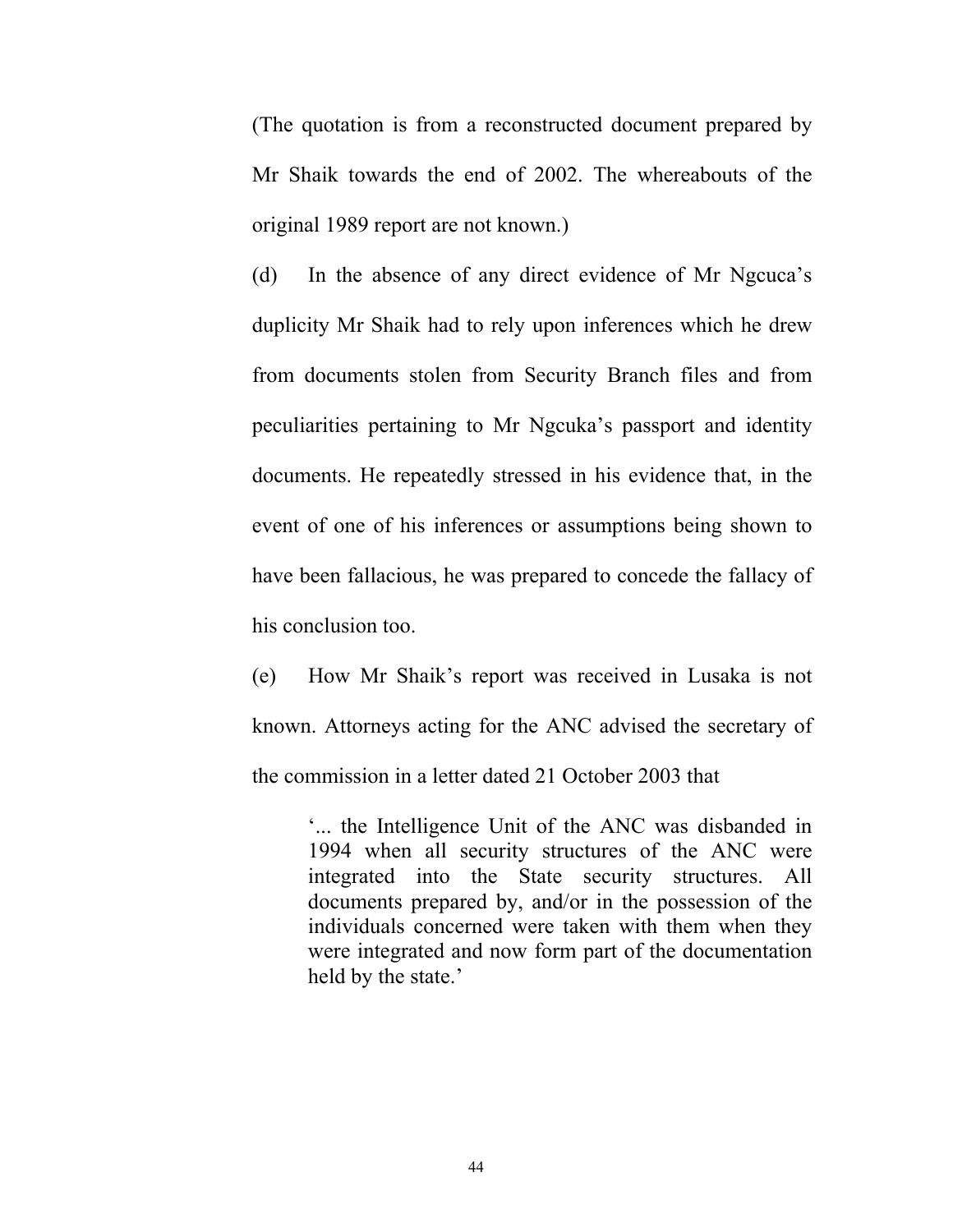But what we do know, is that neither Mr Maharaj nor Mr Shaik is aware of any steps taken in South Africa to follow up the latter's suspicion.

**[63]** Of course, the first problem which Mr Shaik had to face in his evidence was that, contrary to his 1989 conclusion, it is common knowledge now that Mr Ngcuka could not have been RS452. Ms Brereton's revelation that this was in fact her code number has obviously left Mr Shaik in a quandary. His suspicion was first aroused by two reports procured from Security Branch files. Both reports had been submitted by Lt K Z Edwards and both reflected RS452 as the source. For reasons that will soon appear, Mr Shaik wrongly came to the conclusion that RS452 could be Mr Ngcuka.

**[64]** Instead of conceding that he had made a mistake, Mr Shaik's has come up with a new theory. It has recently come to his knowledge, he says, that the Security Branch and the NIS resorted to what is known in the intelligence community as 'false flag' or 'stratkom' operations, by means of which information supplied by one source was attributed to another source. What he suggests, is that the information attributed in the two reports to RS452 did in fact not come from Ms Brereton, but from Mr Ngcuka.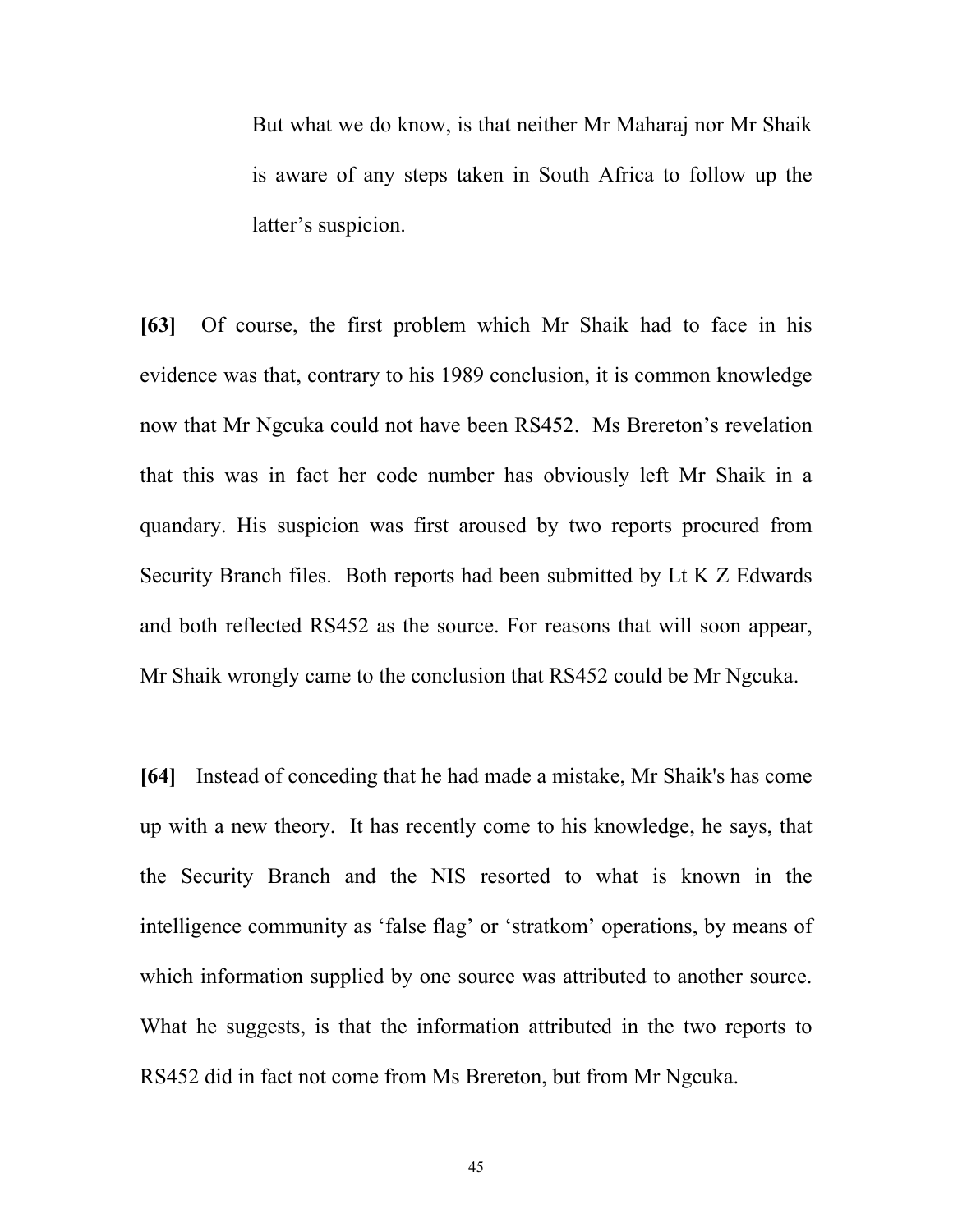**[65]** This is plainly an afterthought because during 1989 Mr Shaik knew nothing about 'false flag' operations; nor did he know about Ms Brereton. And there is in any event a patent fallacy in this reasoning. Mr Shaik is acting on untested hearsay when he says that 'false flag' operations occurred; but, assuming that it did occur, it has not been shown that it occurred in Ms Brereton's case or in respect of the reports in question. There is not an iota of evidence, nor the slightest reason to suspect that Lt Edwards performed a 'false flag' operation when he designated RS452 as his source in the reports. Had there been any evidence that the information in question could not have been supplied by Ms Brereton, the position might have been different. But there is none. On the contrary, the available information points the other way. One of the reports in question related to the Henk van Andel Trust of which Mr Ngcuka was a trustee, and the other to the NADEL meeting in Port Elizabeth at the end of January 1988 mentioned earlier. As already pointed out, Ms Brereton's office acted for the trust in Port Elizabeth and her access to the file would have enabled her to pass on information gathered therefrom. And that she also attended the NADEL meeting appears conclusively from a photograph taken in the Marine Hotel where the meeting was held, depicting Ms Brereton in the company of several other persons who were in attendance and have now identified her in the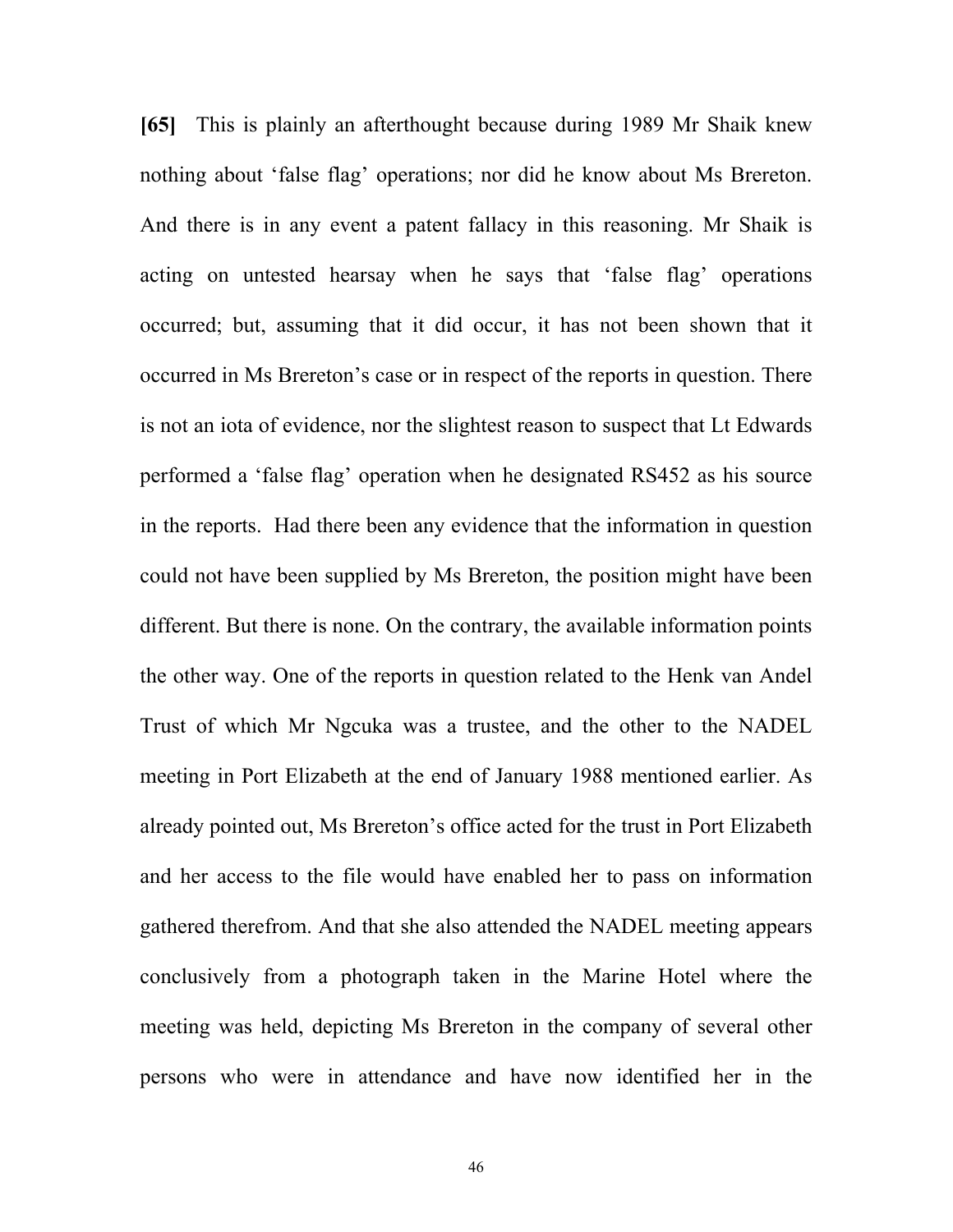photograph. That she could therefore have supplied the information reflected in both reports goes without saying.

**[66]** How then did Mr Shaik during 1989 latch on to Mr Ngcuka as the person who could have supplied the information? The fact that both reports reflected RS452 as the source led him to believe that one and the same informant was active in the trust and in NADEL as well. Then he discovered that Mr Ngcuka was a trustee of the trust. But in this regard he had a problem; for Mr Ngcuka was only one of several trustees and how could he eliminate Sibusiso Bengu, and Pius Langa, and Sheila Weinberg, and Ebrahim Mohamed who were the other trustees? He found the answer in the fact that the informant was probably an attorney who could in some way also be connected to NADEL. And this is where Mr Ngcuka came in: he was an attorney and Mr Shaik thought that his presence at the Port Elizabeth meeting linked him to NADEL. That he had no hard evidence of Mr Ngcuka's presence at the meeting did not deter him; for he simply **assumed** that Ngcuka must have been present because he was co-opted as a member of the National Executive. It was in making this assumption that he plainly erred, firstly, because it is by no means clear that Mr Ngcuka was co-opted at the Port Elizabeth meeting and, secondly, because, even if he was co-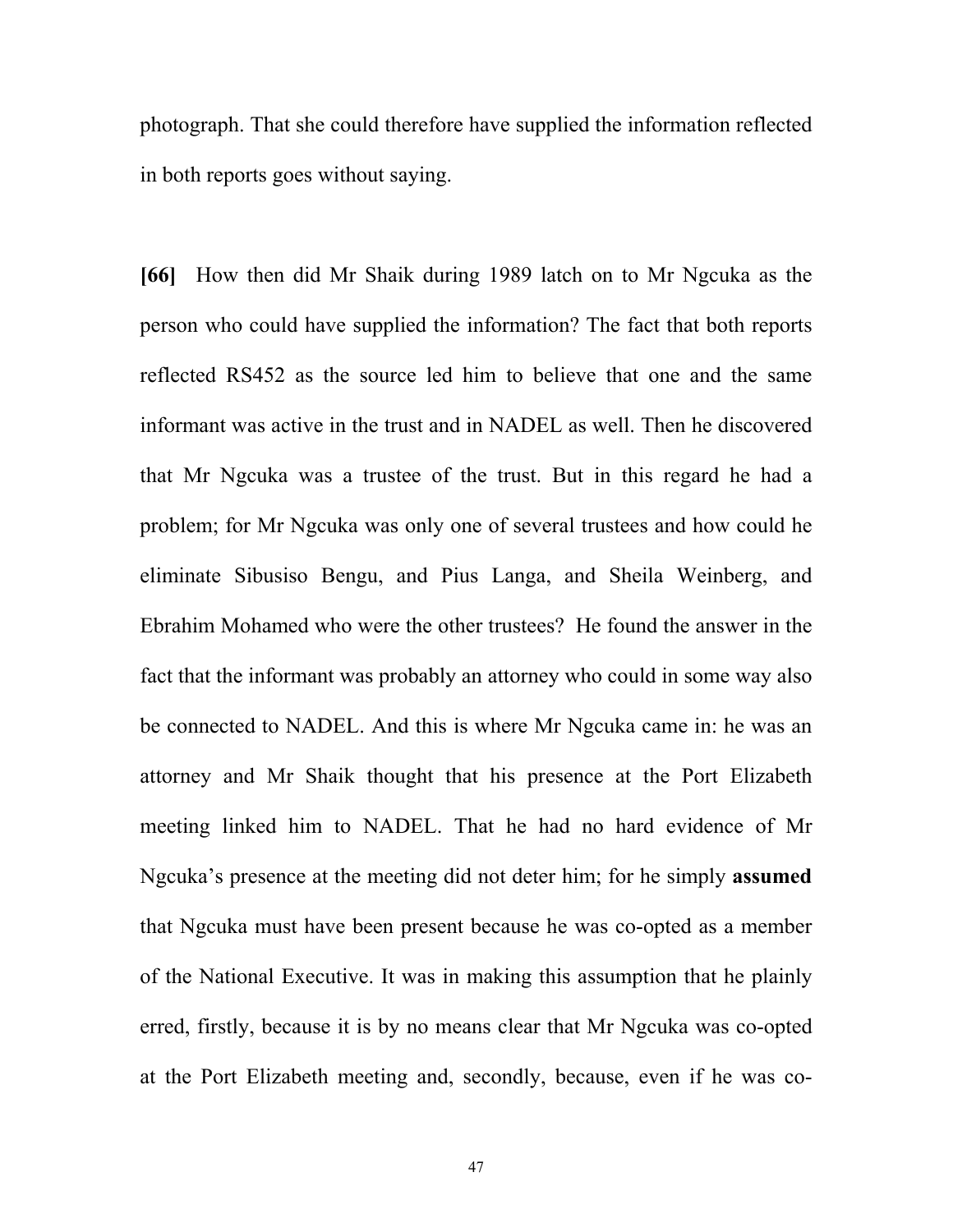opted there, it is common experience that people are co-opted to committees in their absence. There were in fact no grounds for the assumption and the result is that the assumed link between Mr Ngcuka and NADEL must crumble. That being the case, the reasoning that he must have informed on the Henk van Andel Trust as well, must also founder. The true facts, I believe have now come to light. In his evidence Mr Ngcuka denied that he was present at the Port Elizabeth meeting; and there is no reason to doubt his denial: the minutes of the meeting do not reflect his name as a delegate and neither Mr Naidoo nor Mr Glen Goosen nor Mr Hoossein can recall his presence. Ms Brereton's involvement, on the other hand, is beyond doubt. Not only have her presence at the meeting and her ability to inform on the trust been established by independent evidence but she has also in her affidavit admitted her involvement.

**[67]** One may go yet one step further and argue that, given Ms Brereton's presence at the meeting, Mr Ngcuka should still not have been singled out for suspicion, even if we were to accept that he was also present. Mr Shaik's problem is that he never seems to have considered the possibility of another attorney being the informant. There is no way of avoiding the impression that, in so far as he relied on the information derived from the two Security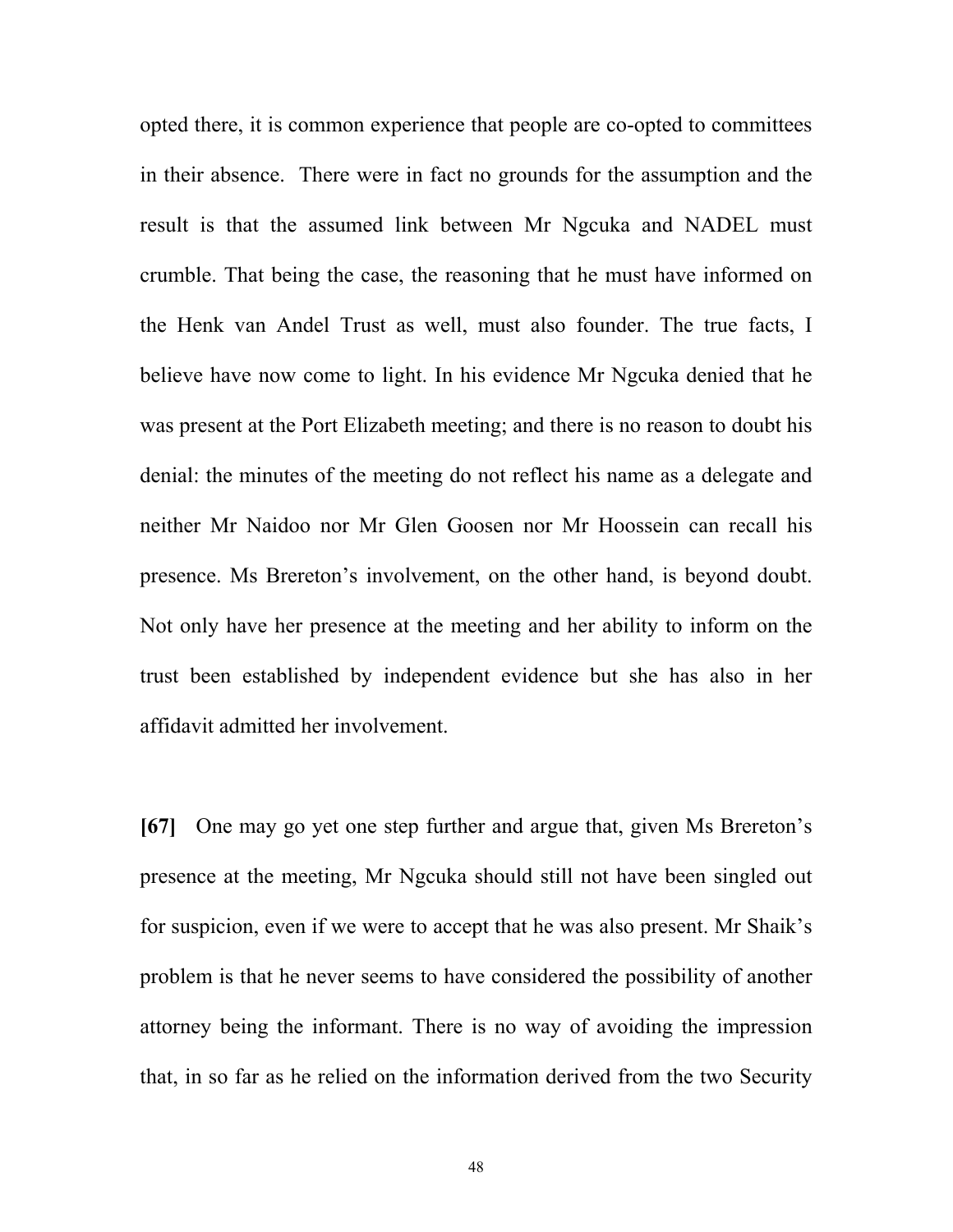Branch reports, he was quite prepared to point the finger of suspicion at the first person who fitted the description of a high level source who was probably an attorney. Admittedly he was young and inexperienced and operated in a war situation which demanded a low threshold of suspicion. But he did not pause to consider whether there were other possibilities. Had he done so, he would most probably have become aware of the fact that Ms Brereton also fitted the description and that she was a much likelier candidate.

**[68]** The question now is whether any value can be attached to the 1989 investigation. I have shown that it was utterly unreliable in so far as it was based on the reports in the Security Branch files. During 1989 Mr Shaik bolstered his conclusion that RS452 could have been Mr Ngcuka by raking up what appeared to him to be peculiarities in the issue and renewal of Mr Ngcuka's passport and in his identity documents. But any suspicion that these documents might have attracted, has been dispelled. If only he had asked, the explanations that Mr Vorster has now provided would have been available to Mr Shaik too.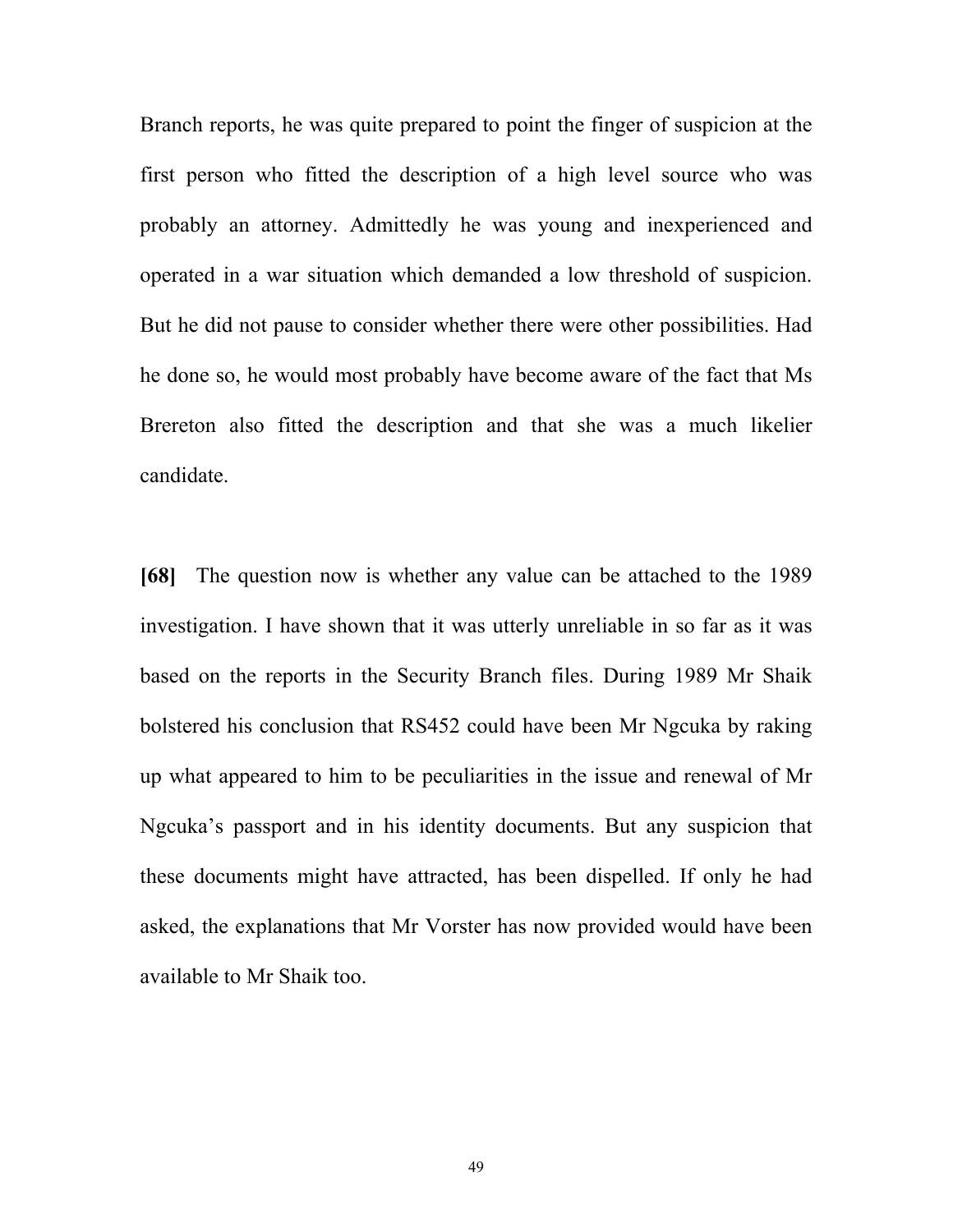**[69]** For these reasons I have come to the conclusion that the 1989 investigation was fatally flawed by unwarranted assumptions and unjustifiable inferences and by the blatant failure to examine available avenues of inquiry.

**[70]** The final question is whether, considering everything exposed in 1989 as well as everything which has since been discovered, there is positive proof of Mr Ngcuka's duplicity. Neither Mr Maharaj nor Mr Shaik has broached anything worth mentioning that has occurred since the 1989 investigation to support the conclusion reached at that time. Both of them have been making further inquiries and Mr Shaik has also re-examined the information in his personal database; but neither of them has unearthed anything worthwhile. Nor has any other witness come forward with new information. In this regard I may mention that, according to Mr Shaik, he has information that Mr Ngcuka was recruited as a NIS agent during the 1970's by Mr Mauritz van Greunen. But he refused to reveal the name of his informant and no value can accordingly be attached to his assertion. In any event, an affidavit by Mr Van Greunen has been handed in as an exhibit. In it he states categorically that he has never met or communicated with Mr Ngcuka.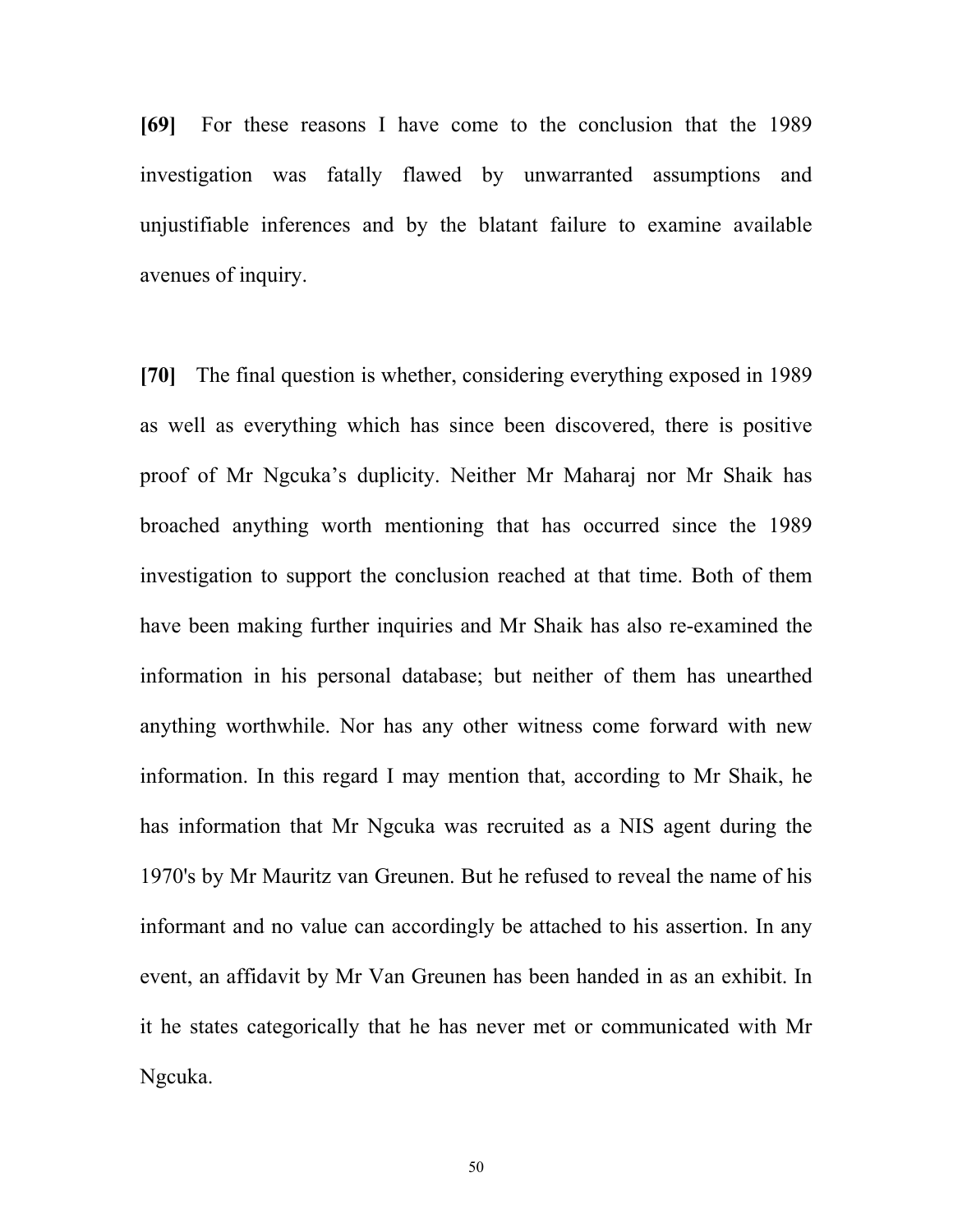**[71]** Naturally, I cannot take a decision by applying Mr Shaik's low standard of persuasion. Whether or not Mr Ngcuka acted as a government agent before 1994 is a question of fact which has to be resolved, at the very least, upon a preponderance of probability which is the standard of proof regularly adopted by the courts in civil cases. What one has to do, is to weigh whatever probabilities there may be in favour of a conclusion that he was such an agent against those pointing the other way. I have not found anything showing, as a matter of probability, that he was a pre-1994 government agent. On the contrary, the probabilities heavily favour the opposite conclusion. I need only remind the reader that Mr Ngcuka was detained without trial on no less than three occasions (on one of which he went on a hunger strike) and thereafter restricted to Gugulethu. This is certainly not the kind of treatment meted out to government agents. And his experiences in goal whilst serving his sentence for his refusal to testify against Mr Maqubela speak volumes in similar vein. When he was detained the first time during 1981 he was on the point of marrying his present wife. Of course, nothing came of the intended marriage. It had to wait for several years. Whilst in goal, letters from his fiancee were intercepted and not delivered to him. She was refused permission to visit him because she was not regarded as a member of his family. And when he applied for permission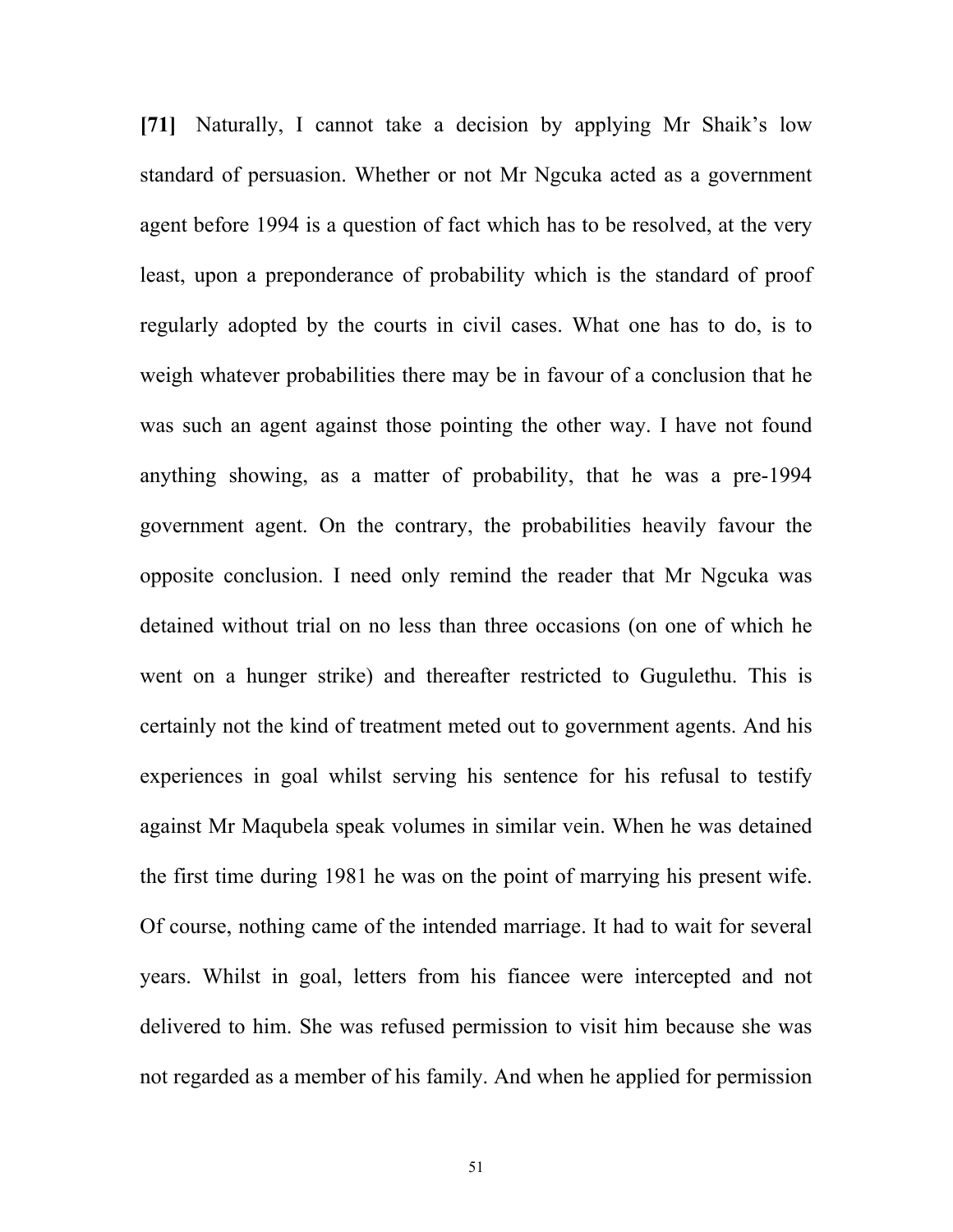to marry her, it was refused. He was isolated from his fellow prisoners because the prison authorities considered him to be too militant and far too ideological. Thus when Mr PW Botha had made an offer to release Mr Mandela on condition that the ANC renounces violence, and Mr Ngcuka had joined other prisoners in expressing their dissidence, the prison authorities justified his isolation by insisting that he would probably influence other prisoners to reject the offer. I simply cannot believe as a matter of probability that he would have been treated in this way if he had been a government agent at the time; nor that he would have been amenable to become one after his ordeal. I have accordingly come to the conclusion that he probably never at any time before 1994 acted as an agent for a state security service. As I have shown, the suspicion which a small number of distrustful individuals harboured against him fourteen years ago was the unfortunate result of ill-founded inferences and groundless assumptions.

## **THE ALLEGED ABUSE OF THE PROSECUTING AUTHORITY**

**[72]** In view of my restricted terms of reference and my finding that Mr Ngcuka has not been shown to have acted as an agent for a pre-1994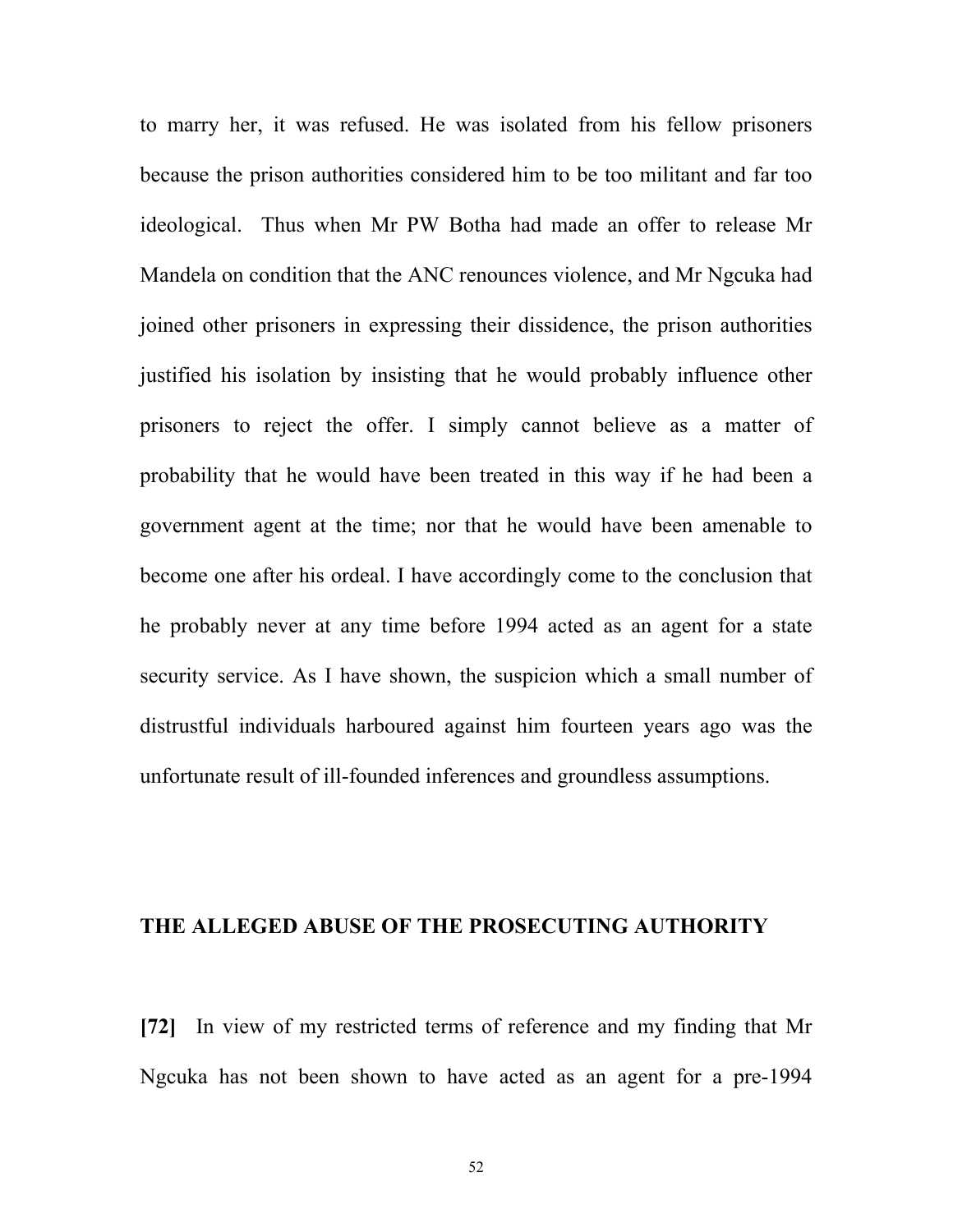government security service, an investigation into the possible misuse of the Prosecuting Authority is not strictly necessary. Yet I regard it as a matter of public interest to deal briefly with the allegations made by Messrs Maharaj, Shaik and Mona. I will deal with each person separately.

### **Mr Maharaj**

**[73]** Mr Maharaj's complaint relates to an investigation by Mr Ngcuka's office firstly, into two contracts awarded while he was still Minister of Transport and, secondly, into alleged transactions between him and Mr Schabir Shaik (Moe's brother) or some of the latter's companies. Section 41(6)(a) of the National Prosecuting Authority Act, 1998, expressly prohibits the disclosure, without the consent of the National Director, by any person of any information which came to his or her knowledge in the performance of his or her functions in terms of the Act. The essence of Mr Maharaj's complaint is that Mr Ngcuka has leaked, or has condoned the leaking of, information relating to the investigation contrary to the provisions of section  $41(6)(a)$ . The result, he claims, is that, although the investigation has not led to a prosecution, he and his wife have been vilified in the public eye. Moreover, he says, the same has happened to other well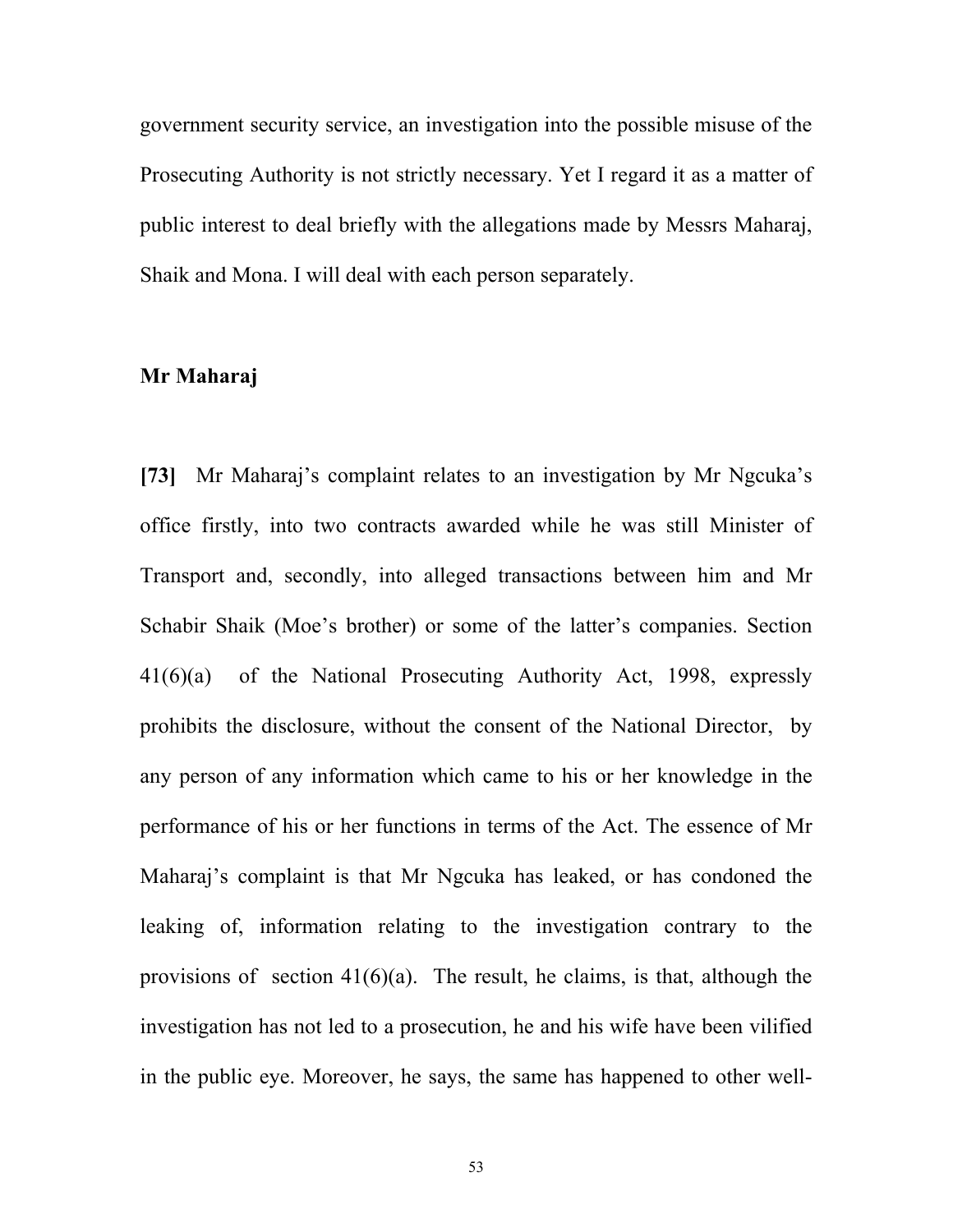known individuals, including the Deputy President. In his view this reveals an unfair, and indeed unlawful, pattern in the use of the Prosecuting Authority.

**[74]** I do not intend dealing in detail with Mr Maharaj's evidence or with Mr Ngcuka's rebuttal. Suffice it to say that there can be no doubt that someone did leak information which must have been gathered in the course of the investigation against Mr Maharaj. Mr Ngcuka was not prepared to concede that the guilty party must have been someone in his office because he had ordered an investigation into that possibility and the outcome had been inconclusive. But there is acceptable evidence that Mr Jovial Rantau (a newspaper editor) told Mr Maharaj during a telephone conversation that his source was 'within the Scorpions' and the probabilities are overwhelming that this was indeed the case. It must accordingly be accepted that someone in Mr Ngcuka's office has disclosed information relating to a pending investigation to the press and that this is likely to have occurred contrary to the provisions of section  $41(6)(a)$ .

**[75]** I am not prepared to accept that the guilty party was Mr Ngcuka himself. Mr Maharaj firmly believes that this was the case; but Mr Ngcuka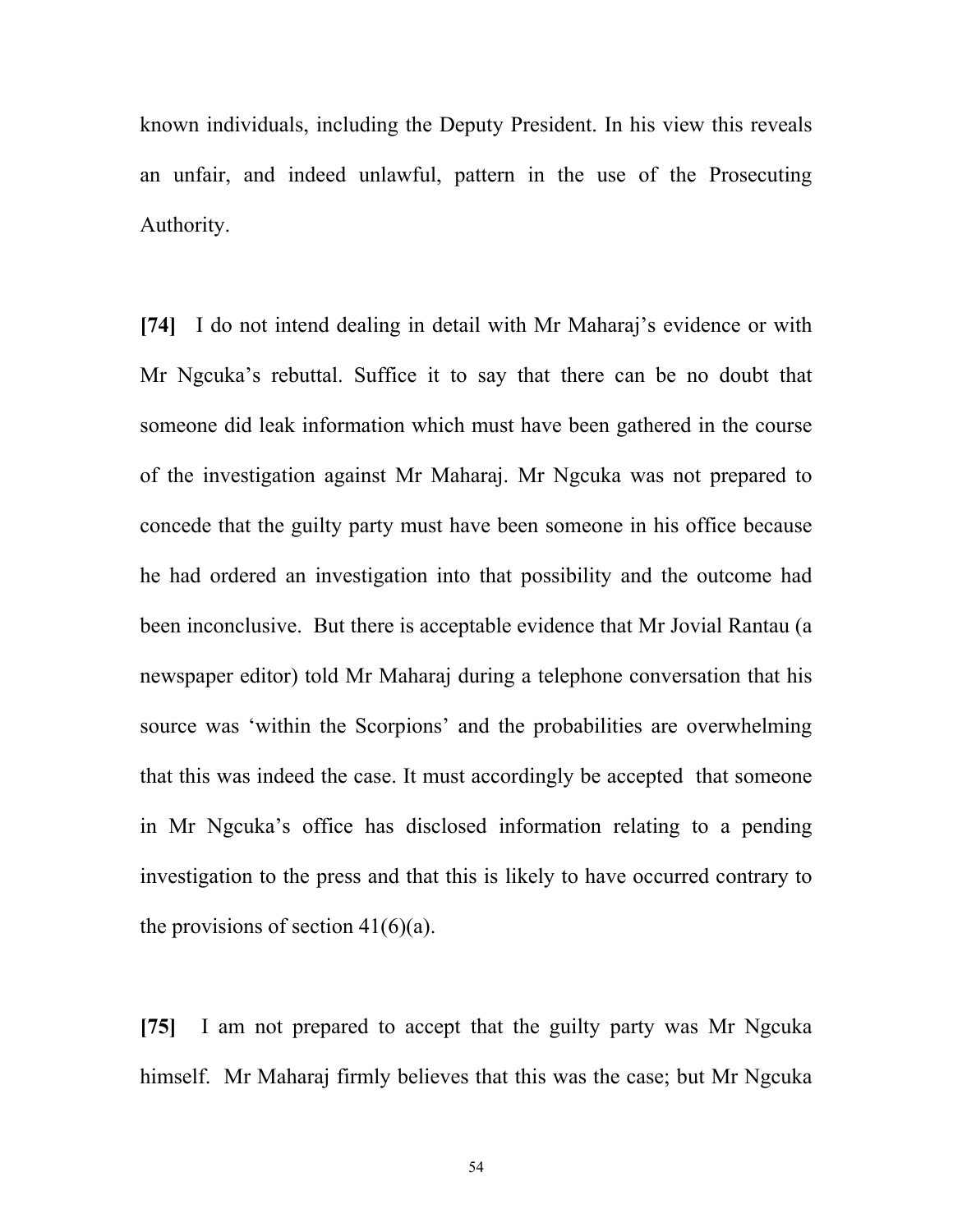has denied it under oath and there is no evidence to contradict him, nor do the probabilities favour the conclusion that he supplied the information himself. Mr Maharaj's belief is based on Mr Mona's assertion that Mr Ngcuka besmirched him (Mr Maharaj) and his wife and several other individuals at a briefing of editors on 24 July 2003. I will deal with Mr Mona's evidence; but I may say at this stage already that I do not believe him. If his evidence is rejected as it must be, the basis for Mr Maharaj's belief is destroyed.

**[76]** Whether Mr Ngcuka has condoned the leak of information from his office is another matter. Mr Maharaj first received inquiries from Jessica Bezuidenhout from *Sunday Times* about certain transactions with Mr Schabir Shaik as early as February 2003. Although he immediately telephoned Mr Ngcuka and told him what had happened, the leak had not been plugged five months later when, on 31 July 2003, he received fresh inquiries from Jovial Rantao.

**[77]** As previously mentioned, Mr Ngcuka testified that he ordered an investigation into the leaking of sensitive information but that the outcome was inconclusive. His evidence in this regard was not particularly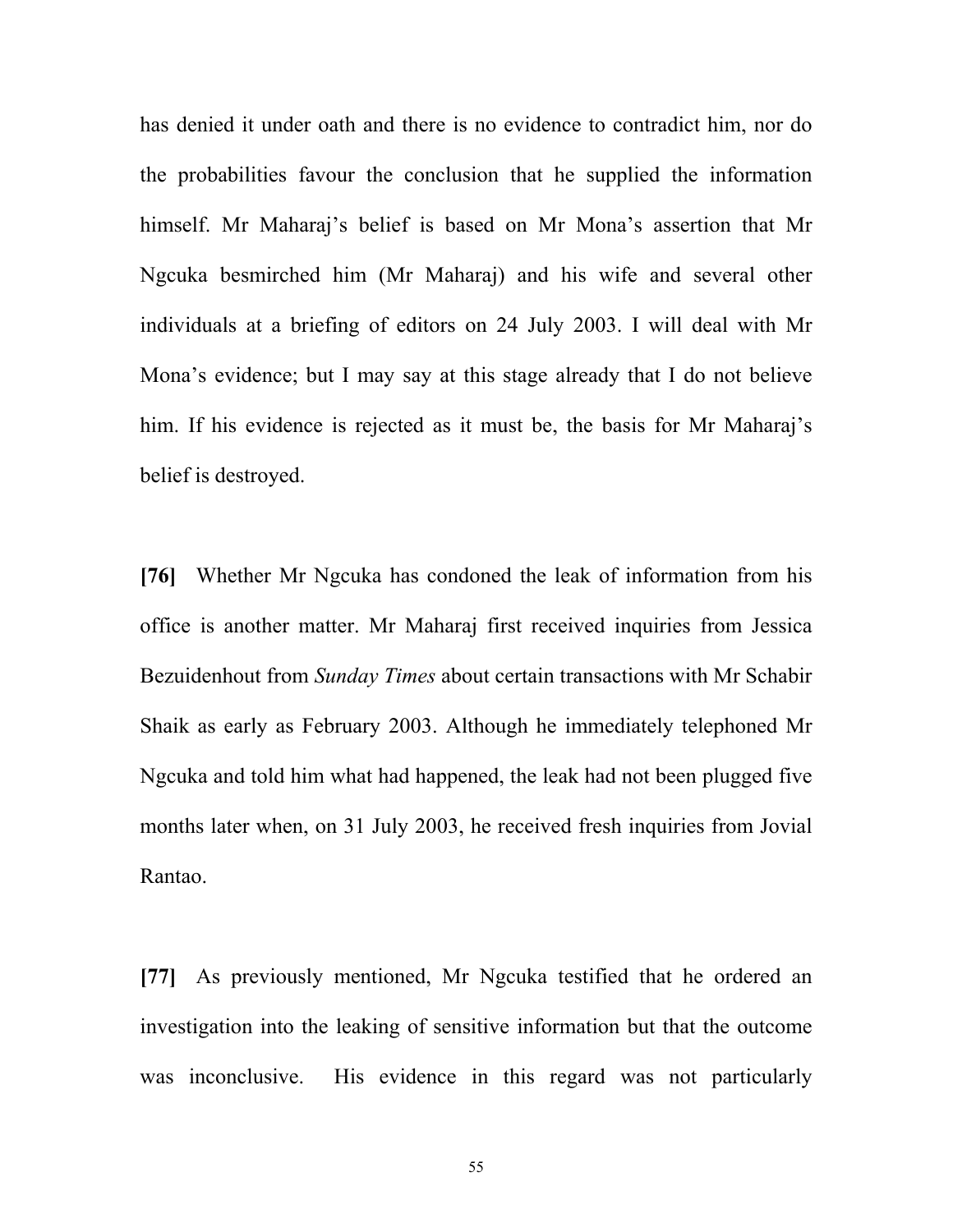informative and created the impression that he wanted to disclose as little as possible. Yet, I have his word that an investigation was indeed conducted and there is nothing to contradict it or render it improbable. I have to accept his word. And, that being the case, I cannot say that he condoned the leaks.

**[78]** However, I find Mr Maharaj's evidence most disturbing. As I have already said, it is beyond doubt that leaks did occur. I have also indicated that it is highly likely that the guilty party was within Mr Ngcuka's office and we have it from Mr Ngcuka himself that he or she could not be traced. Such a state of affairs cannot be tolerated. Months have elapsed since Mr Maharaj was questioned by members of the Investigating Directorate and, although Mr Ngcuka has assured me that the investigation has not been completed, no charges have yet been preferred either against Mr Maharaj or against his wife. In the meantime press reports about the allegations against them kept appearing. In a country such as ours where human dignity is a basic constitutional value and every person is presumed to be innocent until he or she is found guilty, this is wholly unacceptable. Section 41(6)(a) of the Prosecuting Authority Act was not enacted for nothing and as long as someone in the National Director's office keeps flouting the prohibition against the disclosure of information, one cannot be assured that the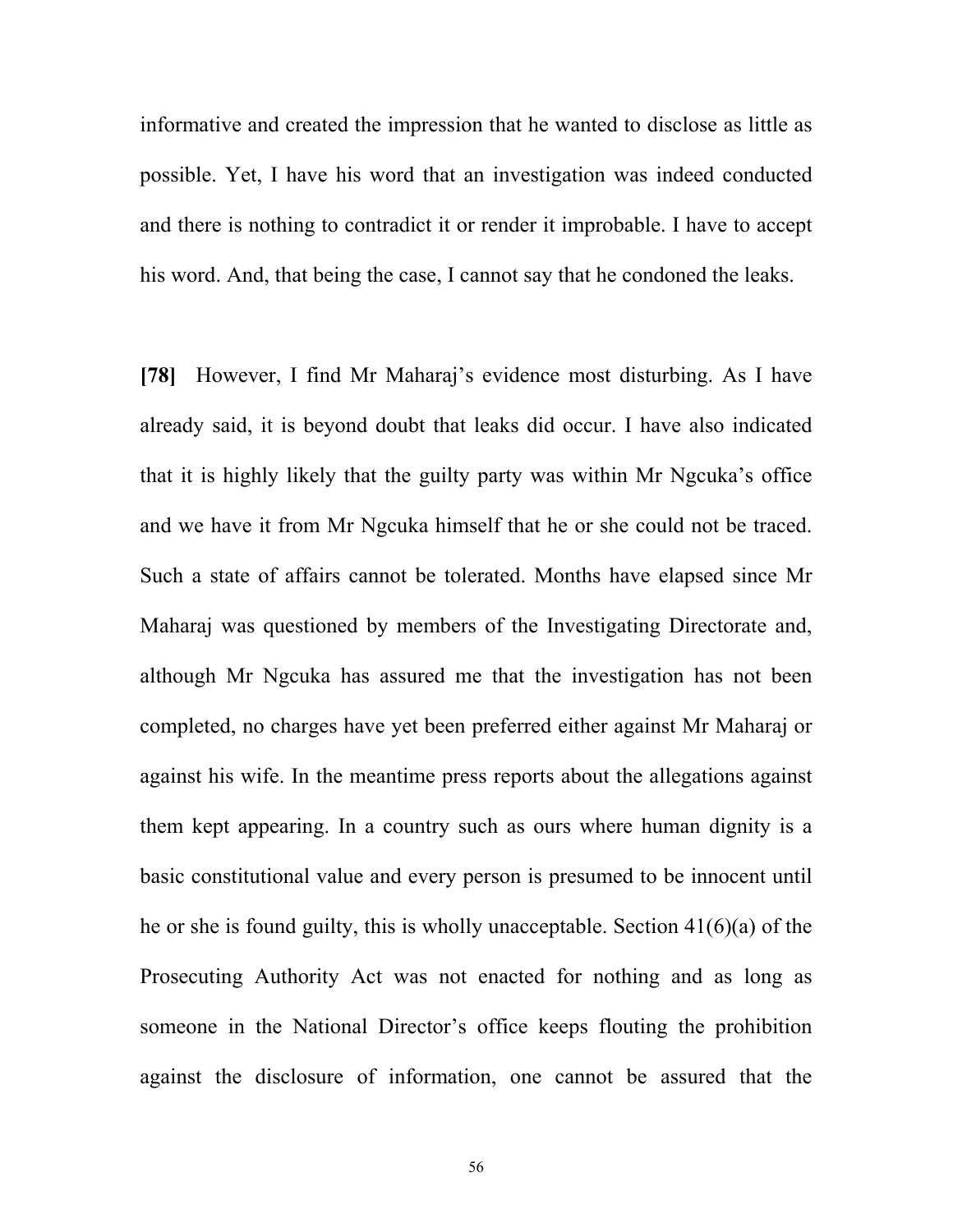Prosecuting Authority is being used for the purpose for which it was intended.

**[79]** Be this as it may, although matters do not appear to be what they should be in Mr Ngcuka's office as far as the observance of section  $41(6)(a)$ is concerned, Mr Maharaj's complaint has, for reasons I have previously explained, not been brought within the ambit of my terms of reference.

**[80]** For the sake of completeness I must also mention that Mr Maharaj avers that Mr Ngcuka at one stage attempted to persuade him to become a party to a mediation process in order to bring the investigations against him, his wife, Mr Zuma and Mr Schabir Shaik to a satisfactory conclusion. Mr Ngcuka has denied the allegation and I am unable to make a finding.

## **Mr Moe Shaik**

**[81]** I mention Mr Shaik in connection with the alleged misuse of the Prosecuting Authority, not because he has really contributed to this part of the inquiry, but in order to show his motive for raking up old scores.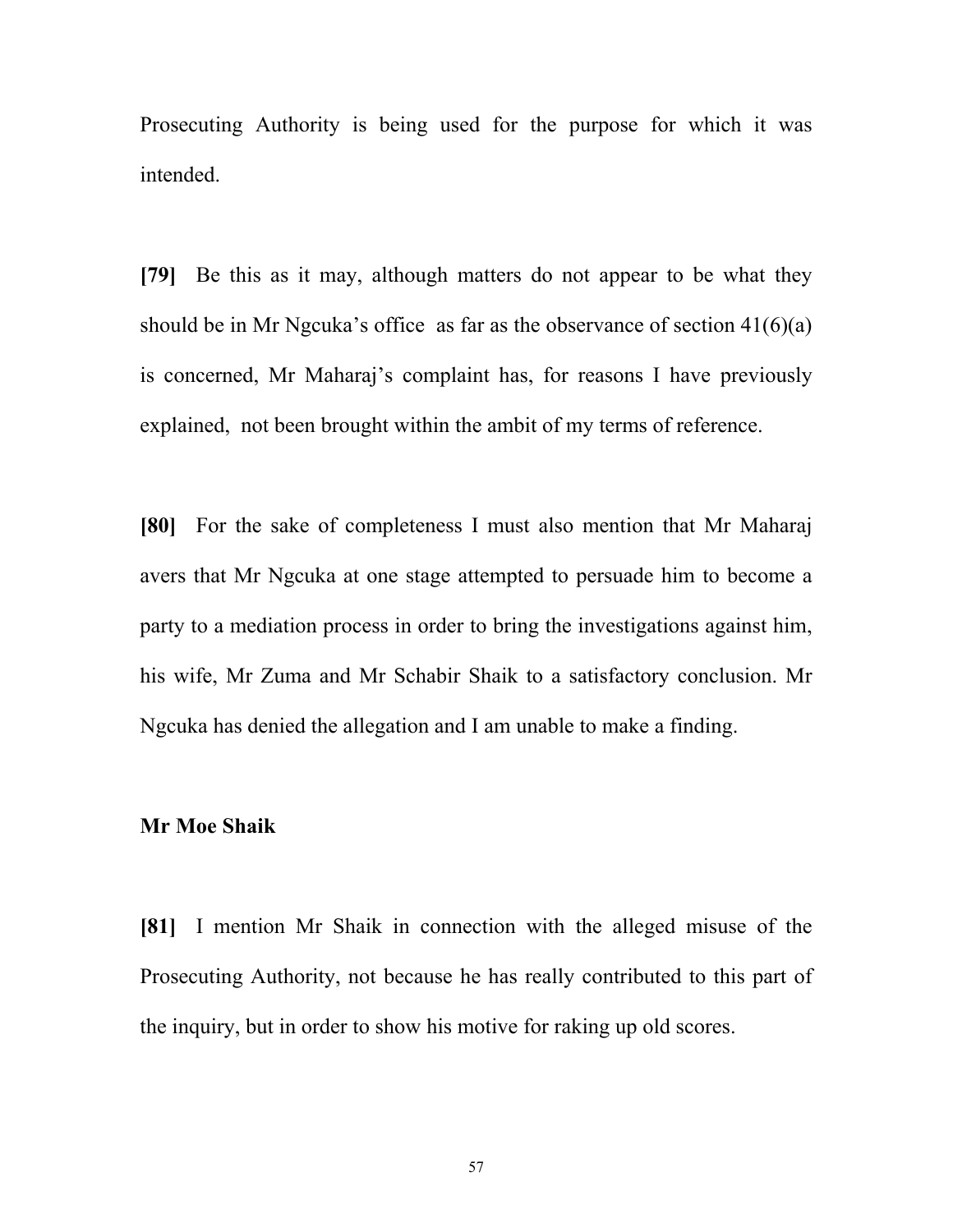**[82]** It is common knowledge that the newspapers and other media abounded a few months ago with reports about an investigation by Mr Ngcuka's office against the Deputy President arising from his association with Mr Schabir Shaik and the latter's suspected connection with the 'arms deal'. In a public interview held on 23 August 2003 Mr Ngcuka confirmed the investigation but also announced his decision not to prosecute the Deputy President.

**[83]** Mr Moe Shaik revealed in his evidence that, after many years, his interest in Mr Ngcuka was rekindled when he came to know of the investigation against Mr Zuma. His renewed interest, he says, stemmed from his complete faith in and undying loyalty to the latter. For this reason he reexamined the information about the 1989 investigation, proceeded to make further inquiries and eventually confided in Ms Munusamy in order to make the public aware of the 1989 investigation and findings. What he could not understand initially, was why Mr Ngcuka's office was investigating Mr Zuma at all. But later, when Mr Maharaj was also investigated, it dawned on him that Mr Ngcuka might have become aware of the 1989 investigation and might have resolved to investigate the persons who had investigated him. This notion is so implausible that it deserves no serious consideration. Apart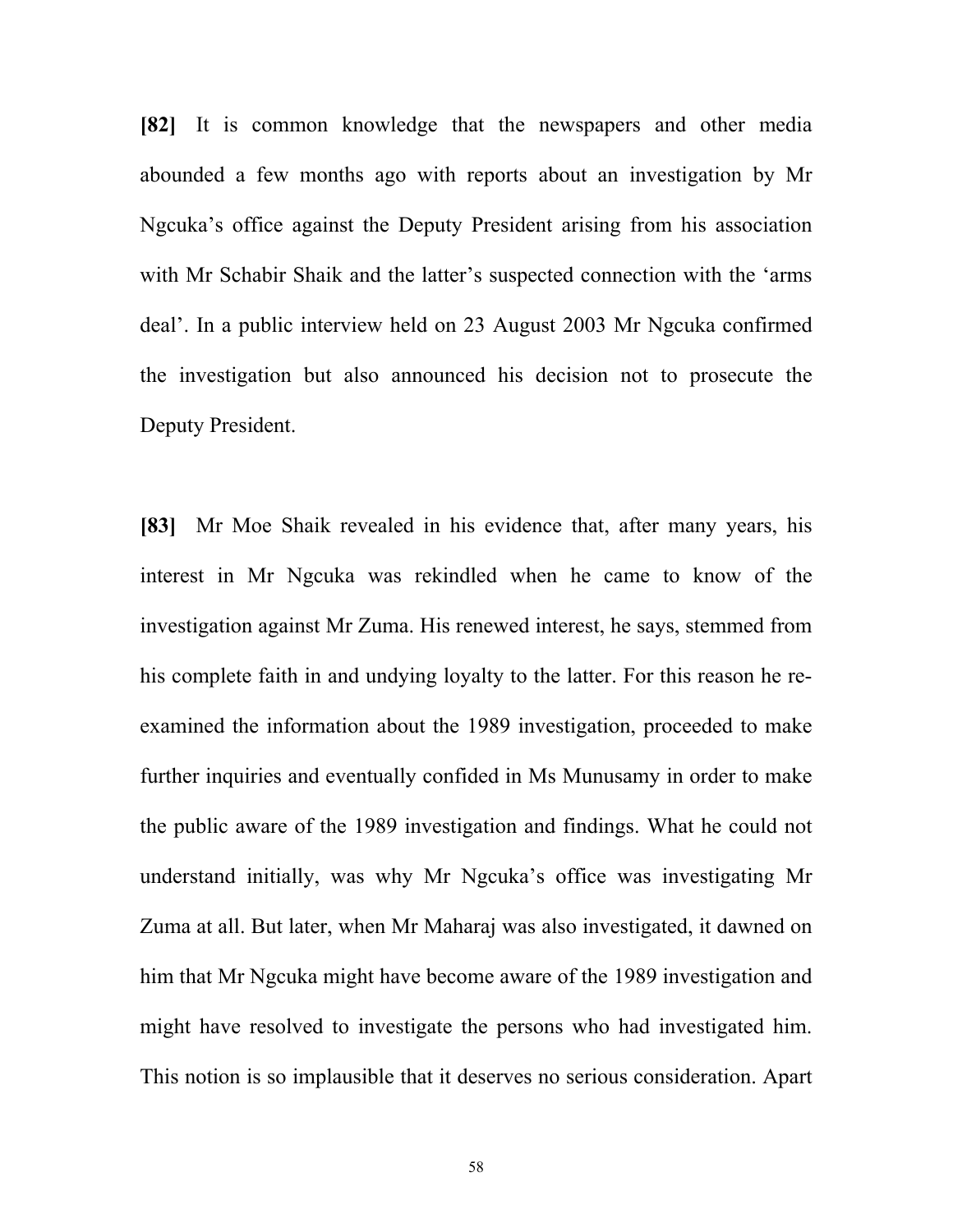from anything else, if Mr Ngcuka were acting against those who had investigated him, one wonders why he has investigated Mr Maharaj who really had nothing to do with the 1989 investigation, and has left Mr Shaik alone. This supposition is in any event quite insufficient to bring Mr Shaik's complaint about the investigation against Mr Zuma within my terms of reference.

## **Mr Vusi Mona**

**[84]** Mr Mona was the editor of *City Press* when the story that gave rise to the appointment of the commission was published. He was the person mainly responsible for the decision to publish the fruits of Ms Munusamy's research into the spying allegations. His evidence relates, however, to another incident - a meeting which was held in an hotel in Sandton on 24 July 2003 where Mr Ngcuka briefed certain newspaper editors *inter alia* about the investigations against Mr Maharaj and the Deputy President.

**[85]** For some time prior to the briefing an anonymous e-mail containing scurrilous remarks about Mr Ngcuka had been doing the rounds in newsrooms. Mr Mona then received an invitation from Mr Ngcuka to a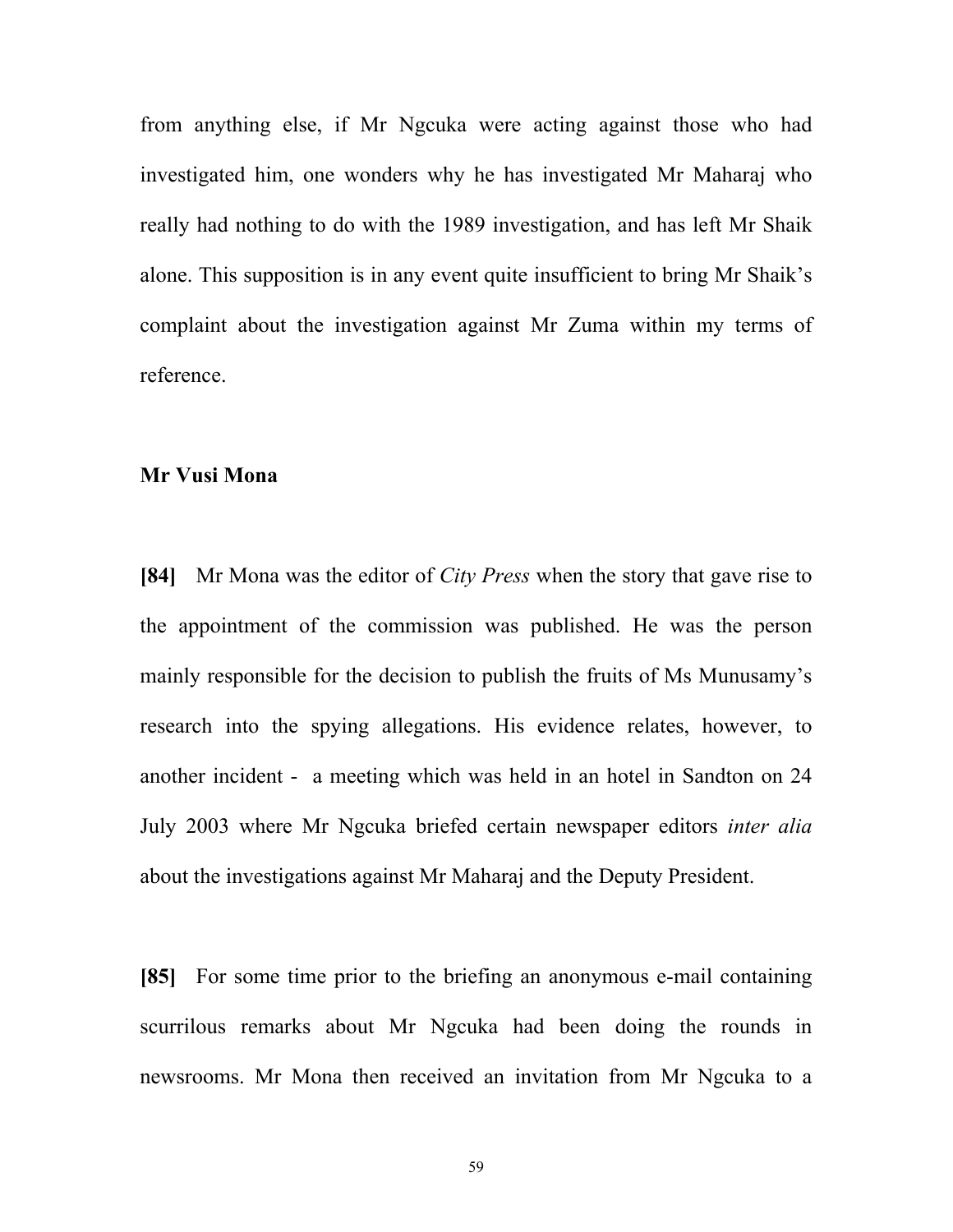meeting where he and other editors would be informed about the e-mail. His evidence is to the effect that, upon arrival at the venue, he found a number of black editors in attendance; that Mr Ngcuka then commenced a lengthy harangue, telling his audience after a while that he was speaking off the record; and proceeded to launch a scathing attack upon various well-known personalities, including Mr and Mrs Maharaj and the Deputy President. Mr Mona left the meeting with a sense of discomfort: Mr Ngcuka, he thought, had abused his power and violated people's constitutional rights. After reflecting on the matter and discussing it with colleagues, he decided to reveal what Mr Ngcuka had said at the meeting in a document sent to the Chief Justice, to the Public Protector and to others.

**[86]** Mr Mona's cross-examination was severe. It is not necessary to dwell on particulars thereof save to say that the focus mainly fell on his allegations about what had been said at the briefing and his decision to disclose it. In the process he was forced to make one damning concession after the other until he admitted that his evidence had been untruthful in certain respects. The result was that, when the cross-examination ended, his credibility had been reduced to nil. Although Mr Ngcuka has denied his allegations in very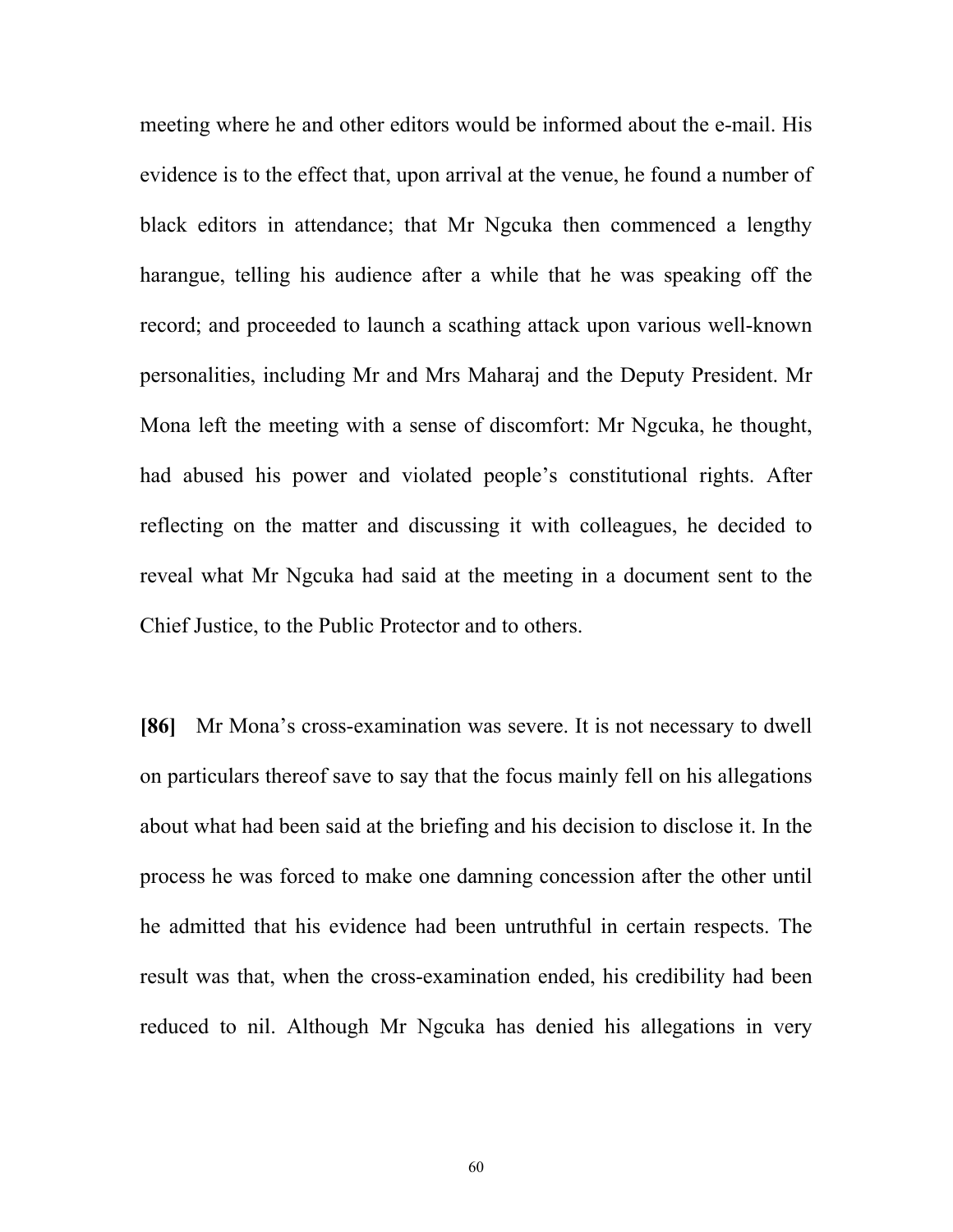general terms, there is no need for any further discussion of his complaint. As far as I am concerned, one simply cannot accept its factual basis.

**[87]** I need to record that the leader of the evidence requested me to refer Mr Mona's evidence to the Provincial Director of Public Prosecutions with a view to a possible prosecution for perjury. I would rather not do so because his employer has relieved him from his duties and, although his dismissal arose from other causes, I am satisfied that he has discredited himself to such a degree in the newspaper community, that he will not find it easy to procure employment in that field again.

## **MAIN FINDINGS**

- **[88]** (a) I find that Messrs Maharaj and Shaik's allegations of spying have not been established. Mr Ngcuka probably never acted as an agent for a pre-1994 government security service.
	- (b) In view of this finding, the question whether Mr Ngcuka has misused the National Prosecuting Authority falls away.